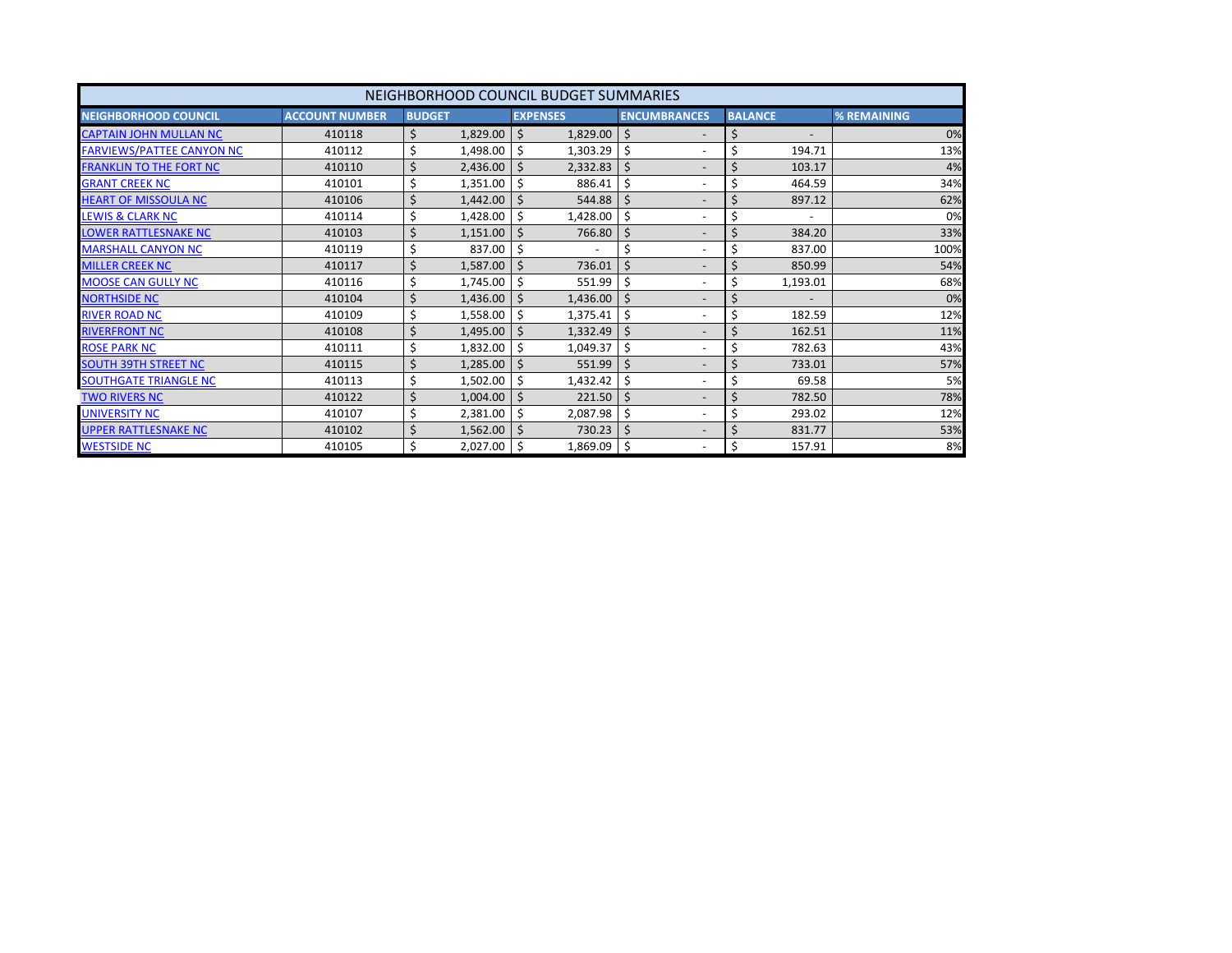<span id="page-1-0"></span>

| 11/5/2019                                      |                                      |               |                 |                |               |                     |                |                          |               |    |
|------------------------------------------------|--------------------------------------|---------------|-----------------|----------------|---------------|---------------------|----------------|--------------------------|---------------|----|
| <b>ACTIVITY NAME:</b><br><b>ACTIVITY CODE:</b> | <b>CAPTAIN JOHN MULLAN</b><br>410118 |               |                 |                |               |                     |                |                          |               |    |
| <b>ACCOUNT</b>                                 | <b>IDESCRIPTION</b>                  | <b>BUDGET</b> |                 | <b>ACTUALS</b> |               | <b>ENCUMBRANCES</b> | <b>BALANCE</b> |                          | $\frac{9}{6}$ |    |
|                                                |                                      |               |                 |                |               |                     |                |                          |               |    |
| 310                                            | <b>Mailing Supplement</b>            |               | 1,029.00        |                | 1,029.00      |                     |                | $\overline{\phantom{0}}$ |               | 0% |
| 700                                            | <b>Grants and Contributions</b>      |               | 800.00          |                | 800.00        |                     |                |                          |               | 0% |
|                                                | <b>TOTAL EXPENSES</b>                |               | $1,829.00$   \$ |                | $1,829.00$ \$ |                     | \$,            | $\overline{\phantom{0}}$ |               | 0% |
|                                                |                                      |               |                 |                |               |                     |                |                          |               |    |
|                                                | <b>CAPTAIN JOHN MULLAN TOTAL S</b>   |               | $1,829.00$   \$ |                | 1,829.00      | ٠                   |                | $\overline{\phantom{0}}$ |               | 0% |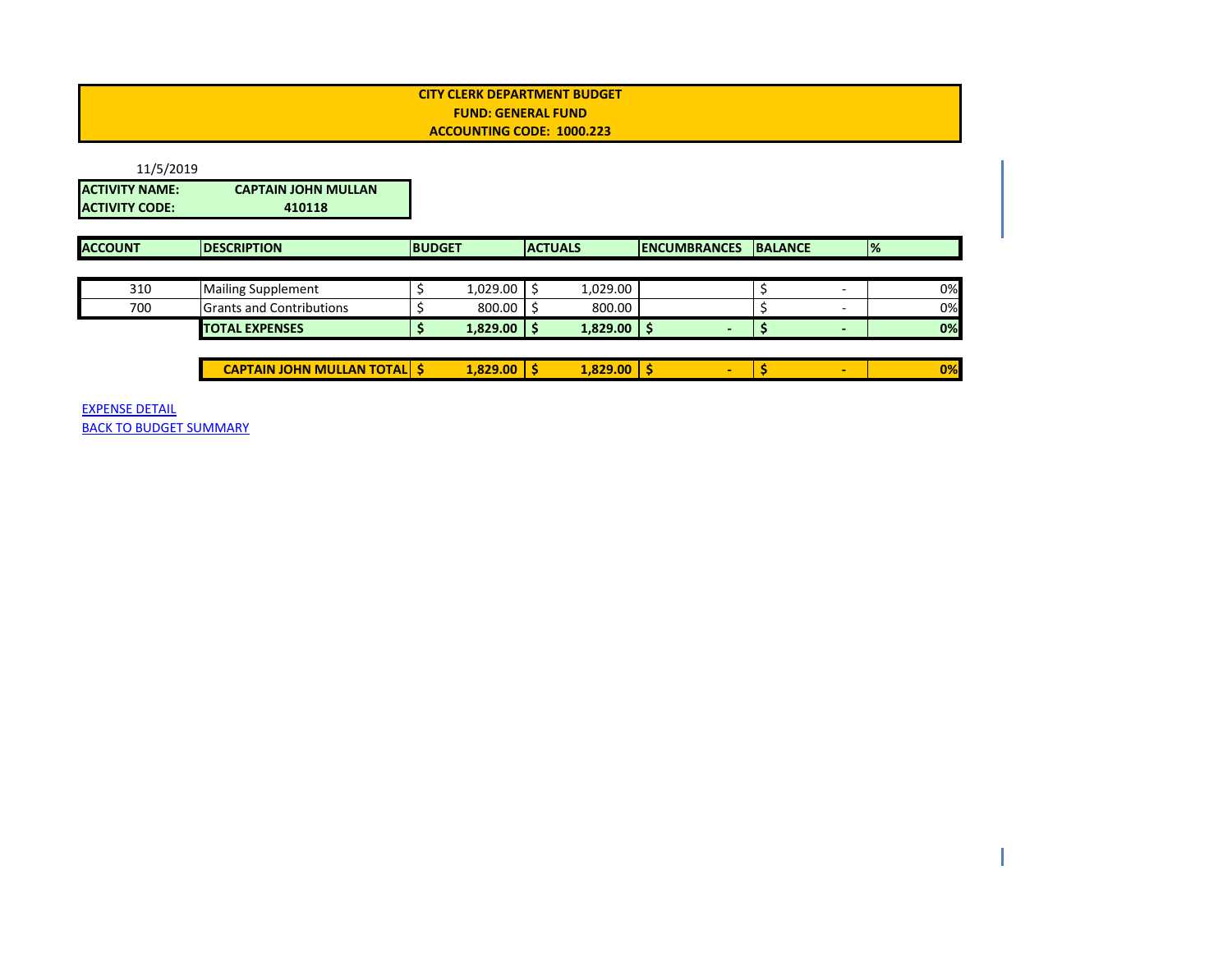<span id="page-2-0"></span>

| <b>Sum of AMOUNT</b>              | <b>Division</b>        |          |    |          |    |               |                               |              |                    |
|-----------------------------------|------------------------|----------|----|----------|----|---------------|-------------------------------|--------------|--------------------|
|                                   | Captain John Mullan NC |          |    |          |    |               | Captain John Mullan NC Total  |              | <b>Grand Total</b> |
|                                   |                        | 410118   |    |          |    | 410118 Total  |                               |              |                    |
| <b>Check Run Date</b>             |                        | 310      |    | 700      |    |               |                               |              |                    |
| (blank)                           |                        |          |    | \$363.71 | Ś. | 363.71        | $\ddot{\mathsf{s}}$<br>363.71 | Ś.           | 363.71             |
| <b>Alpha Graphics</b>             |                        |          |    | \$363.71 | Ś  | 363.71 \$     | 363.71                        | Š.           | 363.71             |
| <b>CJM NC Mailing</b>             |                        |          |    | \$363.71 | Ś  | 363.71        | -Ś<br>363.71                  | <sup>5</sup> | 363.71             |
| 8/21/2018                         | \$                     | 720.40   |    |          | \$ | 720.40        | $\ddot{\bm{\zeta}}$<br>720.40 | Š.           | 720.40             |
| <b>The Directory</b>              | \$                     | 720.40   |    |          | \$ | 720.40        | Ŝ.<br>720.40                  | .\$          | 720.40             |
| <b>CJM NC Mailing</b>             | \$                     | 720.40   |    |          | Ś  | 720.40        | -Ś<br>720.40                  | -Ś           | 720.40             |
| 9/4/2018                          |                        |          |    | \$149.42 | \$ | 149.42        | - \$<br>$149.42 \div$         |              | 149.42             |
| <b>Notorious PIG</b>              |                        |          | Ś. | 103.50   | Ś  | 103.50        | Ś.<br>103.50                  | . Ś          | 103.50             |
| <b>CFM Refreshments</b>           |                        |          | Ś  | 103.50   | Ś  | 103.50        | -Ś<br>103.50                  | Ŝ            | 103.50             |
| <b>Antony Jo</b>                  |                        |          | Ś  | 45.92    | Ś  | 45.92         | - \$<br>45.92                 | Ś            | 45.92              |
| <b>CJM NC Costco Refreshments</b> |                        |          | Ś  | 45.92    | \$ | 45.92         | $\zeta$<br>45.92              | Ś.           | 45.92              |
| 9/11/2018                         |                        |          | Ś  | 39.50    | Ś  | 39.50         | $\ddot{\bm{\zeta}}$<br>39.50  | Ś            | 39.50              |
| <b>Missoula County</b>            |                        |          | Ś  | 39.50    | Ś  | 39.50         | \$<br>39.50                   | Ś            | 39.50              |
| <b>CJM NC Postcards</b>           |                        |          | Ś  | 39.50    | Ś  | 39.50         | $\zeta$<br>39.50              | Ś            | 39.50              |
| 10/2/2018                         | \$                     | 389.28   |    |          | \$ | 389.28        | Ŝ.<br>389.28                  | \$           | 389.28             |
| <b>The Directory</b>              | \$                     | 389.28   |    |          | Ś  | 389.28        | \$<br>389.28                  | Ś            | 389.28             |
| <b>CJM NC Mailing</b>             | \$                     | 389.28   |    |          | Ś  | 389.28        | $\zeta$<br>389.28             | Ś            | 389.28             |
| 12/25/2018                        |                        |          | Ś  | 21.00    | \$ | 21.00         | $\ddot{\mathsf{s}}$<br>21.00  | Ś            | 21.00              |
| <b>Antony Jo</b>                  |                        |          | Ś  | 21.00    | Ś  | 21.00         | \$<br>21.00                   | Ś            | 21.00              |
| <b>CJM NC Refreshments Bridge</b> |                        |          | Ś  | 21.00    | Ś  | 21.00         | $\ddot{\mathsf{s}}$<br>21.00  | -Ś           | 21.00              |
| 3/12/2019                         | \$                     | (389.28) |    |          | \$ | $(389.28)$ \$ | $(389.28)$ \$                 |              | (389.28)           |
| <b>The Directory</b>              | \$                     | (389.28) |    |          | \$ | $(389.28)$ \$ | $(389.28)$ \$                 |              | (389.28)           |
| <b>CJM NC Mailing</b>             | \$                     | (389.28) |    |          | \$ | $(389.28)$ \$ | $(389.28)$ \$                 |              | (389.28)           |
| 6/25/2019                         | $\zeta$                | 308.60   |    | \$226.37 | \$ | 534.97        | $\ddot{\mathsf{s}}$<br>534.97 | Š.           | 534.97             |
| <b>Albertsons</b>                 |                        |          | \$ | 88.38    | \$ | 88.38         | \$<br>88.38                   | Ś            | 88.38              |
| <b>CJM NC Refreshments</b>        |                        |          | \$ | 88.38    | \$ | 88.38         | \$<br>88.38                   | \$           | 88.38              |
| <b>Alpha Graphics</b>             | \$                     | 308.60   |    |          | \$ | 308.60        | \$<br>308.60                  | Ś.           | 308.60             |
| <b>CJM NC Mailing</b>             | \$                     | 308.60   |    |          | Ś  | 308.60        | \$<br>308.60                  | Ś            | 308.60             |
| <b>Fresh Market</b>               |                        |          | \$ | 13.99    | Ś  | 13.99         | \$<br>13.99                   | Ś.           | 13.99              |
| <b>CJM NC Supplies</b>            |                        |          | Ś  | 13.99    | \$ | 13.99         | \$<br>13.99                   | \$           | 13.99              |
| <b>Notorious PIG</b>              |                        |          |    | \$124.00 | \$ | 124.00        | \$<br>124.00                  | \$           | 124.00             |
| <b>CJM NC Refreshments</b>        |                        |          | Ś. | 124.00   | Ś  | 124.00        | Ś<br>124.00                   | Ś            | 124.00             |
| <b>Grand Total</b>                | Ś                      | 1.029.00 |    | \$800.00 | Ś  | 1,829.00      | Ś.<br>1,829.00                |              | \$1,829.00         |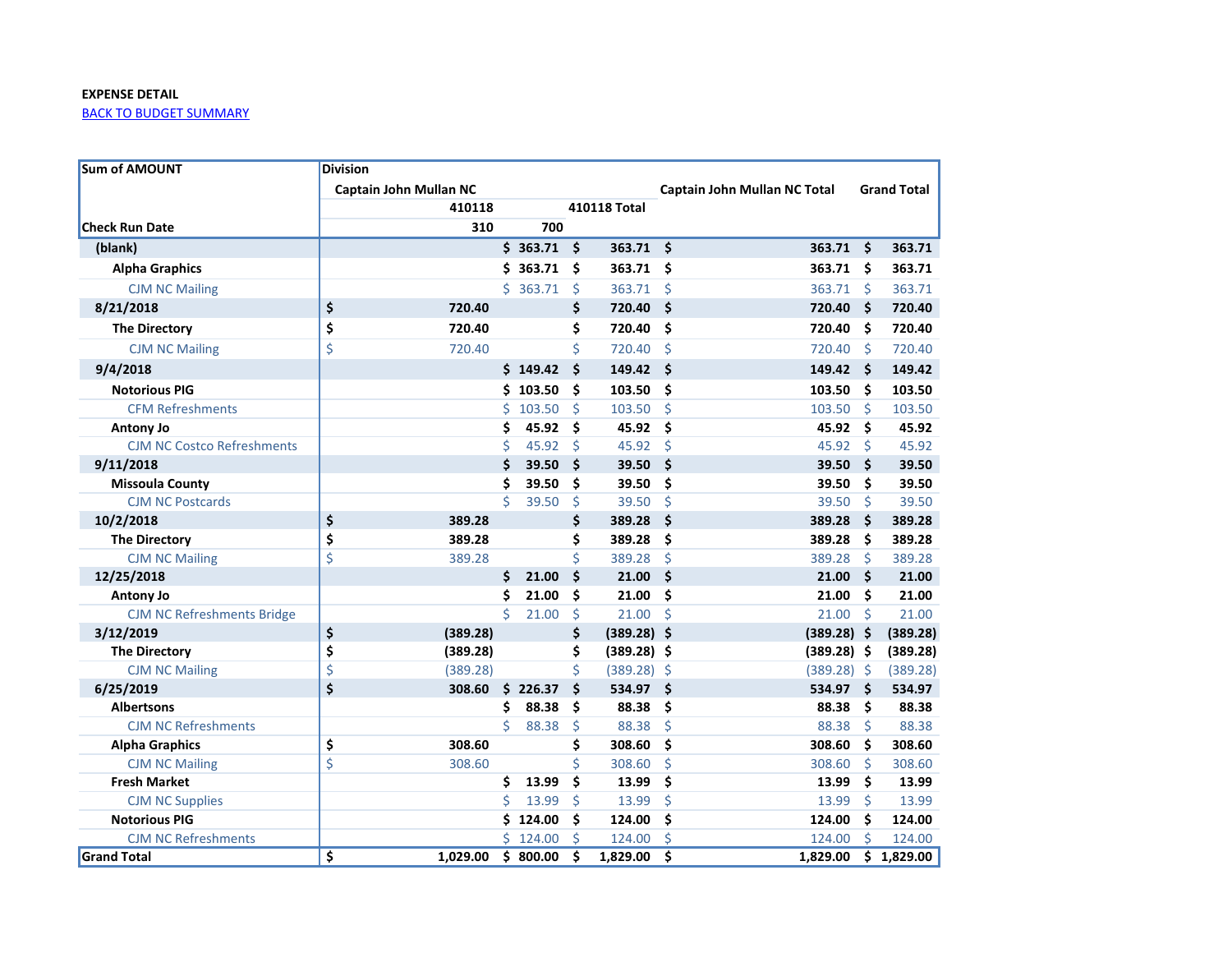<span id="page-3-0"></span>

| 11/5/2019             |                                          |               |          |   |                |                          |                |        |               |     |
|-----------------------|------------------------------------------|---------------|----------|---|----------------|--------------------------|----------------|--------|---------------|-----|
| <b>ACTIVITY NAME:</b> | <b>FARVIEWS &amp; PATTEE CANYON</b>      |               |          |   |                |                          |                |        |               |     |
| <b>ACTIVITY CODE:</b> | 410112                                   |               |          |   |                |                          |                |        |               |     |
| <b>ACCOUNT</b>        | <b>DESCRIPTION</b>                       | <b>BUDGET</b> |          |   | <b>ACTUALS</b> | <b>ENCUMBRANCES</b>      | <b>BALANCE</b> |        | $\frac{9}{6}$ |     |
|                       |                                          |               |          |   |                |                          |                |        |               |     |
| 310                   | <b>Mailing Supplement</b>                |               | 698.00   |   | 698.00         |                          |                |        |               | 0%  |
| 700                   | <b>Grants and Contributions</b>          |               | 800.00   |   | 605.29         |                          |                | 194.71 |               | 24% |
|                       | <b>TOTAL EXPENSES</b>                    |               | 1,498.00 | S | $1,303.29$ \$  |                          | S              | 194.71 |               | 13% |
|                       |                                          |               |          |   |                |                          |                |        |               |     |
|                       | <b>FARVIEWS &amp; PATTEE CNY TOTAL S</b> |               | 1,498.00 | s | $1,303.29$ \$  | $\overline{\phantom{0}}$ |                | 194.71 |               | 13% |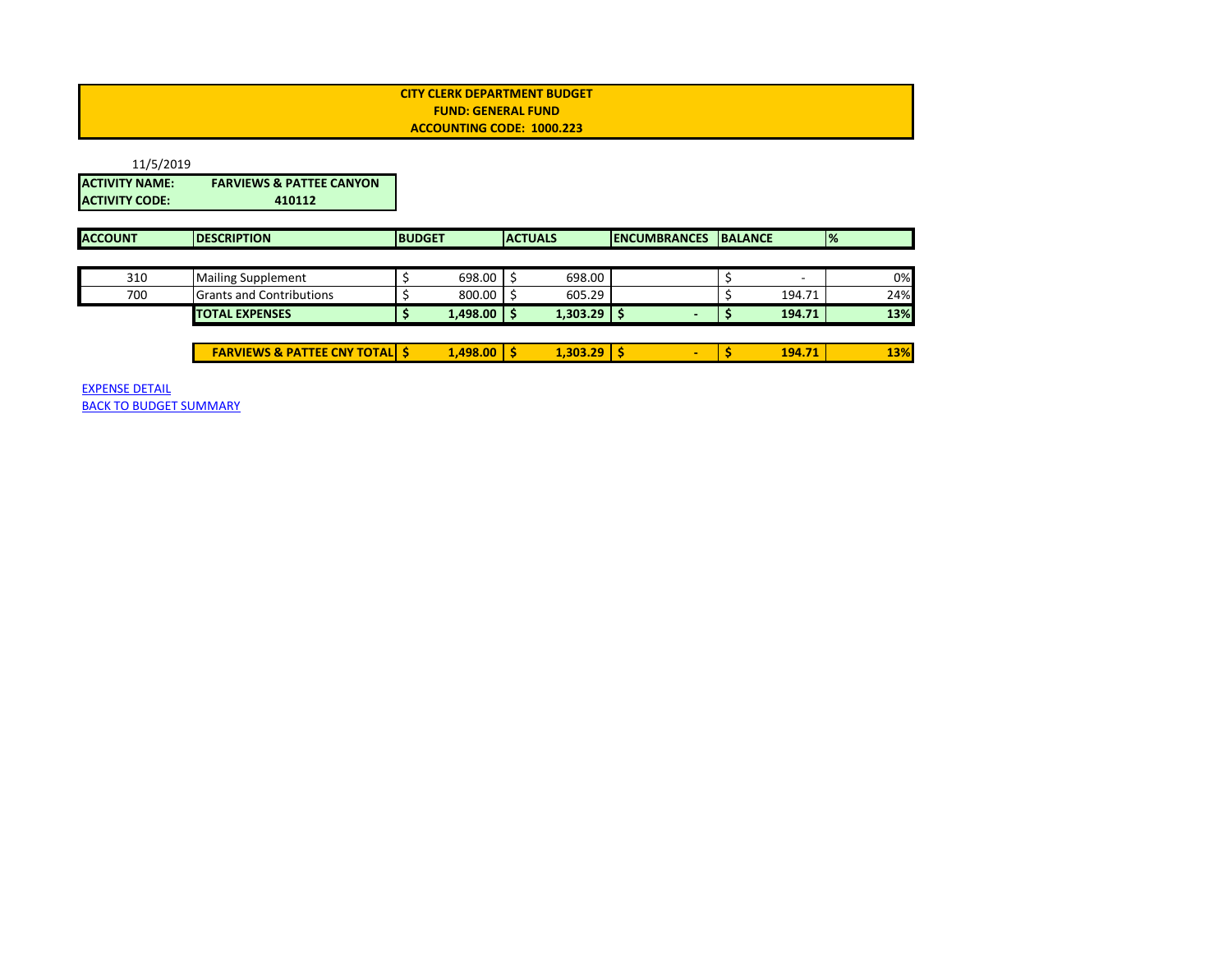<span id="page-4-0"></span>

| <b>Sum of AMOUNT</b>              | <b>Division</b>                  |        |          |               |     |                  |     |                                        |
|-----------------------------------|----------------------------------|--------|----------|---------------|-----|------------------|-----|----------------------------------------|
|                                   | <b>Farviews/Pattee Canyon NC</b> |        |          |               |     |                  |     | <b>Farviews/Pattee Canyon NC Total</b> |
|                                   |                                  | 410112 |          |               |     | 410112 Total     |     |                                        |
| <b>Check Run Date</b>             |                                  | 310    |          | 700           |     |                  |     |                                        |
| 7/31/2018                         | \$                               | 507.22 |          |               | \$  | $507.22 \quad $$ |     | 507.22                                 |
| <b>The Directory</b>              | \$                               | 507.22 |          |               | Ś   | 507.22           | .\$ | 507.22                                 |
| <b>FVPC Mailing</b>               | \$                               | 507.22 |          |               |     | 507.22           | -Ś  | 507.22                                 |
| 8/7/2018                          |                                  |        | \$       | 94.04         | '\$ | 94.04            | \$. | 94.04                                  |
| Ray Aten                          |                                  |        | \$       | 74.04 \$      |     | 74.04            | \$. | 74.04                                  |
| <b>FVPC NC Refreshments</b>       |                                  |        |          | 74.04         | Ŝ.  | 74.04            | Ŝ.  | 74.04                                  |
| <b>Patrick Del Homme</b>          |                                  |        |          | 20.00         | -\$ | 20.00            | Ŝ.  | 20.00                                  |
| <b>FVPC NC Display Signs</b>      |                                  |        |          | 20.00         | Ŝ.  | 20.00            | Ŝ.  | 20.00                                  |
| 12/11/2018                        |                                  |        | Ś        | 113.00        | - Ś | 113.00           | Ŝ   | 113.00                                 |
| <b>Bridge Pizza</b>               |                                  |        |          | 113.00        | Ŝ.  | 113.00           | Ŝ   | 113.00                                 |
| <b>FVPC NC Refreshments</b>       |                                  |        |          | 113.00        | Ŝ.  | 113.00           | Ŝ.  | 113.00                                 |
| 12/25/2018                        | \$                               | 190.78 | -S       | $308.33$ \$   |     | 499.11           | -S  | 499.11                                 |
| <b>The Directory</b>              | \$                               | 190.78 | -S       | 308.33        | -\$ | 499.11           | \$. | 499.11                                 |
| <b>FVPC NC Postcard Mailing</b>   |                                  | 190.78 | <b>S</b> | 308.33        | Ŝ.  | 499.11           | Ŝ.  | 499.11                                 |
| 1/29/2019                         |                                  |        |          | 224.97        | Ŝ.  | 224.97           | -Ś  | 224.97                                 |
| Ray Aten                          |                                  |        |          | 224.97        | Ŝ.  | 224.97           | \$. | 224.97                                 |
| <b>FVPC NC Sign Replacement</b>   |                                  |        |          | 224.97 \$     |     | 224.97           | -\$ | 224.97                                 |
| 3/12/2019                         |                                  |        |          | $(135.05)$ \$ |     | $(135.05)$ \$    |     | (135.05)                               |
| <b>Ray Aten</b>                   |                                  |        |          | $(135.05)$ \$ |     | $(135.05)$ \$    |     | (135.05)                               |
| <b>FVPC NC Sign Replacement</b>   |                                  |        |          | $(224.97)$ \$ |     | $(224.97)$ \$    |     | (224.97)                               |
| <b>FV PC NC Sign Replacements</b> |                                  |        |          | 89.92         | - Ś | 89.92            | Ŝ.  | 89.92                                  |
| <b>Grand Total</b>                | \$                               | 698.00 | \$       | 605.29        | -\$ | 1,303.29         | \$. | 1,303.29                               |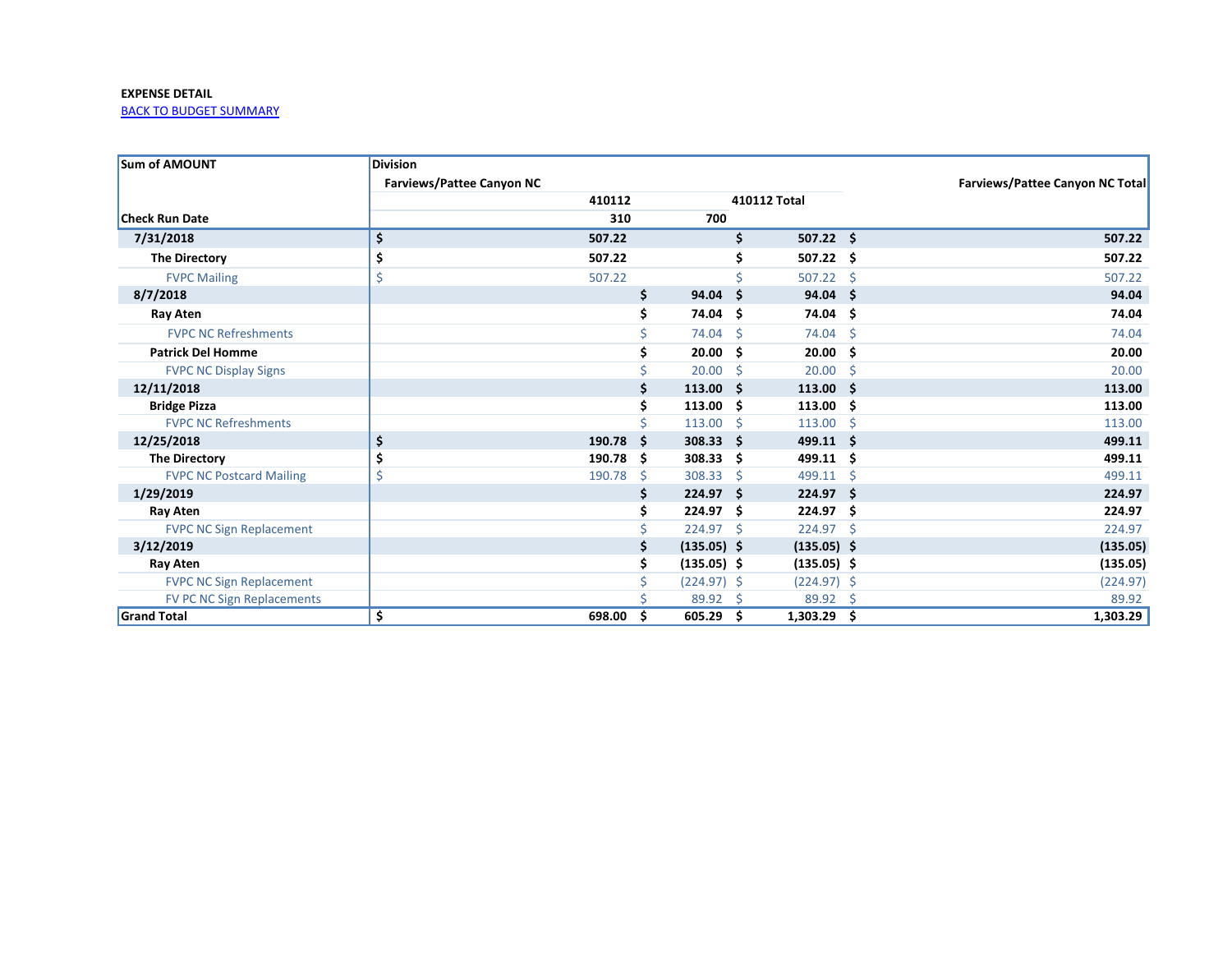<span id="page-5-0"></span>

| 11/5/2019             |                             |
|-----------------------|-----------------------------|
| <b>ACTIVITY NAME:</b> | <b>FRANKLIN TO THE FORT</b> |
| <b>ACTIVITY CODE:</b> | 410110                      |

| <b>ACCOUNT</b> | <b>IDESCRIPTION</b>             | <b>BUDGET</b> |                 | <b>ACTUALS</b>  | <b>IENCUMBRANCES</b> | <b>IBALANCE</b> |        | $\frac{1}{2}$ |    |
|----------------|---------------------------------|---------------|-----------------|-----------------|----------------------|-----------------|--------|---------------|----|
|                |                                 |               |                 |                 |                      |                 |        |               |    |
| 310            | <b>Mailing Supplement</b>       |               | 1,636.00        | 1,576.88        |                      |                 | 59.12  |               | 4% |
| 700            | <b>Grants and Contributions</b> |               | 800.00          | 755.95          |                      |                 | 44.05  |               | 6% |
|                | <b>TOTAL EXPENSES</b>           |               | $2,436.00$   \$ | $2,332.83$   \$ | $\sim$               |                 | 103.17 |               | 4% |
|                |                                 |               |                 |                 |                      |                 |        |               |    |

**FRANKLIN TO THE FORT TOTAL \$ 2,436.00 \$ 2,332.83 \$ - \$ 103.17 4%**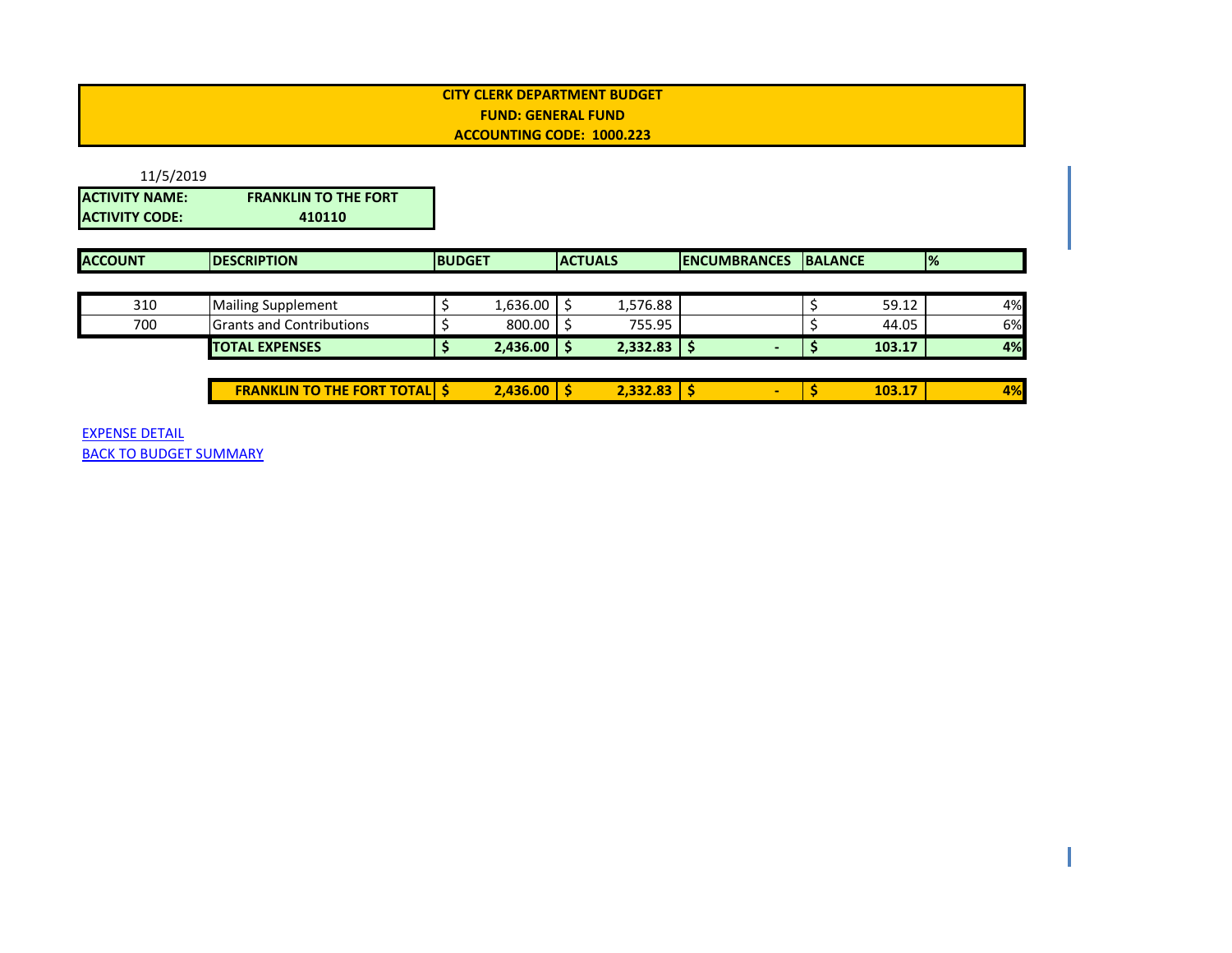<span id="page-6-0"></span>

| <b>Sum of AMOUNT</b>       | <b>Division</b>            |          |              |                     |                                  |          |
|----------------------------|----------------------------|----------|--------------|---------------------|----------------------------------|----------|
|                            | <b>Franklin To Fort NC</b> |          |              |                     | <b>Franklin To Fort NC Total</b> |          |
|                            |                            | 410110   |              | 410110 Total        |                                  |          |
| <b>Check Run Date</b>      |                            | 310      | 700          |                     |                                  |          |
| 7/17/2018                  |                            |          | \$<br>77.02  | \$<br>77.02         | \$                               | 77.02    |
| <b>Albertsons</b>          |                            |          | \$<br>77.02  | \$<br>77.02         | \$                               | 77.02    |
| <b>F2F NC Refreshments</b> |                            |          | \$<br>77.02  | \$<br>77.02         | \$                               | 77.02    |
| 7/31/2018                  | \$                         | 1,041.53 |              | \$<br>1,041.53      | \$                               | 1,041.53 |
| <b>The Directory</b>       | \$                         | 1,041.53 |              | \$<br>1,041.53      | \$                               | 1,041.53 |
| <b>F2F Mailing</b>         | \$                         | 1,041.53 |              | \$<br>1,041.53      | \$                               | 1,041.53 |
| 8/7/2018                   |                            |          | \$<br>325.00 | \$<br>325.00        | \$                               | 325.00   |
| <b>Kyle Carver</b>         |                            |          | \$<br>325.00 | \$<br>325.00        | \$                               | 325.00   |
| <b>F2F Refreshments</b>    |                            |          | \$<br>325.00 | \$<br>325.00        | \$                               | 325.00   |
| 1/8/2019                   | \$                         | 1,031.61 |              | \$<br>$1,031.61$ \$ |                                  | 1,031.61 |
| <b>The Directory</b>       | \$                         | 1,031.61 |              | \$<br>1,031.61      | .\$                              | 1,031.61 |
| <b>F2F NC Mailing</b>      | \$                         | 1,031.61 |              | \$<br>1,031.61      | \$                               | 1,031.61 |
| 1/15/2019                  |                            |          | \$<br>140.29 | \$<br>140.29        | \$                               | 140.29   |
| <b>Albertsons</b>          |                            |          | \$<br>36.29  | \$<br>36.29         | \$                               | 36.29    |
| <b>F2F NC Refreshments</b> |                            |          | \$<br>36.29  | \$<br>36.29         | \$                               | 36.29    |
| <b>Zimorinos</b>           |                            |          | \$<br>104.00 | \$<br>104.00        | \$                               | 104.00   |
| <b>F2F NC Refreshments</b> |                            |          | \$<br>104.00 | \$<br>104.00        | \$                               | 104.00   |
| 1/22/2019                  |                            |          | \$<br>75.00  | \$<br>75.00         | \$                               | 75.00    |
| <b>MCPS</b>                |                            |          | \$<br>75.00  | \$<br>75.00         | \$                               | 75.00    |
| F2F School Meeting Room    |                            |          | \$<br>75.00  | \$<br>75.00         | \$                               | 75.00    |
| 1/29/2019                  | \$                         | (496.26) |              | \$<br>$(496.26)$ \$ |                                  | (496.26) |
| <b>The Directory</b>       | \$                         | (496.26) |              | \$<br>$(496.26)$ \$ |                                  | (496.26) |
| <b>Credit on Account</b>   | \$                         | (496.26) |              | \$<br>(496.26)      | $\varsigma$                      | (496.26) |
| 3/5/2019                   |                            |          | \$<br>50.43  | \$<br>50.43         | \$                               | 50.43    |
| <b>Missoula County</b>     |                            |          | \$<br>50.43  | \$<br>50.43         | \$                               | 50.43    |
| <b>F2F NC Postcards</b>    |                            |          | \$<br>50.43  | \$<br>50.43         | \$                               | 50.43    |
| 7/23/2019                  |                            |          | \$<br>88.21  | \$<br>88.21         | \$                               | 88.21    |
| <b>County Print Shop</b>   |                            |          | \$<br>88.21  | \$<br>88.21         | \$                               | 88.21    |
| <b>F2F NC Postcards</b>    |                            |          | \$<br>88.21  | \$<br>88.21         | \$                               | 88.21    |
| <b>Grand Total</b>         | \$                         | 1,576.88 | \$<br>755.95 | \$<br>2,332.83      | \$                               | 2,332.83 |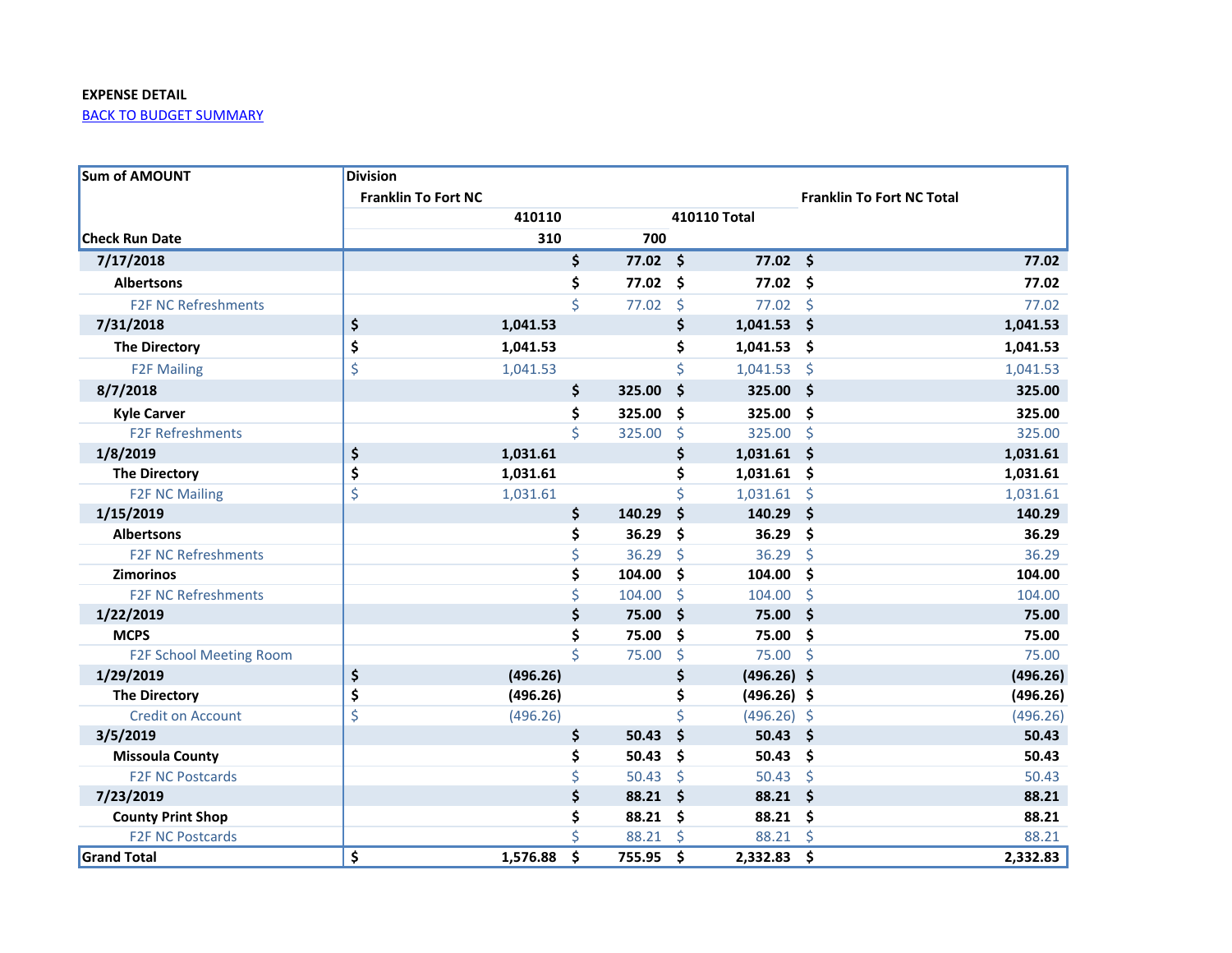<span id="page-7-0"></span>

| 11/5/2019             |                    |
|-----------------------|--------------------|
| <b>ACTIVITY NAME:</b> | <b>GRANT CREEK</b> |
| <b>ACTIVITY CODE:</b> | 410101             |

| <b>ACCOUNT</b> | <b>IDESCRIPTION</b>              | <b>BUDGET</b> |          | <b>ACTUALS</b> |        | <b>IENCUMBRANCES</b> | <b>BALANCE</b> |        | $\frac{9}{6}$ |
|----------------|----------------------------------|---------------|----------|----------------|--------|----------------------|----------------|--------|---------------|
|                |                                  |               |          |                |        |                      |                |        |               |
| 310            | <b>Mailing Supplement</b>        |               | 551.00   |                | 539.23 |                      |                | 11.77  | 2%            |
| 700            | <b>IGrants and Contributions</b> |               | 800.00   |                | 347.18 |                      |                | 452.82 | 57%           |
|                | <b>TOTAL EXPENSES</b>            |               | 1,351.00 |                | 886.41 |                      |                | 464.59 | 34%           |
|                |                                  |               |          |                |        |                      |                |        |               |

| <b>CREEK TOTALL</b><br>$\cdots$<br>GK | $\sim$ | .00 <sub>1</sub><br>251 | . . | 886.41 |  | EO<br>464. | 34% |
|---------------------------------------|--------|-------------------------|-----|--------|--|------------|-----|
|                                       |        |                         |     |        |  |            |     |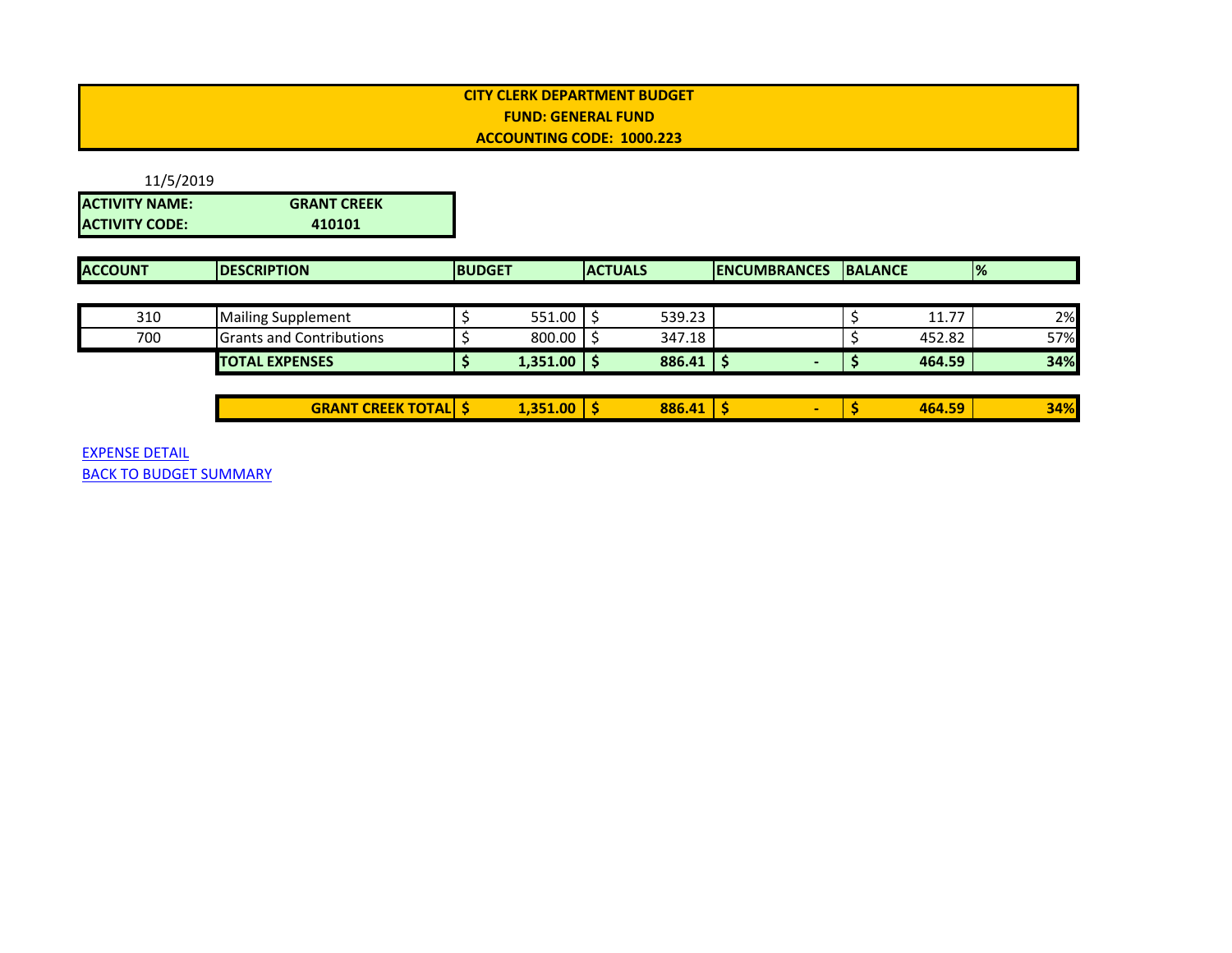<span id="page-8-0"></span>

| <b>Sum of AMOUNT</b>     | <b>Division</b>       |        |     |                  |    |                  |                             |                   |                    |        |
|--------------------------|-----------------------|--------|-----|------------------|----|------------------|-----------------------------|-------------------|--------------------|--------|
|                          | <b>Grant Creek NC</b> |        |     |                  |    |                  | <b>Grant Creek NC Total</b> |                   | <b>Grand Total</b> |        |
|                          |                       | 410101 |     |                  |    | 410101 Total     |                             |                   |                    |        |
| <b>Check Run Date</b>    |                       | 310    |     | 700              |    |                  |                             |                   |                    |        |
| 12/25/2018               | \$                    | 539.23 |     |                  | \$ | $539.23$ \$      |                             | $539.23$ \$       |                    | 539.23 |
| The Directory            |                       | 539.23 |     |                  | \$ | $539.23$ \$      |                             | 539.23 \$         |                    | 539.23 |
| 1/8/2019                 |                       |        | \$  | $202.91 \quad $$ |    | $202.91 \quad $$ |                             | $202.91$ \$       |                    | 202.91 |
| <b>Grant Creek Inn</b>   |                       |        | Ś.  | $140.00 \div$    |    | $140.00 \pm 5$   |                             | $140.00 \quad$ \$ |                    | 140.00 |
| <b>Bert Linder</b>       |                       |        | \$. | $62.91$ \$       |    | $62.91 \quad $$  |                             | $62.91 \quad $5$  |                    | 62.91  |
| 5/28/2019                |                       |        | \$  | $137.60 \quad $$ |    | $137.60 \quad $$ |                             | $137.60 \quad $$  |                    | 137.60 |
| <b>Grant Creek Inn</b>   |                       |        | Ś.  | $137.60 \div$    |    | $137.60$ \$      |                             | $137.60 \quad $$  |                    | 137.60 |
| 7/23/2019                |                       |        | \$  | $6.67 \quad $$   |    | $6.67 \quad $$   |                             | $6.67 \quad$ \$   |                    | 6.67   |
| <b>County Print Shop</b> |                       |        | ς   | $6.67 \quad$ \$  |    | $6.67 \quad$ \$  |                             | 6.67              | - S                | 6.67   |
| <b>Grand Total</b>       | \$                    | 539.23 | S   | 347.18           | S  | 886.41 \$        |                             | 886.41            | - S                | 886.41 |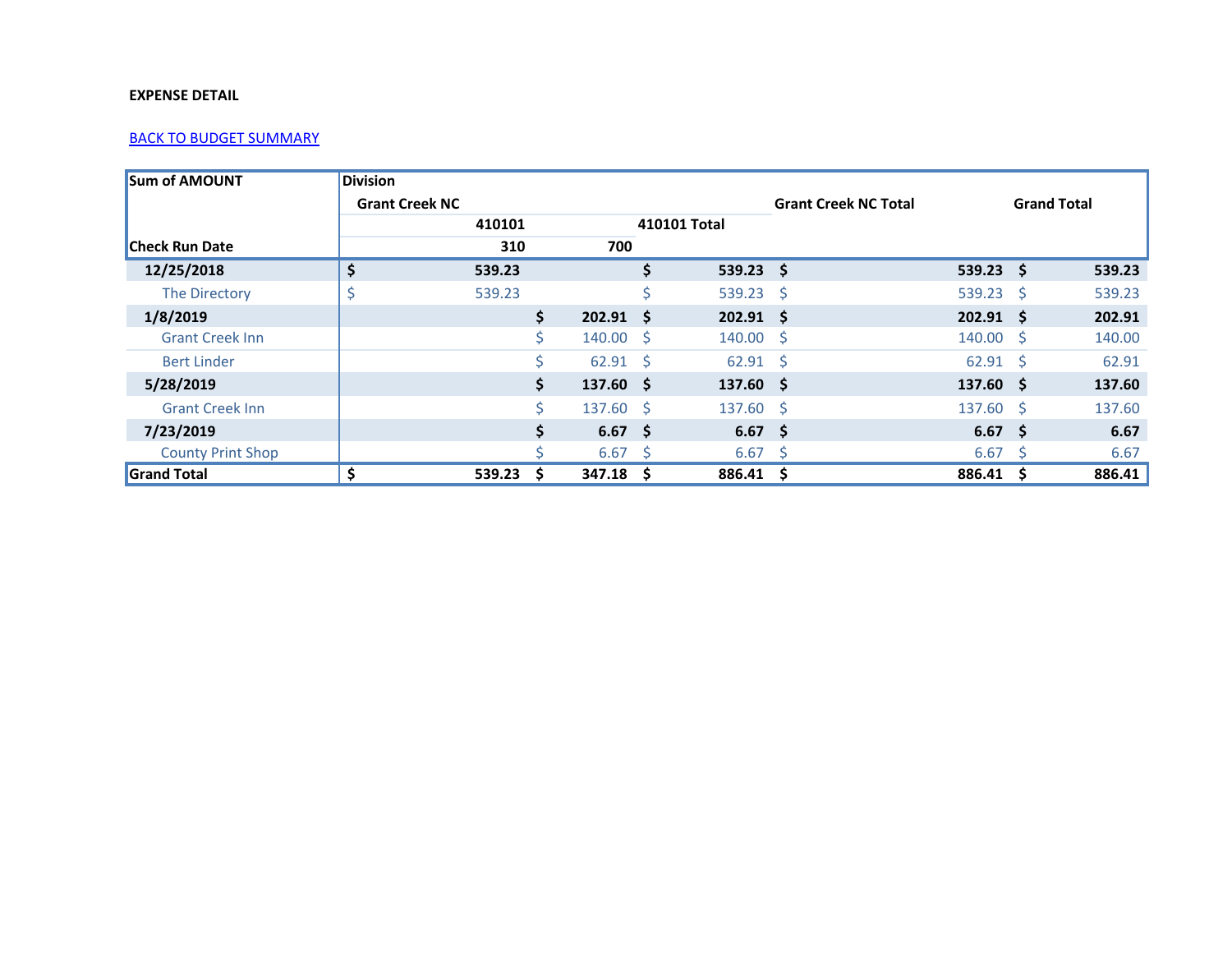<span id="page-9-0"></span>

| 11/5/2019       |                          |
|-----------------|--------------------------|
| IACTIVITY NAME: | <b>HEART OF MISSOULA</b> |
| IACTIVITY CODE: | 410106                   |

| <b>ACCOUNT</b> | <b>IDESCRIPTION</b>              | <b>IBUDGET</b>  |  | <b>ACTUALS</b> | <b>IENCUMBRANCES</b> | <b>IBALANCE</b> |        | $\frac{1}{2}$ |
|----------------|----------------------------------|-----------------|--|----------------|----------------------|-----------------|--------|---------------|
|                |                                  |                 |  |                |                      |                 |        |               |
| 310            | <b>Mailing Supplement</b>        | 642.00          |  | 311.86         |                      |                 | 330.14 | 51%           |
| 700            | <b>Grants and Contributions</b>  | $800.00$ \$     |  | 233.02         |                      |                 | 566.98 | 71%           |
|                | <b>TOTAL EXPENSES</b>            | $1,442.00$   \$ |  | 544.88         |                      |                 | 897.12 | 62%           |
|                |                                  |                 |  |                |                      |                 |        |               |
|                | <b>HEART OF MISSOULA TOTAL S</b> | $1,442.00$ \$   |  | 544.88         | -                    |                 | 897.12 | 62%           |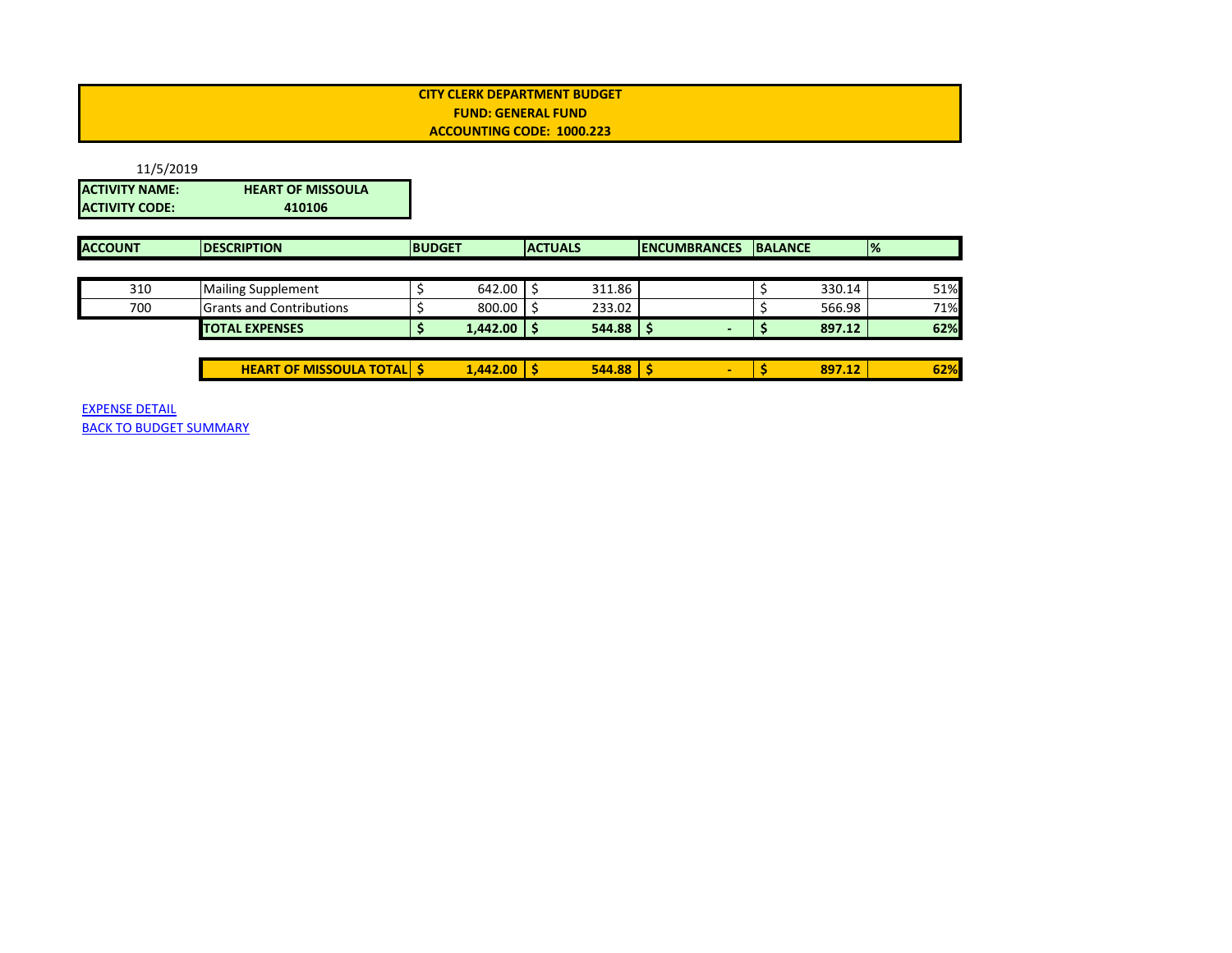<span id="page-10-0"></span>[BACK TO BUDGET SUMMARY](#page-0-0)

| <b>Sum of AMOUNT</b>         | <b>Division</b>             |        |   |                   |              |                  |                                   |                  |                    |
|------------------------------|-----------------------------|--------|---|-------------------|--------------|------------------|-----------------------------------|------------------|--------------------|
|                              | <b>Heart Of Missoula NC</b> |        |   |                   |              |                  | <b>Heart Of Missoula NC Total</b> |                  | <b>Grand Total</b> |
|                              |                             | 410106 |   |                   | 410106 Total |                  |                                   |                  |                    |
| <b>Check Run Date</b>        |                             | 310    |   | 700               |              |                  |                                   |                  |                    |
| 7/31/2018                    |                             |        | S | $63.60 \quad $$   |              | $63.60 \quad $$  |                                   | $63.60 \quad $$  | 63.60              |
| <b>Mike's Print and Copy</b> |                             |        |   | $63.60 \quad $$   |              | $63.60$ \$       |                                   | $63.60$ \$       | 63.60              |
| 8/7/2018                     | \$                          | 311.86 | S | $169.42 \quad $$  |              | $481.28 \quad $$ |                                   | $481.28$ \$      | 481.28             |
| The Directory                |                             | 311.86 |   |                   |              | $311.86$ \$      |                                   | $311.86$ \$      | 311.86             |
| <b>Notorious PIG</b>         |                             |        |   | $97.50 \quad $$   |              | $97.50 \quad $$  |                                   | $97.50$ \$       | 97.50              |
| Leah Morrow                  |                             |        |   | $59.92 \quad$ \$  |              | $59.92 \quad$ \$ |                                   | $59.92 \quad$ \$ | 59.92              |
| Pamela Frasier               |                             |        |   | $12.00 \quad $$   |              | $12.00 \quad $$  |                                   | $12.00 \quad$ \$ | 12.00              |
| <b>Grand Total</b>           |                             | 311.86 | S | $233.02 \quad$ \$ |              | 544.88           | S                                 | $544.88 \quad $$ | 544.88             |

cumlitive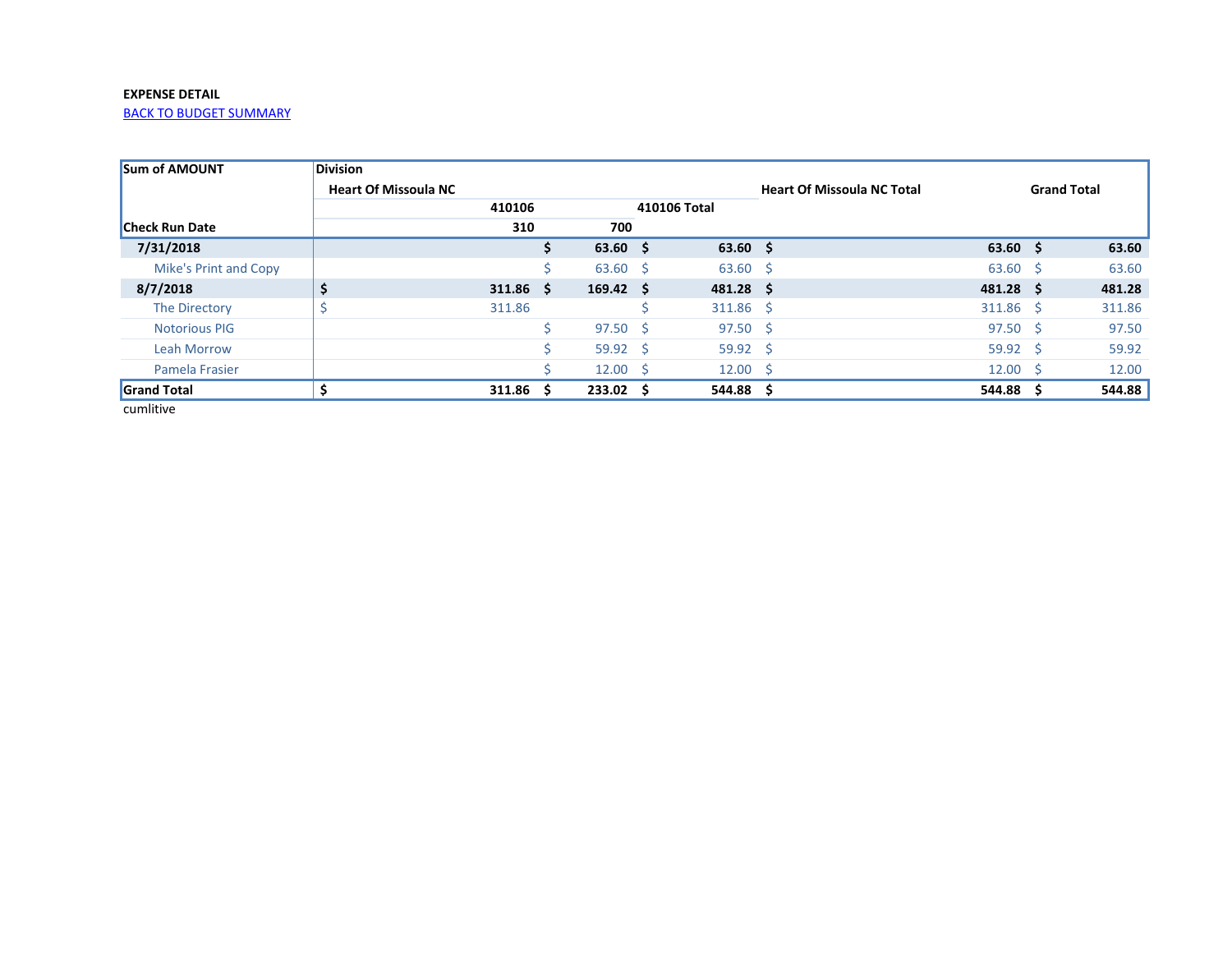<span id="page-11-0"></span>

| 11/5/2019             |                        |
|-----------------------|------------------------|
| <b>ACTIVITY NAME:</b> | <b>LEWIS AND CLARK</b> |
| <b>ACTIVITY CODE:</b> | 410114                 |

| <b>IDESCRIPTION</b> |                                                                                       | <b>BUDGET</b> |  | <b>ACTUALS</b> | <b>IENCUMBRANCES</b> | <b>BALANCE</b> |  | $\frac{9}{6}$ |    |
|---------------------|---------------------------------------------------------------------------------------|---------------|--|----------------|----------------------|----------------|--|---------------|----|
|                     |                                                                                       |               |  |                |                      |                |  |               |    |
|                     |                                                                                       | 628.00        |  | 628.00         |                      |                |  |               | 0% |
|                     |                                                                                       | 800.00        |  | 800.00         |                      |                |  |               | 0% |
|                     |                                                                                       | 1,428.00      |  | 1,428.00       |                      |                |  |               | 0% |
|                     | <b>Mailing Supplement</b><br><b>Grants and Contributions</b><br><b>TOTAL EXPENSES</b> |               |  |                |                      |                |  |               |    |

| .428.00<br><b>CLARK TOTALL</b><br><b>AND C</b><br>.428.00<br><b>LEWIS</b> |  |  |  |    |
|---------------------------------------------------------------------------|--|--|--|----|
|                                                                           |  |  |  | 0% |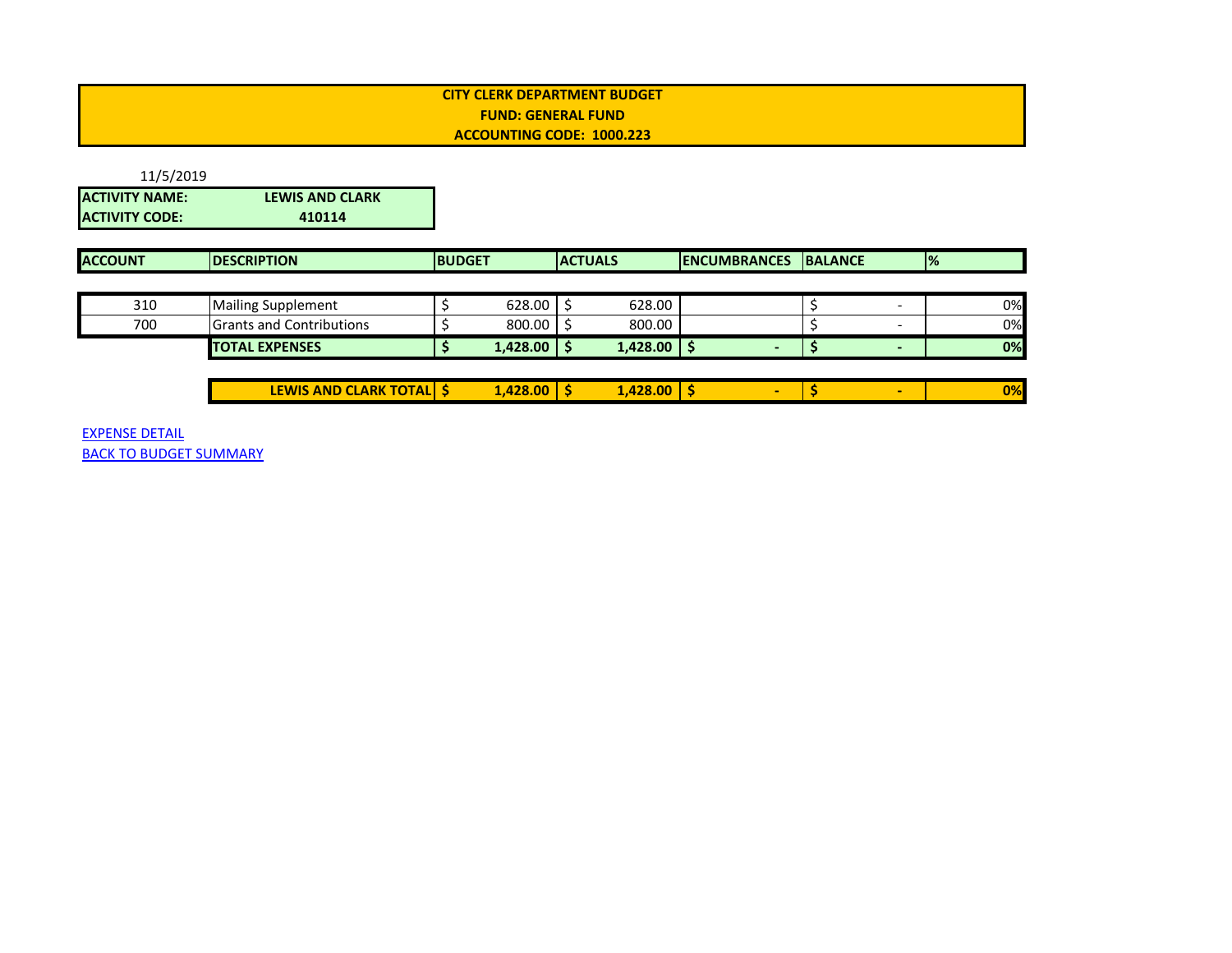<span id="page-12-0"></span>\*Filter once expenses incurred **[BACK TO BUDGET SUMMARY](#page-0-0)** 

| <b>Sum of AMOUNT</b>            | <b>Division</b>  |                  |              |        |              |                  |                                   |                  |              |                    |
|---------------------------------|------------------|------------------|--------------|--------|--------------|------------------|-----------------------------------|------------------|--------------|--------------------|
|                                 | Lewis & Clark NC |                  |              |        |              |                  | <b>Lewis &amp; Clark NC Total</b> |                  |              | <b>Grand Total</b> |
|                                 |                  | 410114           |              |        |              | 410114 Total     |                                   |                  |              |                    |
| <b>Check Run Date</b>           |                  | 310              |              | 700    |              |                  |                                   |                  |              |                    |
| (blank)                         |                  |                  | Ŝ.           | 39.41  | Ŝ.           | $39.41 \quad $$  |                                   | $39.41 \quad $$  |              | 39.41              |
| <b>County Print Shop</b>        |                  |                  |              | 39.41  | <sub>S</sub> | $39.41 \quad$ \$ |                                   | $39.41 \quad$ \$ |              | 39.41              |
| 9/11/2018                       |                  |                  | \$           | 22.40  | Ŝ.           | $22.40 \div$     |                                   | $22.40 \div$     |              | 22.40              |
| <b>Missoula County</b>          |                  |                  | Ś            | 22.40  | S            | 22.40            | - \$                              | 22.40            | '\$          | 22.40              |
| 10/2/2018                       | \$               | $443.31 \quad $$ |              | 233.67 | Ŝ.           | $676.98$ \$      |                                   | 676.98 \$        |              | 676.98             |
| The Directory                   | \$               | 443.31           |              |        | Ś            | $443.31 \quad $$ |                                   | 443.31 \$        |              | 443.31             |
| <b>Notorious PIG</b>            |                  |                  | \$           | 145.00 | Ŝ.           | 145.00%          |                                   | 145.00%          |              | 145.00             |
| <b>Theresa Conner</b>           |                  |                  | Ś            | 88.67  | -S           | $88.67$ \$       |                                   | $88.67$ \$       |              | 88.67              |
| 3/5/2019                        | \$               | 184.69           | -Ś           | 27.66  | Ŝ.           | $212.35$ \$      |                                   | $212.35$ \$      |              | 212.35             |
| <b>Alpha Graphics</b>           | \$               | 184.69           | <sub>S</sub> | 27.66  | -S           | 212.35           | -S                                | 212.35           | -S           | 212.35             |
| 3/19/2019                       |                  |                  | Ś            | 154.86 | -S           | $154.86\quad$ \$ |                                   | $154.86$ \$      |              | 154.86             |
| <b>Bridge Pizza</b>             |                  |                  | Ś            | 135.00 | S            | 135.00           | - \$                              | 135.00           | <sub>S</sub> | 135.00             |
| Kathleen Hanson                 |                  |                  |              | 19.86  | S            | 19.86            | - \$                              | 19.86            | -Ś           | 19.86              |
| 6/25/2019                       |                  |                  |              | 322.00 | <b>S</b>     | 322.00 \$        |                                   | 322.00 \$        |              | 322.00             |
| <b>Creative Paint and Glass</b> |                  |                  |              | 322.00 | -S           | 322.00 \$        |                                   | 322.00           | S            | 322.00             |
| <b>Grand Total</b>              | \$               | 628.00           | S            | 800.00 | \$           | 1,428.00         | .s                                | 1,428.00         | S            | 1,428.00           |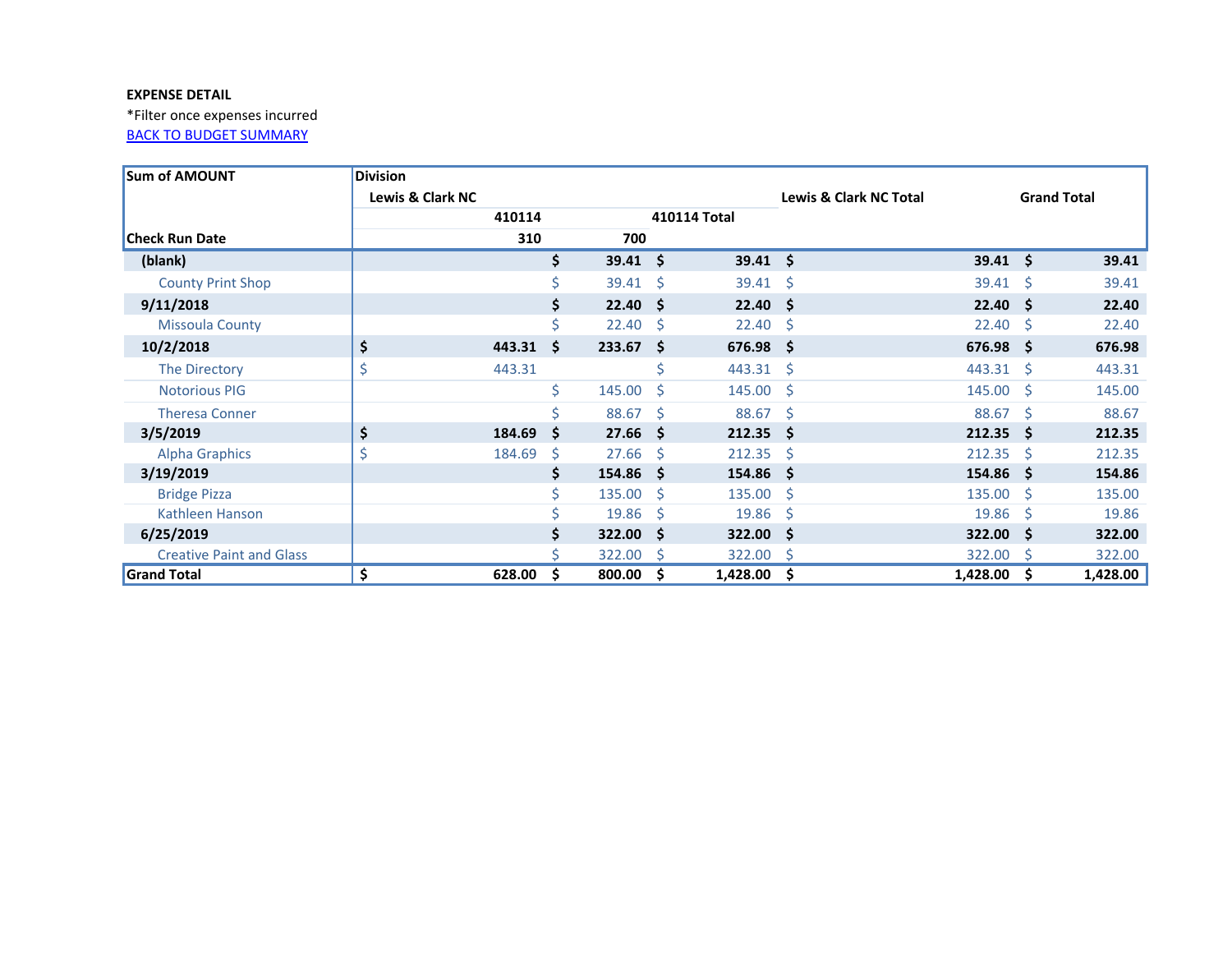<span id="page-13-0"></span>

| 11/5/2019             |                          |
|-----------------------|--------------------------|
| <b>ACTIVITY NAME:</b> | <b>LOWER RATTLESNAKE</b> |
| IACTIVITY CODE:       | 410103                   |

| <b>ACCOUNT</b> | <b>DESCRIPTION</b>                 | <b>BUDGET</b>   | <b>ACTUALS</b> |        | <b>IENCUMBRANCES</b> | <b>BALANCE</b> | $\frac{9}{6}$ |
|----------------|------------------------------------|-----------------|----------------|--------|----------------------|----------------|---------------|
|                |                                    |                 |                |        |                      |                |               |
| 310            | <b>Mailing Supplement</b>          | 351.00          |                | 300.60 |                      | 50.40          | 14%           |
| 700            | <b>Grants and Contributions</b>    | 800.00          |                | 466.20 |                      | 333.80         | 42%           |
|                | <b>TOTAL EXPENSES</b>              | $1,151.00$   \$ |                | 766.80 | -                    | 384.20         | 33%           |
|                |                                    |                 |                |        |                      |                |               |
|                | <b>LOWER RATTLESNAKE TOTAL   S</b> | $1,151.00$   \$ |                | 766.80 | -                    | 384.20         | 33%           |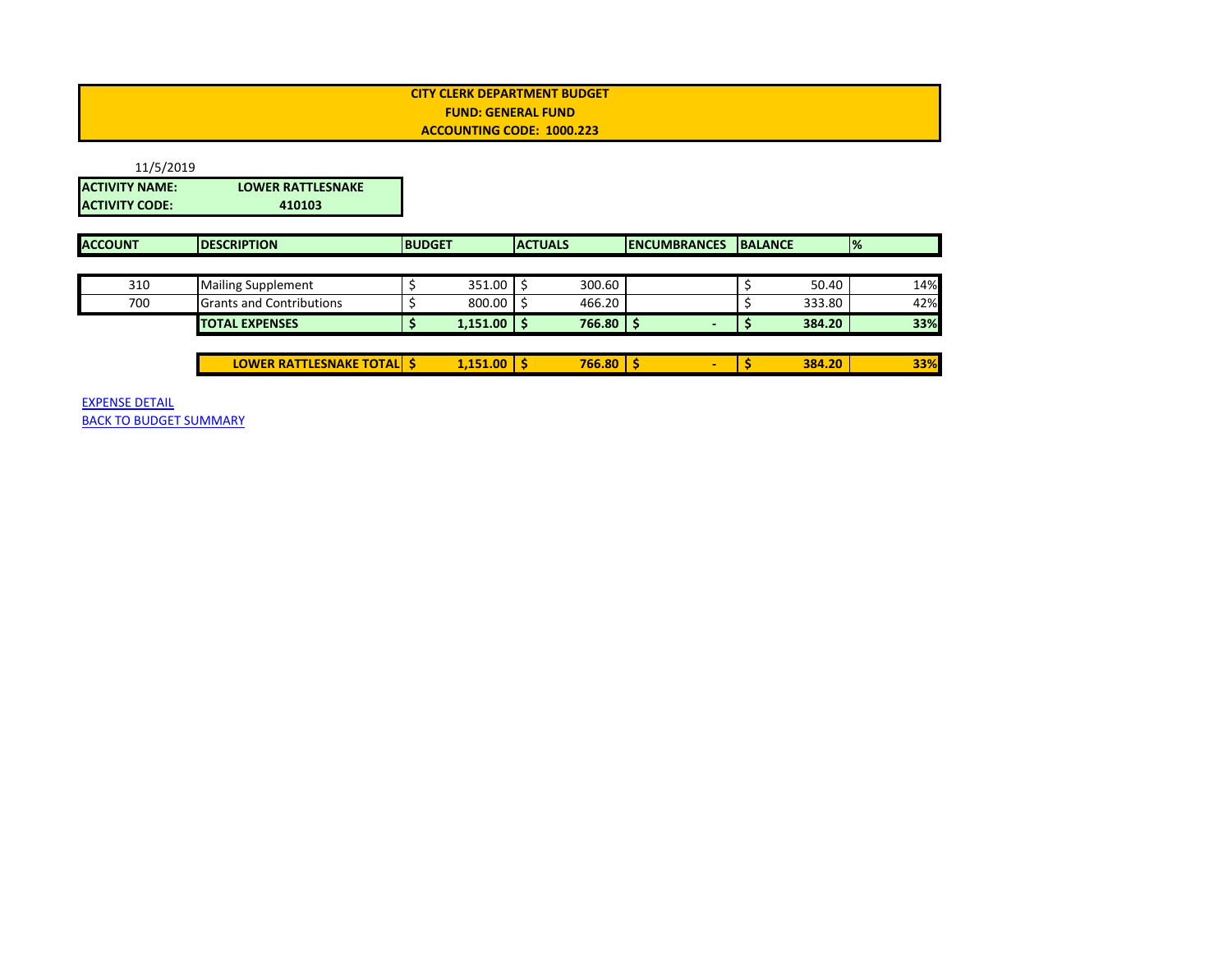<span id="page-14-0"></span>

| <b>Sum of AMOUNT</b>       | <b>Division</b>             |        |                            |                |                      |                                   |                   |                    |        |
|----------------------------|-----------------------------|--------|----------------------------|----------------|----------------------|-----------------------------------|-------------------|--------------------|--------|
|                            | <b>Lower Rattlesnake NC</b> |        |                            |                |                      | <b>Lower Rattlesnake NC Total</b> |                   | <b>Grand Total</b> |        |
|                            |                             | 410103 |                            |                | 410103 Total         |                                   |                   |                    |        |
| <b>Check Run Date</b>      |                             | 310    |                            | 700            |                      |                                   |                   |                    |        |
| 4/23/2019                  | \$                          | 300.60 |                            |                | \$.<br>$300.60$ \$   |                                   | $300.60$ \$       |                    | 300.60 |
| <b>Alpha Graphics</b>      | \$                          | 300.60 |                            |                | $300.60 \quad $$     |                                   | $300.60 \quad $$  |                    | 300.60 |
| <b>LRS NC Mailing</b>      |                             | 300.60 |                            |                | $300.60$ \$          |                                   | $300.60$ \$       |                    | 300.60 |
| 4/30/2019                  |                             |        | \$<br>$176.50 \quad $$     |                | $176.50\frac{1}{2}$  |                                   | $176.50 \quad $$  |                    | 176.50 |
| <b>Bridge Pizza</b>        |                             |        | \$.<br>$176.50 \quad $$    |                | $176.50 \; \text{S}$ |                                   | $176.50 \quad $$  |                    | 176.50 |
| <b>LRS NC Refreshments</b> |                             |        | $171.50 \text{ } \text{S}$ |                | $171.50$ \$          |                                   | $171.50 \pm 5$    |                    | 171.50 |
| <b>LRS NC Driver Tip</b>   |                             |        |                            | $5.00 \quad $$ | $5.00 \quad $$       |                                   | $5.00 \quad $$    |                    | 5.00   |
| 6/25/2019                  |                             |        | \$.<br>$240.43 \quad $$    |                | $240.43 \quad $$     |                                   | $240.43 \quad $$  |                    | 240.43 |
| <b>Robert Schultz</b>      |                             |        | $240.43 \quad $$           |                | $240.43 \quad $$     |                                   | $240.43 \quad $$  |                    | 240.43 |
| LR NC Supplies             |                             |        | $240.43 \quad $$           |                | $240.43 \quad $$     |                                   | $240.43 \quad $5$ |                    | 240.43 |
| 7/23/2019                  |                             |        | $49.27 \quad$ \$           |                | $49.27$ \$           |                                   | $49.27 \quad$ \$  |                    | 49.27  |
| <b>County Print Shop</b>   |                             |        | $49.27$ \$                 |                | $49.27$ \$           |                                   | $49.27$ \$        |                    | 49.27  |
| <b>LRS NC Postcards</b>    |                             |        | $49.27 \quad$ \$           |                | $49.27$ \$           |                                   | 49.27             | - S                | 49.27  |
| <b>Grand Total</b>         | \$                          | 300.60 | 466.20%<br>s               |                | 766.80 \$            |                                   | 766.80            | S                  | 766.80 |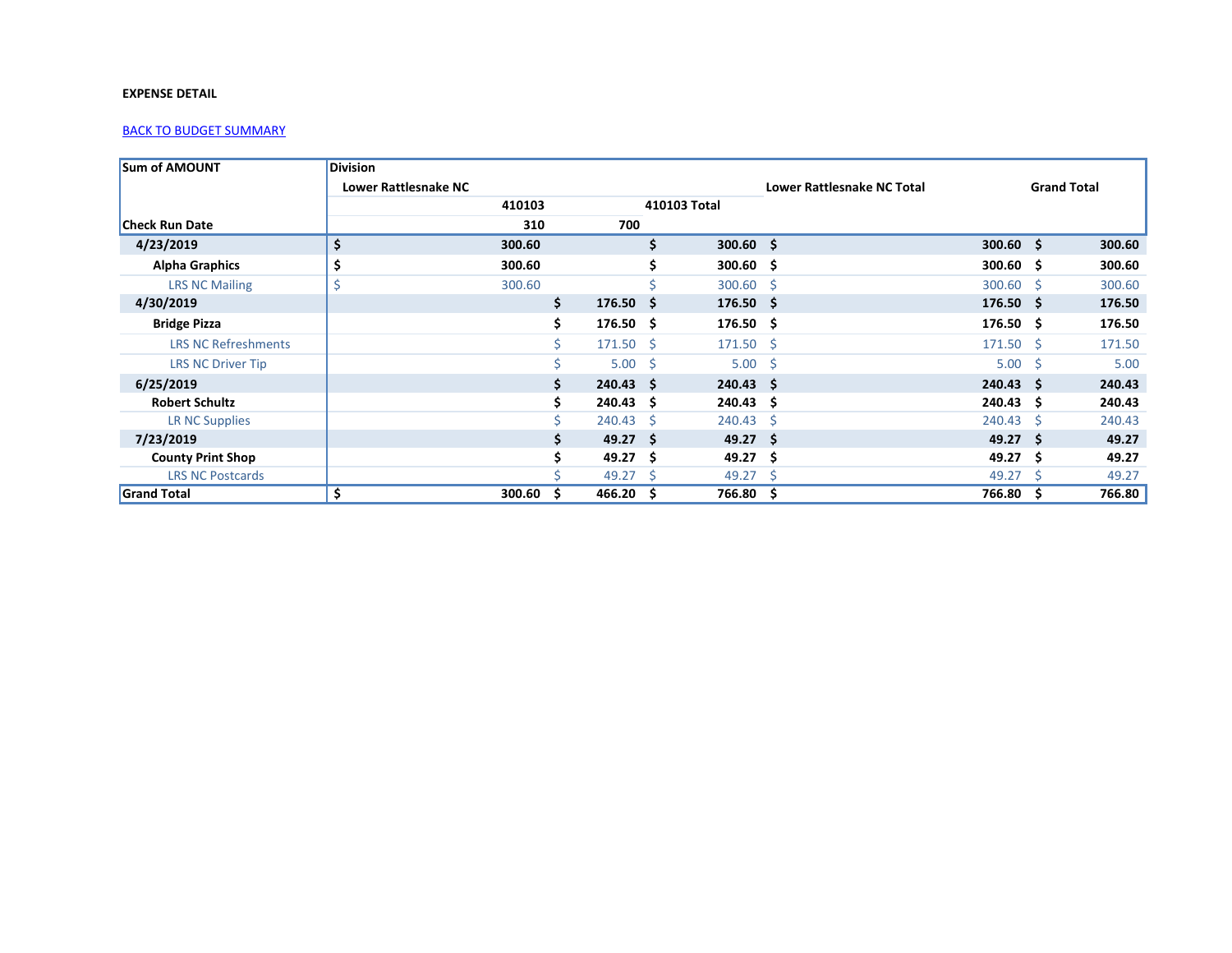<span id="page-15-0"></span>11/5/2019 **ACTIVITY NAME: MARSHALL CANYON ACTIVITY CODE: 410119**

| <b>ACCOUNT</b> | <b>IDESCRIPTION</b>             | <b>BUDGET</b> | <b>ACTUALS</b> | <b>IENCUMBRANCES IBALANCE</b> |        | $\frac{9}{6}$ |
|----------------|---------------------------------|---------------|----------------|-------------------------------|--------|---------------|
|                |                                 |               |                |                               |        |               |
| 310            | <b>Mailing Supplement</b>       | 37.00         |                |                               | 37.00  | 100%          |
| 700            | <b>Grants and Contributions</b> | 800.00        |                |                               | 800.00 | 100%          |
|                | <b>TOTAL EXPENSES</b>           | $837.00$   \$ |                |                               | 837.00 | 100%          |

| <b>TOTAL</b><br><b>EAST MISSOULA</b><br>SOULA | 837.00 |  |  |  | 837.00 | <b>100%</b> |
|-----------------------------------------------|--------|--|--|--|--------|-------------|
|                                               |        |  |  |  |        |             |

EXPENSE DETAIL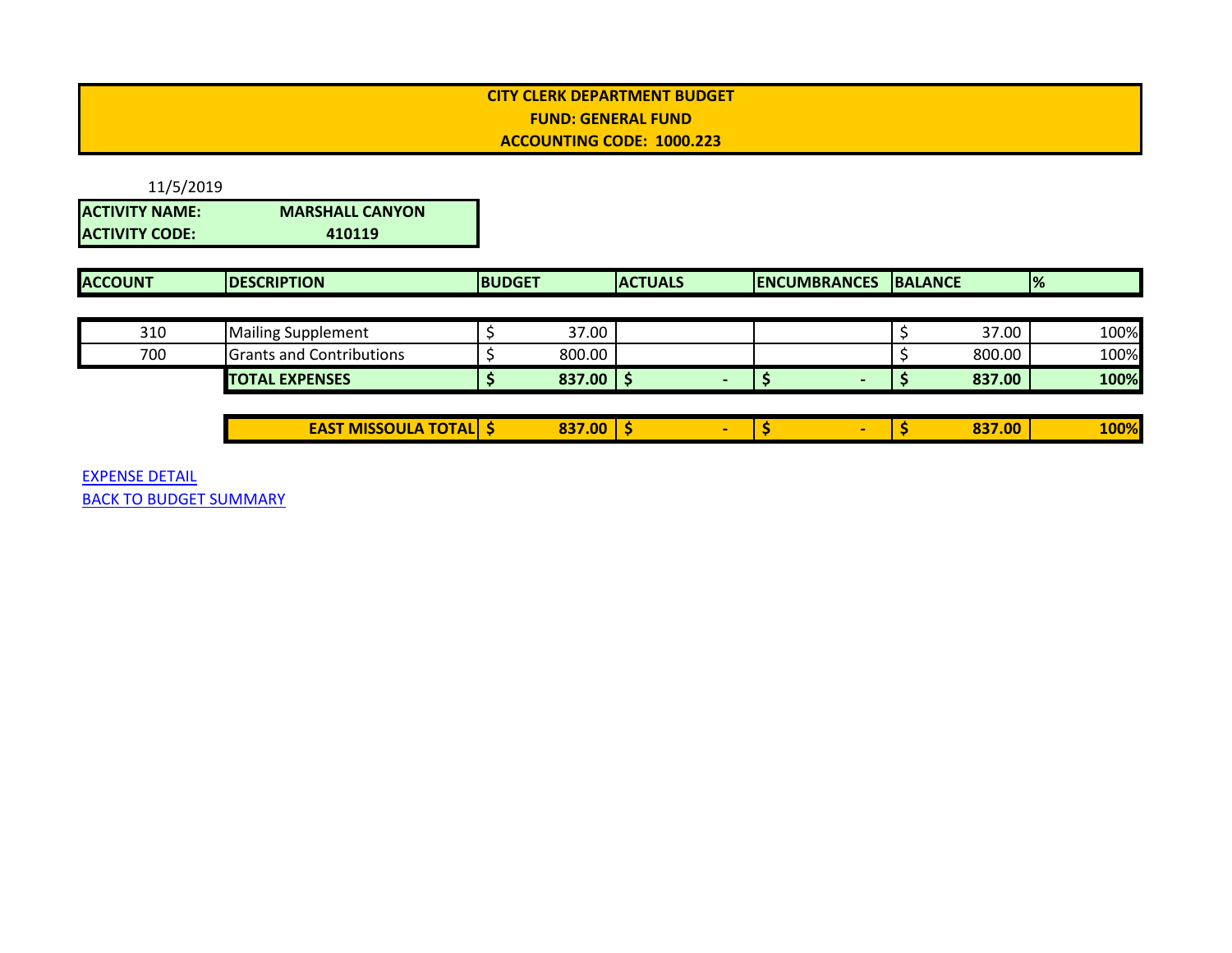\*Filter once expenses incurred

| <b>Sum of AMOUNT</b>  | <b>Division</b> |               |               |                    |  |  |
|-----------------------|-----------------|---------------|---------------|--------------------|--|--|
|                       | (blank)         |               | (blank) Total | <b>Grand Total</b> |  |  |
|                       | (blank)         | (blank) Total |               |                    |  |  |
| <b>Check Run Date</b> | (blank)         |               |               |                    |  |  |
| (blank)               |                 |               |               |                    |  |  |
| (blank)               |                 |               |               |                    |  |  |
| <b>Grand Total</b>    |                 |               |               |                    |  |  |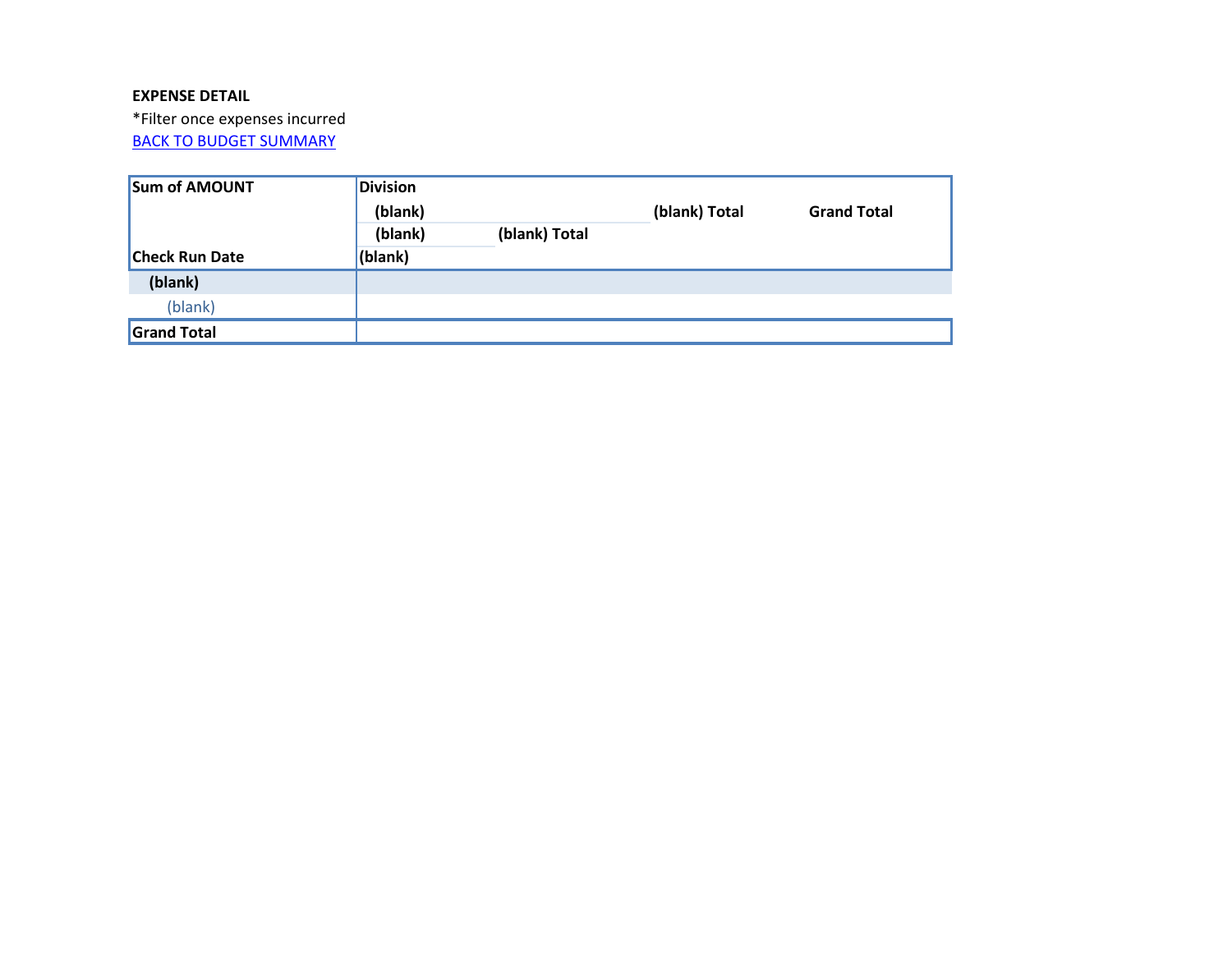<span id="page-17-0"></span>

| 11/5/2019             |                     |
|-----------------------|---------------------|
| <b>ACTIVITY NAME:</b> | <b>MILLER CREEK</b> |
| <b>ACTIVITY CODE:</b> | 410117              |

| <b>ACCOUNT</b> | <b>IDESCRIPTION</b>              | <b>IBUDGET</b> |                 | <b>ACTUALS</b> |               | <b>IENCUMBRANCES</b> | <b>BALANCE</b> |        | $\frac{9}{6}$ |
|----------------|----------------------------------|----------------|-----------------|----------------|---------------|----------------------|----------------|--------|---------------|
|                |                                  |                |                 |                |               |                      |                |        |               |
| 310            | <b>Mailing Supplement</b>        |                | 787.00          |                | 518.02        |                      |                | 268.98 | 34%           |
| 700            | <b>IGrants and Contributions</b> |                | 800.00          |                | 217.99        |                      |                | 582.01 | 73%           |
|                | <b>TOTAL EXPENSES</b>            |                | $1,587.00$   \$ |                | $736.01$   \$ |                      |                | 850.99 | 54%           |
|                |                                  |                |                 |                |               |                      |                |        |               |
|                | <b>MILLER CREEK TOTAL S</b>      |                | 1,587.00        |                | 736.01        |                      |                | 850.99 | 54%           |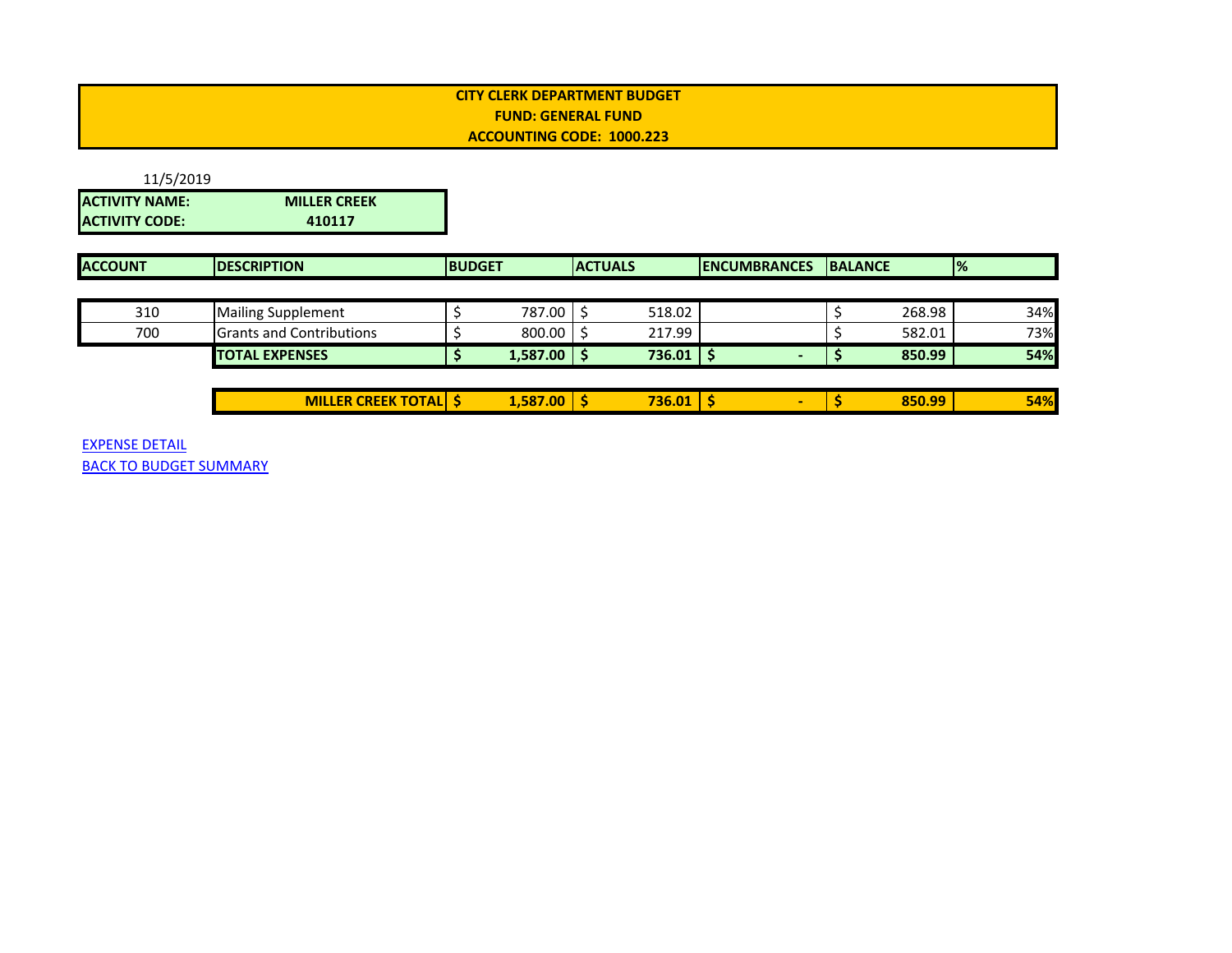<span id="page-18-0"></span>

| <b>Sum of AMOUNT</b>      | <b>Division</b>        |        |     |             |              |                  |                              |                       |                    |        |
|---------------------------|------------------------|--------|-----|-------------|--------------|------------------|------------------------------|-----------------------|--------------------|--------|
|                           | <b>Miller Creek NC</b> |        |     |             |              |                  | <b>Miller Creek NC Total</b> |                       | <b>Grand Total</b> |        |
|                           |                        | 410117 |     |             |              | 410117 Total     |                              |                       |                    |        |
| <b>Check Run Date</b>     |                        | 310    |     | 700         |              |                  |                              |                       |                    |        |
| 10/23/2018                | \$                     | 518.02 | Ŝ.  | $217.99$ \$ |              | $736.01 \quad $$ |                              | $736.01$ \$           |                    | 736.01 |
| <b>Albertsons</b>         |                        |        | S   | 30.00%      |              | $30.00 \quad $$  |                              | $30.00 \quad $$       |                    | 30.00  |
| <b>MC NC Refreshments</b> |                        |        |     | 30.00       | <sub>S</sub> | $30.00$ \$       |                              | $30.00$ \$            |                    | 30.00  |
| <b>The Directory</b>      | \$                     | 518.02 |     |             |              | $518.02 \quad $$ |                              | $518.02 \quad $$      |                    | 518.02 |
| <b>MC NC Mailing</b>      |                        | 518.02 |     |             |              | $518.02 \quad $$ |                              | $518.02 \quad $$      |                    | 518.02 |
| <b>MCPS</b>               |                        |        | Ś   | 75.00       | S            | 75.00 \$         |                              | 75.00 \$              |                    | 75.00  |
| <b>MC NC Room Rental</b>  |                        |        |     | 75.00 \$    |              | $75.00 \pm 5$    |                              | 75.00%                |                    | 75.00  |
| Pizza Hut                 |                        |        | \$. | 112.99 S    |              | $112.99$ \$      |                              | $112.99 \text{ } \xi$ |                    | 112.99 |
| <b>MC NC Refreshments</b> |                        |        |     | 112.99      | -S           | $112.99$ \$      |                              | $112.99$ \$           |                    | 112.99 |
| <b>Grand Total</b>        |                        | 518.02 | S   | 217.99      | S            | $736.01$ \$      |                              | 736.01 \$             |                    | 736.01 |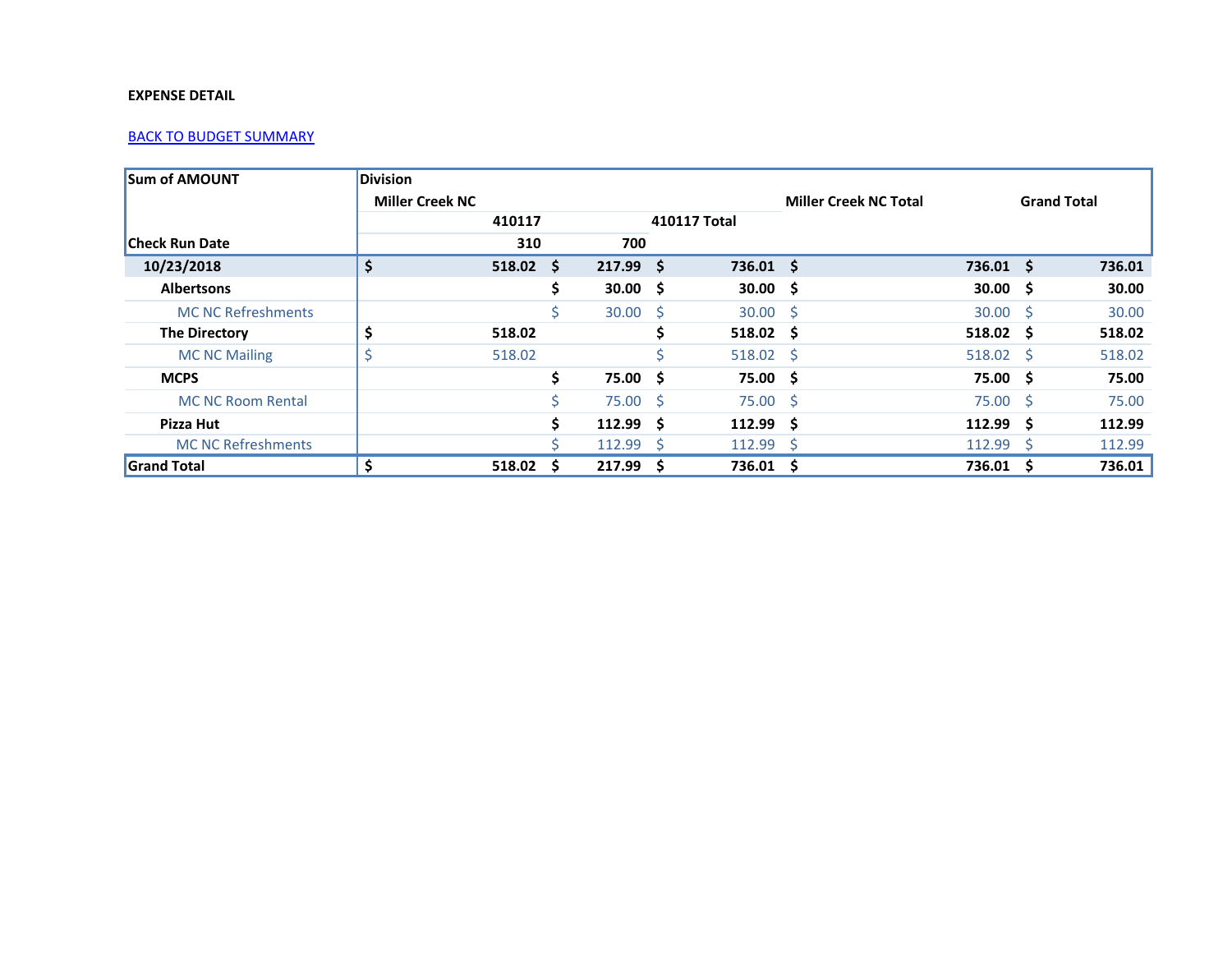<span id="page-19-0"></span>

| 11/5/2019       |                        |
|-----------------|------------------------|
| IACTIVITY NAME: | <b>MOOSE CAN GULLY</b> |
| IACTIVITY CODE: | 410116                 |

| <b>ACCOUNT</b> | <b>IDESCRIPTION</b>            | <b>IBUDGET</b> |          | <b>ACTUALS</b> |        | <b>IENCUMBRANCES</b> | <b>BALANCE</b> |          | $\frac{9}{6}$ |
|----------------|--------------------------------|----------------|----------|----------------|--------|----------------------|----------------|----------|---------------|
|                |                                |                |          |                |        |                      |                |          |               |
| 310            | <b>Mailing Supplement</b>      |                | 945.00   |                | 430.05 |                      |                | 514.95   | 54%           |
| 700            | Grants and Contributions       |                | 800.00   |                | 121.94 |                      |                | 678.06   | 85%           |
|                | <b>TOTAL EXPENSES</b>          |                | 1,745.00 |                | 551.99 |                      |                | 1,193.01 | 68%           |
|                |                                |                |          |                |        |                      |                |          |               |
|                | <b>MOOSE CAN GULLY TOTAL S</b> |                | 1,745.00 |                | 551.99 |                      |                | 1,193.01 | 68%           |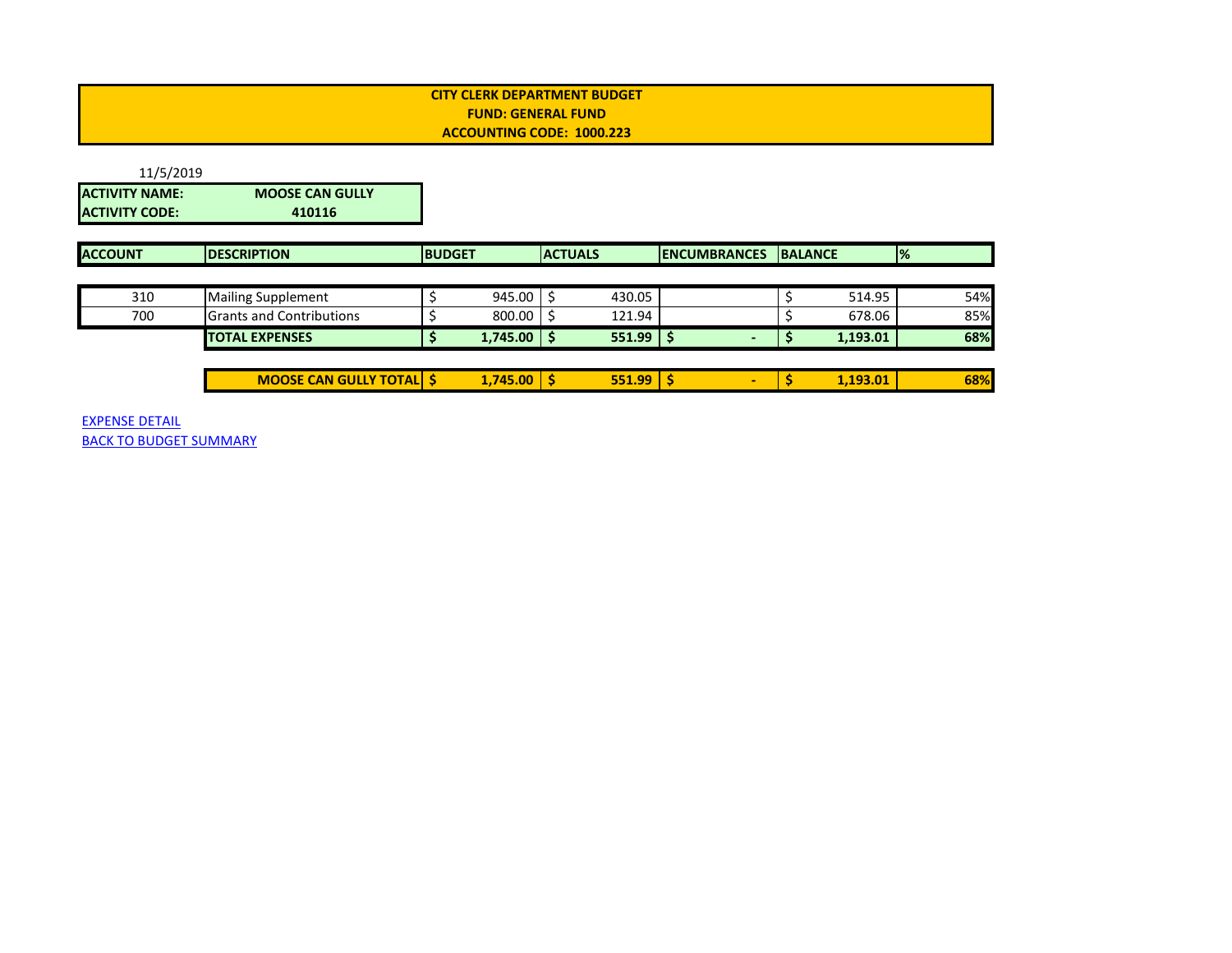<span id="page-20-0"></span>

| <b>Sum of AMOUNT</b>    | <b>Division</b>           |        |                        |    |                   |                                 |                      |                    |        |
|-------------------------|---------------------------|--------|------------------------|----|-------------------|---------------------------------|----------------------|--------------------|--------|
|                         | <b>Moose Can Gully NC</b> |        |                        |    |                   | <b>Moose Can Gully NC Total</b> |                      | <b>Grand Total</b> |        |
|                         |                           | 410116 |                        |    | 410116 Total      |                                 |                      |                    |        |
| <b>Check Run Date</b>   |                           | 310    | 700                    |    |                   |                                 |                      |                    |        |
| 6/25/2019               | \$                        | 273.24 |                        | S. | $273.24$ \$       |                                 | $273.24 \quad$ \$    |                    | 273.24 |
| <b>Alpha Graphics</b>   |                           | 273.24 |                        |    | $273.24 \text{ }$ |                                 | $273.24 \text{ }$    |                    | 273.24 |
| 7/2/2019                | S                         | 156.81 |                        | S. | $156.81 \quad $$  |                                 | $156.81 \quad $$     |                    | 156.81 |
| <b>Alpha Graphics</b>   |                           | 156.81 |                        |    | $156.81 \quad $$  |                                 | $156.81 \quad $$     |                    | 156.81 |
| 7/9/2019                |                           |        | \$<br>$121.94 \quad $$ |    | $121.94 \quad$ \$ |                                 | $121.94 \; \text{S}$ |                    | 121.94 |
| <b>Notorious PIG</b>    |                           |        | $72.50$ \$             |    | $72.50$ \$        |                                 | $72.50$ \$           |                    | 72.50  |
| <b>Carol Garlington</b> |                           |        | 49.44 \$               |    | 49.44             | -S                              | $49.44 \quad$ \$     |                    | 49.44  |
| Grand Total             |                           | 430.05 | $121.94 \quad$ \$      |    | 551.99            | - S                             | $551.99$ \$          |                    | 551.99 |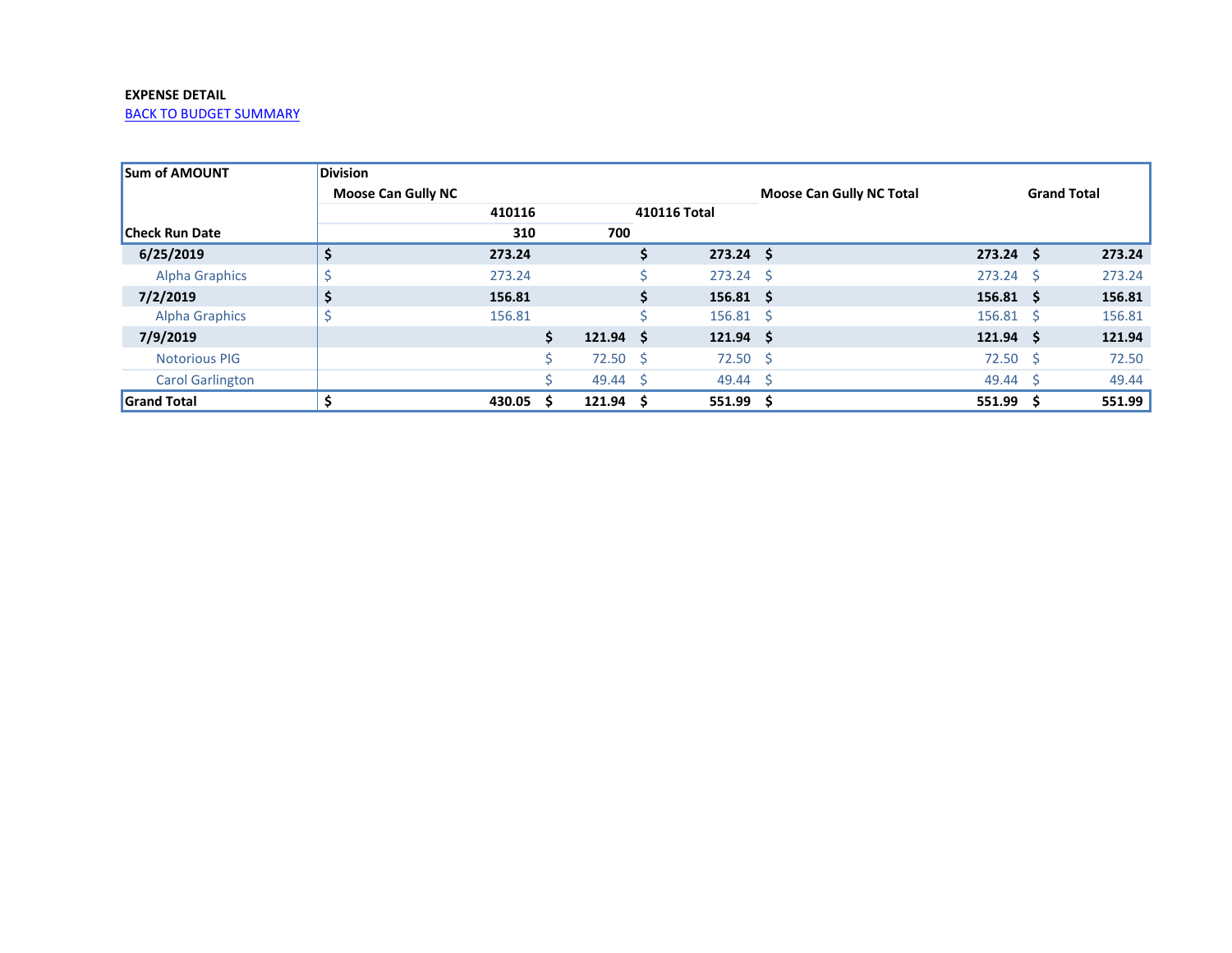<span id="page-21-0"></span>

| 11/5/2019             |                  |
|-----------------------|------------------|
| <b>ACTIVITY NAME:</b> | <b>NORTHSIDE</b> |
| <b>ACTIVITY CODE:</b> | 410104           |

| <b>ACCOUNT</b> | <b>IDESCRIPTION</b>             | <b>BUDGET</b> |          | <b>IACTUALS</b> |          | <b>IENCUMBRANCES</b> | <b>BALANCE</b> |         | $\frac{9}{6}$ |
|----------------|---------------------------------|---------------|----------|-----------------|----------|----------------------|----------------|---------|---------------|
|                |                                 |               |          |                 |          |                      |                |         |               |
| 310            | <b>Mailing Supplement</b>       |               | 636.00   |                 | 690.94   |                      |                | (54.94) | $-9%$         |
| 700            | <b>Grants and Contributions</b> |               | 800.00   |                 | 745.06   |                      |                | 54.94   | 7%            |
|                | <b>TOTAL EXPENSES</b>           |               | 1,436.00 |                 | 1,436.00 |                      |                | (0.00)  | 0%            |
|                |                                 |               |          |                 |          |                      |                |         |               |

| $\sim$<br>$-2 - 2$<br>А<br>MI<br>.<br>$\sim$ | $\sim$ $\sim$<br><b>ADAM</b><br>m<br>56<br>,,,,,<br>. | .nn<br>436 |  | 0 <sup>0</sup><br>70. |
|----------------------------------------------|-------------------------------------------------------|------------|--|-----------------------|
|                                              |                                                       |            |  |                       |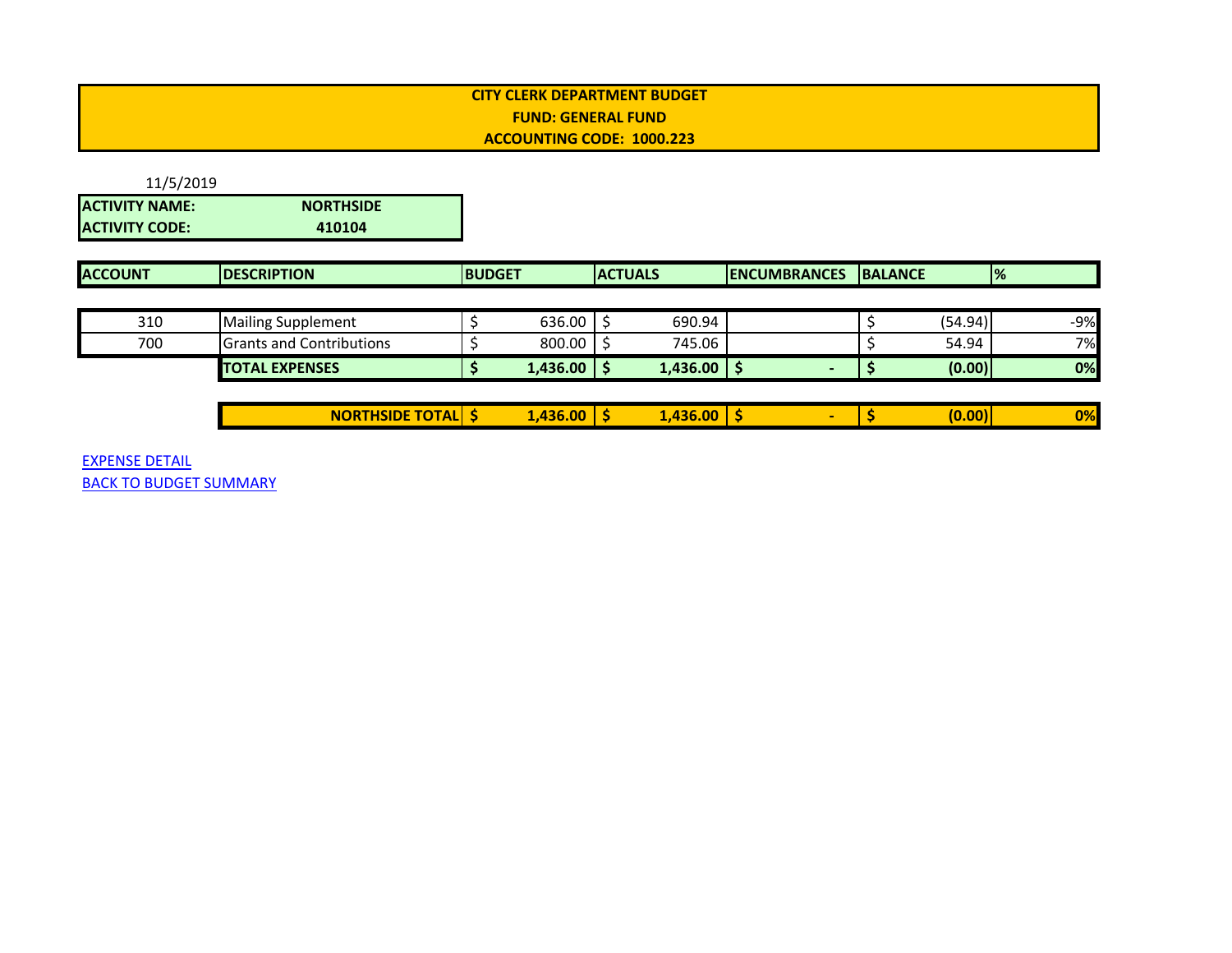<span id="page-22-0"></span>

| <b>Sum of AMOUNT</b>      | <b>Division</b> |                     |             |              |              |                           |            |          |                    |
|---------------------------|-----------------|---------------------|-------------|--------------|--------------|---------------------------|------------|----------|--------------------|
|                           |                 | <b>Northside NC</b> |             |              |              | <b>Northside NC Total</b> |            |          | <b>Grand Total</b> |
|                           |                 | 410104              |             |              | 410104 Total |                           |            |          |                    |
| <b>Check Run Date</b>     |                 | 310                 | 700         |              |              |                           |            |          |                    |
| 9/4/2018                  |                 | \$                  | 72.50%      |              | $72.50$ \$   |                           | $72.50$ \$ |          | 72.50              |
| <b>Notorious PIG</b>      |                 | \$                  | 72.50%      |              | 72.50        | -\$                       | 72.50      | \$       | 72.50              |
| <b>NS NC Refreshments</b> |                 | $\mathsf{\dot{S}}$  | 72.50       | \$           | 72.50        | \$                        | 72.50      | \$.      | 72.50              |
| 9/11/2018                 | \$              | 690.94              |             | \$           | 690.94       | Ŝ.                        | 690.94     | Ŝ.       | 690.94             |
| <b>The Directory</b>      | \$              | 690.94              |             | \$           | 690.94       | S                         | 690.94     | S        | 690.94             |
| <b>NS NC Mailing</b>      | \$              | 690.94              |             | Ś            | 690.94       | Ŝ                         | 690.94     | Ŝ.       | 690.94             |
| 9/18/2018                 |                 | \$                  | 40.99       | \$           | 40.99        | Ŝ.                        | 40.99      | Ŝ.       | 40.99              |
| <b>Missoula County</b>    |                 | \$                  | 40.99       | \$           | 40.99        | \$                        | 40.99      | \$       | 40.99              |
| <b>NS NC Postcards</b>    |                 | \$                  | 40.99       | Ŝ.           | 40.99        | Ś                         | 40.99      | Ŝ.       | 40.99              |
| 10/9/2018                 |                 | \$                  | $29.85$ \$  |              | 29.85        | Ŝ.                        | 29.85      | Ŝ.       | 29.85              |
| <b>US Bank</b>            |                 | \$                  | 29.85       | \$           | 29.85        | \$                        | 29.85      | S        | 29.85              |
| <b>NS NC Refreshments</b> |                 | \$                  | 29.85       | Ŝ            | 29.85        | Ŝ                         | 29.85      | Ś        | 29.85              |
| 2/5/2019                  |                 | \$                  | $601.72$ \$ |              | 601.72       | <b>S</b>                  | 601.72     | <b>S</b> | 601.72             |
| <b>Alpha Graphics</b>     |                 | \$                  | $601.72$ \$ |              | 601.72       | \$                        | 601.72     | S        | 601.72             |
| <b>NS Mailing</b>         |                 | Ś                   | 601.72      | <sub>S</sub> | 601.72       | S                         | 601.72     | S        | 601.72             |
| <b>Grand Total</b>        | \$              | \$<br>690.94        | 745.06      | \$           | 1,436.00     | \$                        | 1,436.00   | \$       | 1,436.00           |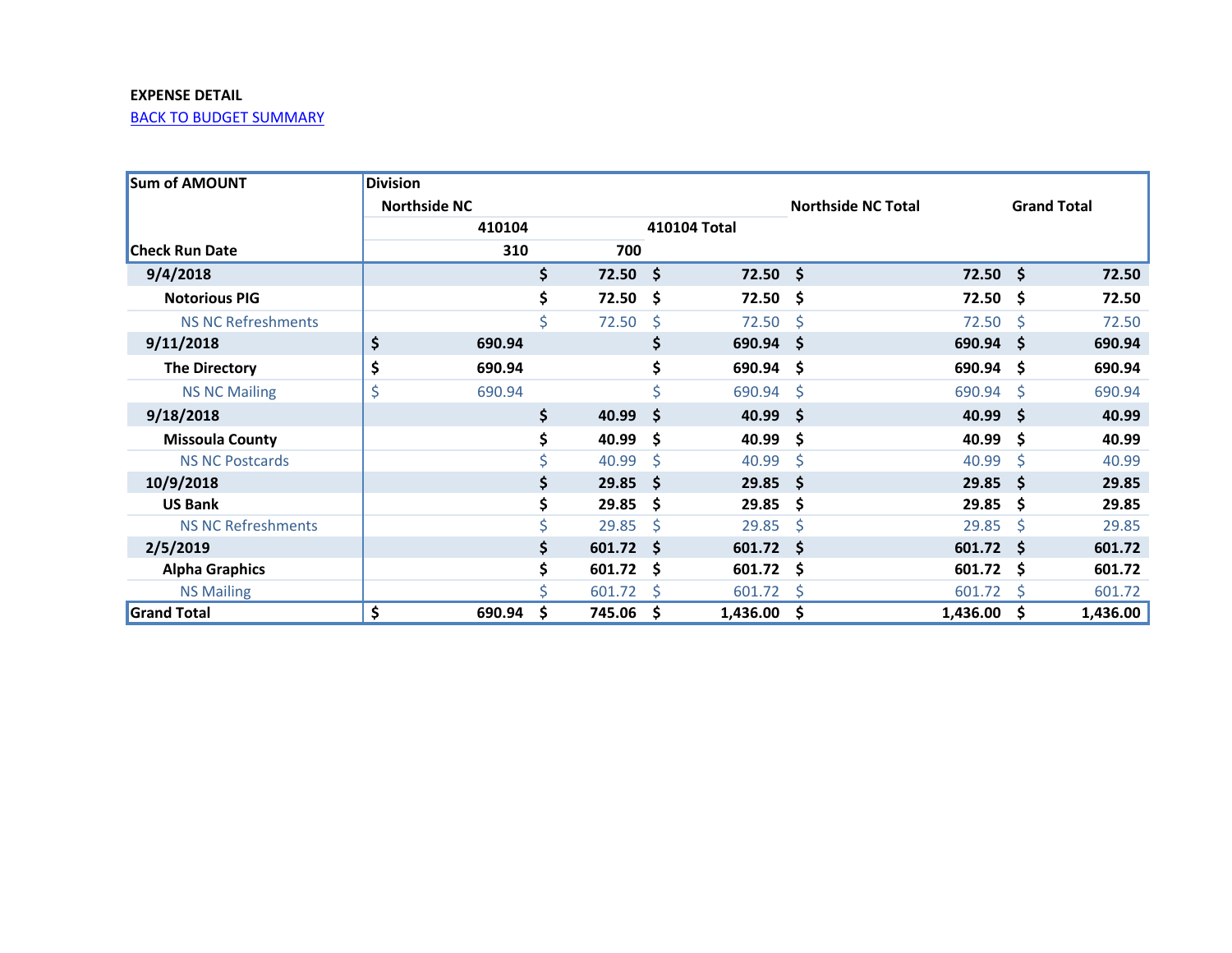<span id="page-23-0"></span>

| <b>CITY CLERK DEPARTMENT BUDGET</b> |  |
|-------------------------------------|--|
| <b>FUND: GENERAL FUND</b>           |  |
| ACCOUNTING CODE: 1000.223           |  |
|                                     |  |

| 11/5/2019             |                                 |               |                 |                |                 |                     |                |                          |               |     |
|-----------------------|---------------------------------|---------------|-----------------|----------------|-----------------|---------------------|----------------|--------------------------|---------------|-----|
| <b>ACTIVITY NAME:</b> | <b>RIVER ROAD</b>               |               |                 |                |                 |                     |                |                          |               |     |
| <b>ACTIVITY CODE:</b> | 410109                          |               |                 |                |                 |                     |                |                          |               |     |
| <b>ACCOUNT</b>        | <b>DESCRIPTION</b>              | <b>BUDGET</b> |                 | <b>ACTUALS</b> |                 | <b>ENCUMBRANCES</b> | <b>BALANCE</b> |                          | $\frac{9}{6}$ |     |
|                       |                                 |               |                 |                |                 |                     |                |                          |               |     |
| 310                   | <b>Mailing Supplement</b>       |               | 758.00          | \$             | 758.00          |                     |                | $\overline{\phantom{a}}$ |               | 0%  |
| 700                   | <b>Grants and Contributions</b> |               | 800.00          | \$.            | 617.41          |                     |                | 182.59                   |               | 23% |
|                       | <b>TOTAL EXPENSES</b>           |               | $1,558.00$ \$   |                | 1,375.41        | -S                  |                | 182.59                   |               | 12% |
|                       |                                 |               |                 |                |                 |                     |                |                          |               |     |
|                       | <b>RIVER ROAD TOTAL \$</b>      |               | $1,558.00$   \$ |                | $1,375.41$   \$ | $\sim$              |                | 182.59                   |               | 12% |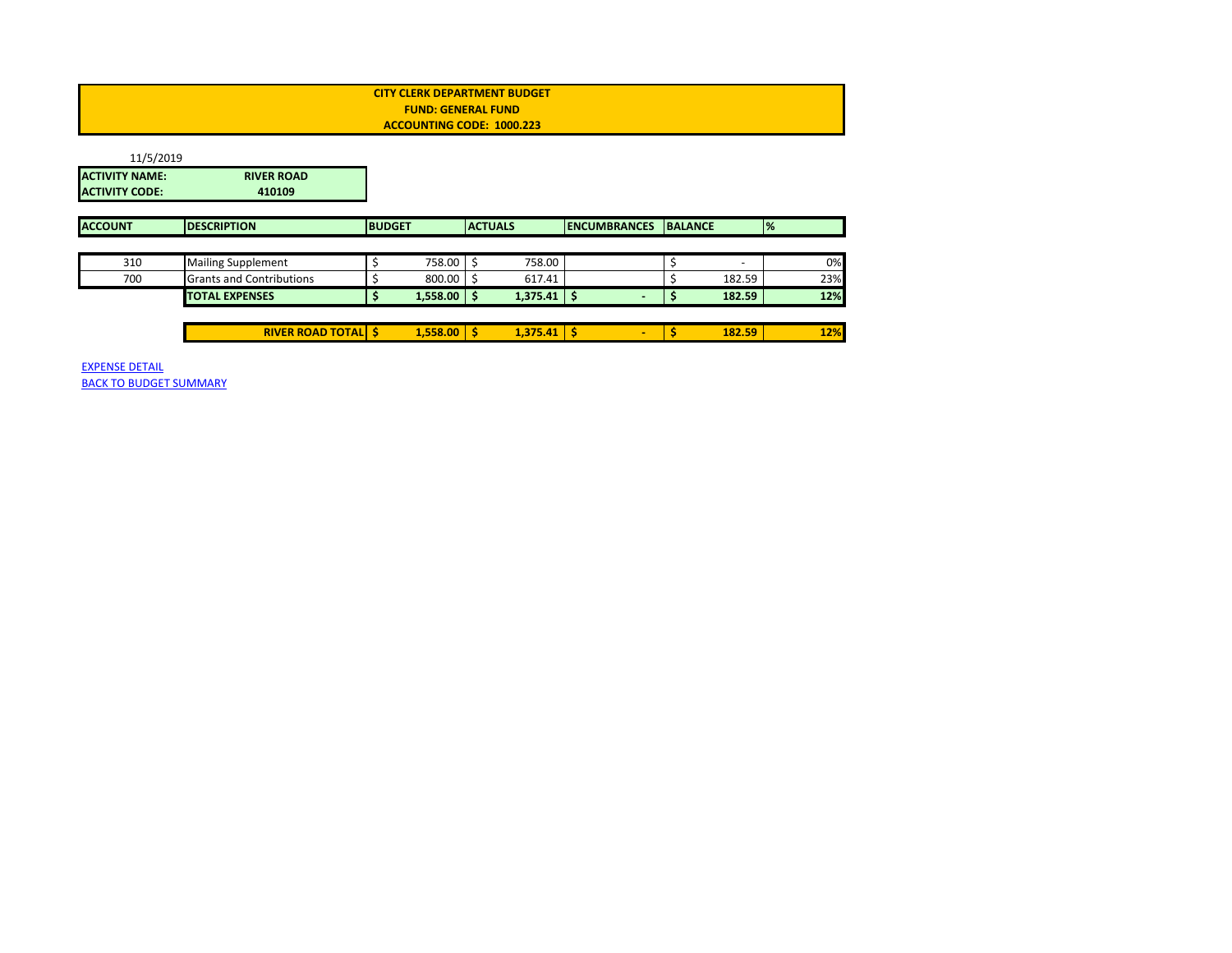<span id="page-24-0"></span>

| <b>Sum of AMOUNT</b>             | <b>Division</b>      |                     |       |     |        |    |                     |     |                     |                            |                    |     |                    |
|----------------------------------|----------------------|---------------------|-------|-----|--------|----|---------------------|-----|---------------------|----------------------------|--------------------|-----|--------------------|
|                                  | <b>River Road NC</b> |                     |       |     |        |    |                     |     |                     | <b>River Road NC Total</b> |                    |     | <b>Grand Total</b> |
|                                  |                      | 410108 410108 Total |       |     | 410109 |    |                     |     | 410109 Total        |                            |                    |     |                    |
| <b>Check Run Date</b>            |                      | 700                 |       |     | 310    |    | 700                 |     |                     |                            |                    |     |                    |
| 9/18/2018                        |                      |                     |       | \$  | 563.14 |    |                     | Ś.  | $563.14$ \$         |                            | $563.14$ \$        |     | 563.14             |
| <b>The Directory</b>             |                      |                     |       |     | 563.14 |    |                     |     | $563.14$ \$         |                            | $563.14$ \$        |     | 563.14             |
| <b>RR NC Mailing</b>             |                      |                     |       |     | 563.14 |    |                     |     | $563.14$ \$         |                            | $563.14$ \$        |     | 563.14             |
| 9/25/2018                        |                      |                     |       |     |        | \$ | $208.82 \quad $$    |     | $208.82 \quad $$    |                            | $208.82 \quad $$   |     | 208.82             |
| <b>Notorious PIG</b>             |                      |                     |       |     |        |    | $155.00\frac{1}{5}$ |     | $155.00\frac{1}{5}$ |                            | 155.00%            |     | 155.00             |
| <b>RR NC Refreshments</b>        |                      |                     |       |     |        |    | $155.00 \div$       |     | $155.00 \div$       |                            | $155.00$ \$        |     | 155.00             |
| <b>Nick Shontz</b>               |                      |                     |       |     |        |    | $53.82 \quad $$     |     | $53.82 \quad $$     |                            | $53.82 \quad $$    |     | 53.82              |
| <b>RR NC Refreshments Costco</b> |                      |                     |       |     |        |    | $53.82 \quad $$     |     | $53.82 \quad $$     |                            | $53.82 \quad $$    |     | 53.82              |
| 2/19/2019                        |                      |                     |       | Ŝ.  | 194.86 | -S | $343.61$ \$         |     | $538.47$ \$         |                            | 538.47 \$          |     | 538.47             |
| <b>Alpha Graphics</b>            |                      |                     |       |     | 194.86 | -S | $343.61$ \$         |     | $538.47$ \$         |                            | $538.47$ \$        |     | 538.47             |
| <b>RR NC Mailing</b>             |                      |                     |       |     | 194.86 | -Ś | 343.61              | - Ś | 538.47              | - S                        | 538.47 \$          |     | 538.47             |
| 3/5/2019                         |                      |                     |       |     |        |    | $64.98 \quad $$     |     | $64.98\frac{1}{2}$  |                            | $64.98\frac{1}{2}$ |     | 64.98              |
| <b>Notorious PIG</b>             |                      |                     |       |     |        |    | $46.00 \div$        |     | $46.00 \div$        |                            | 46.00%             |     | 46.00              |
| <b>RR NC Refreshments</b>        |                      |                     |       |     |        |    | $46.00 \quad $$     |     | 46.00               | S                          | $46.00 \quad $$    |     | 46.00              |
| <b>Nick Shontz</b>               |                      |                     |       |     |        |    | 18.98               | -\$ | 18.98               | Ŝ                          | 18.98              | - Ś | 18.98              |
| <b>RR NC Refreshments Costco</b> |                      |                     |       |     |        |    | $18.98 \quad $$     |     | 18.98               | S                          | 18.98 \$           |     | 18.98              |
| 7/23/2019                        | \$                   | $32.43 \quad $$     | 32.43 |     |        |    |                     |     |                     |                            | $32.43$ \$         |     | 32.43              |
| <b>County Print Shop</b>         |                      | 32.43<br>- \$       | 32.43 |     |        |    |                     |     |                     |                            | $32.43 \quad $$    |     | 32.43              |
| <b>RF NC Postcards</b>           |                      | 32.43<br>-Ś         | 32.43 |     |        |    |                     |     |                     |                            | $32.43 \quad$      |     | 32.43              |
| <b>Grand Total</b>               | \$                   | $32.43 \quad$ \$    | 32.43 | \$. | 758.00 | Ŝ. | $617.41 \quad $$    |     | 1,375.41            | Ŝ.                         | $1,407.84$ \$      |     | 1,407.84           |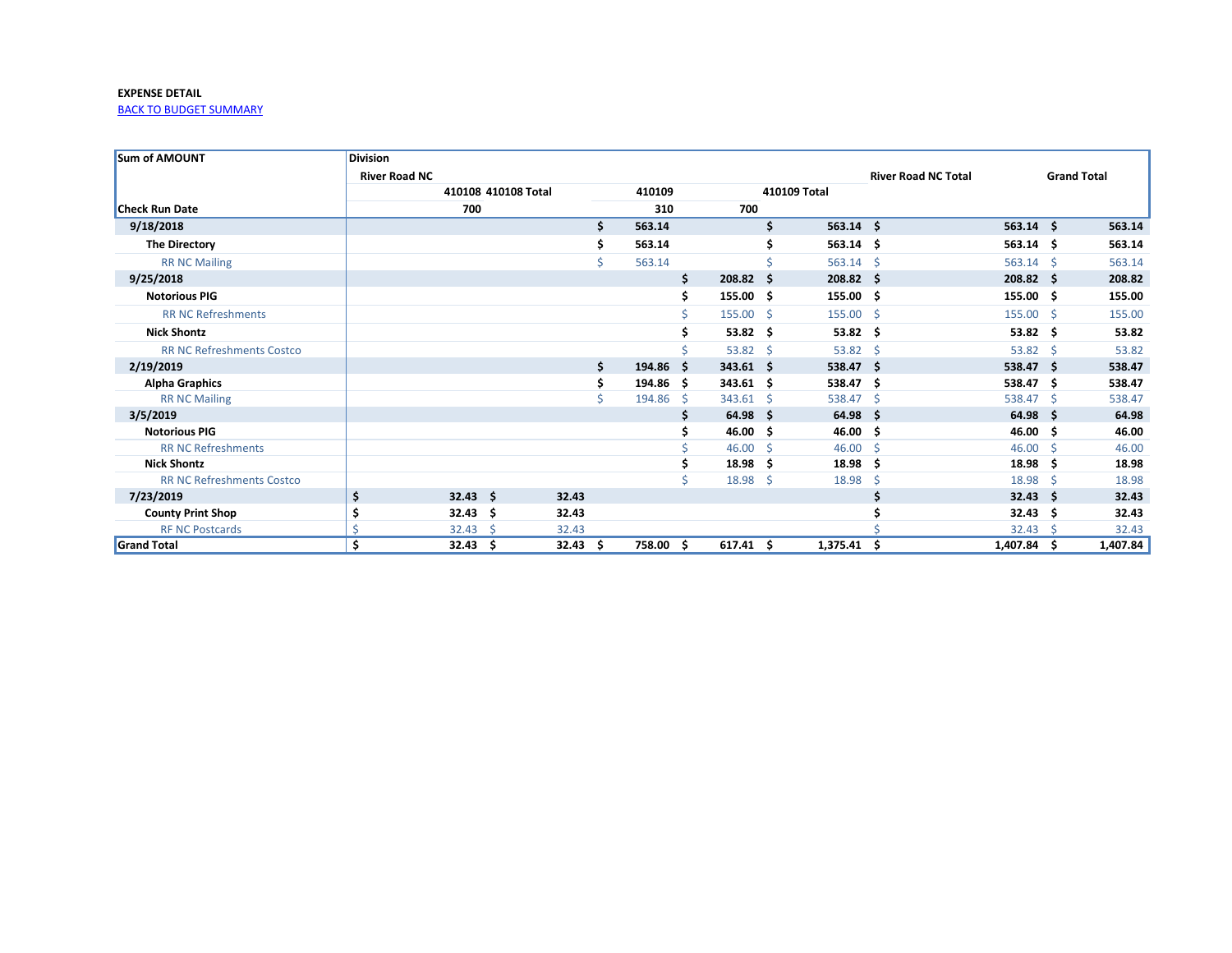<span id="page-25-0"></span>

| 11/5/2019                                      |                                 |               |                 |                |                     |                |        |               |     |
|------------------------------------------------|---------------------------------|---------------|-----------------|----------------|---------------------|----------------|--------|---------------|-----|
| <b>ACTIVITY NAME:</b><br><b>ACTIVITY CODE:</b> | <b>RIVERFRONT</b><br>410108     |               |                 |                |                     |                |        |               |     |
| <b>ACCOUNT</b>                                 | <b>DESCRIPTION</b>              | <b>BUDGET</b> |                 | <b>ACTUALS</b> | <b>ENCUMBRANCES</b> | <b>BALANCE</b> |        | $\frac{9}{6}$ |     |
|                                                |                                 |               |                 |                |                     |                |        |               |     |
| 310                                            | <b>Mailing Supplement</b>       |               | $695.00$ \$     | 695.00         |                     |                |        |               | 0%  |
| 700                                            | <b>Grants and Contributions</b> |               | $800.00$ \$     | 637.49         |                     |                | 162.51 |               | 20% |
|                                                | <b>TOTAL EXPENSES</b>           |               | $1,495.00$   \$ | $1,332.49$ \$  |                     |                | 162.51 |               | 11% |
|                                                |                                 |               |                 |                |                     |                |        |               |     |
|                                                | <b>RIVERFRONT TOTAL   \$</b>    |               | $1,495.00$   \$ | $1,332.49$ \$  | ٠                   |                | 162.51 |               | 11% |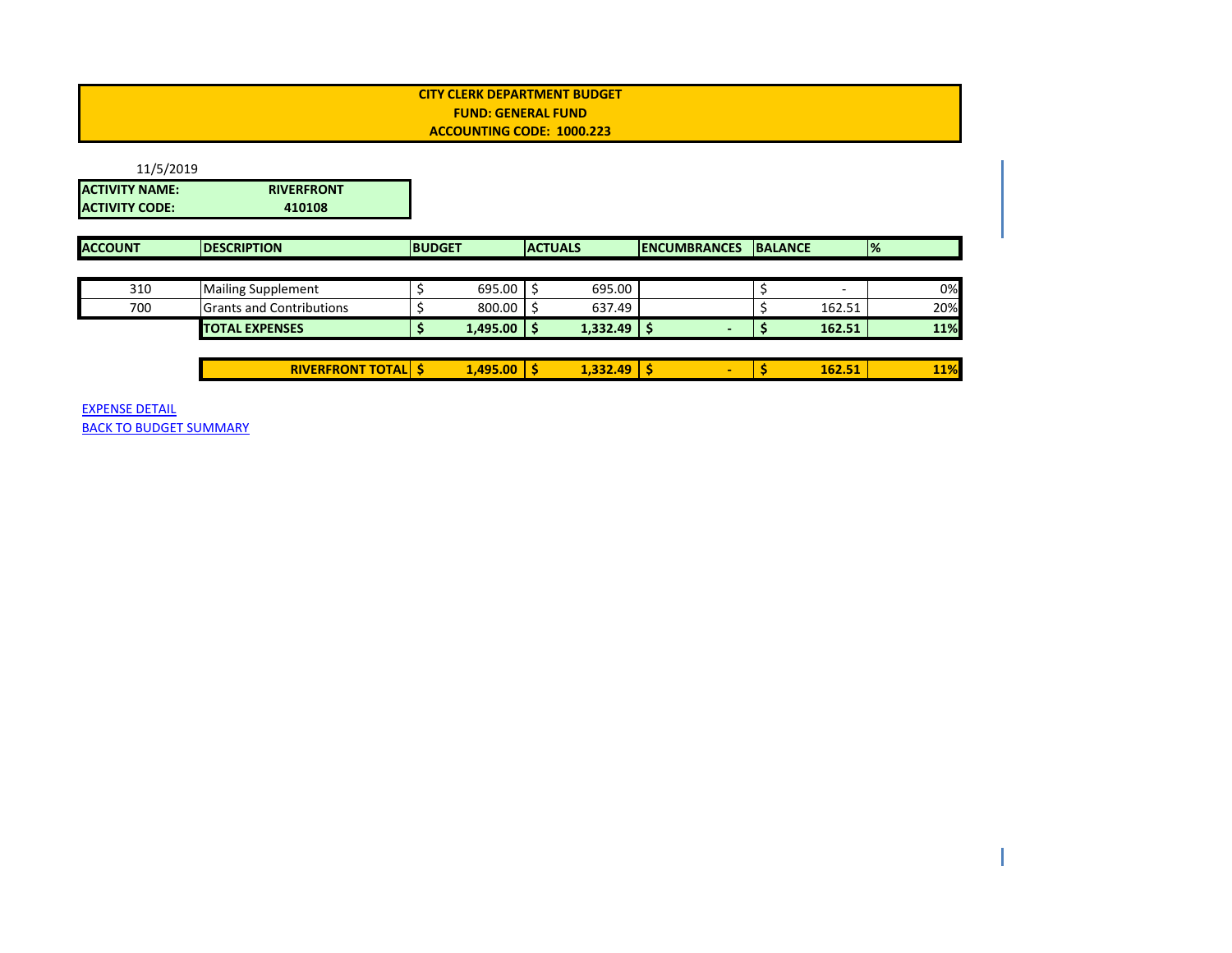<span id="page-26-0"></span>

| <b>Sum of AMOUNT</b>           | <b>Division</b>      |        |                         |        |                     |              |                            |          |     |                    |
|--------------------------------|----------------------|--------|-------------------------|--------|---------------------|--------------|----------------------------|----------|-----|--------------------|
|                                | <b>Riverfront NC</b> |        |                         |        |                     |              | <b>Riverfront NC Total</b> |          |     | <b>Grand Total</b> |
|                                |                      | 410108 |                         |        |                     | 410108 Total |                            |          |     |                    |
| <b>Check Run Date</b>          |                      | 310    |                         | 700    |                     |              |                            |          |     |                    |
| 8/14/2018                      |                      |        | \$                      | 35.00  | Ŝ.                  | 35.00        | Ś.                         | 35.00    | Ŝ.  | 35.00              |
| Dog & Bicycle                  |                      |        | \$                      | 35.00  | -\$                 | 35.00        | Ś                          | 35.00    | Ś   | 35.00              |
| <b>RF NC Refreshments</b>      |                      |        | \$                      | 35.00  | $\zeta$             | 35.00        | $\zeta$                    | 35.00    | \$  | 35.00              |
| 9/18/2018                      |                      |        | \$                      | 35.00  | Ŝ.                  | 35.00        | \$                         | 35.00    | \$  | 35.00              |
| <b>Will McLauchlan</b>         |                      |        | \$                      | 35.00  | -\$                 | 35.00        | \$                         | 35.00    | \$  | 35.00              |
| RF NC Refreshments Dog Bicycle |                      |        | \$                      | 35.00  | <b>S</b>            | 35.00        | $\zeta$                    | 35.00    | \$  | 35.00              |
| 9/25/2018                      |                      |        | \$                      | 20.00  | \$                  | 20.00        | \$                         | 20.00    | \$  | 20.00              |
| Dog & Bicycle                  |                      |        | \$                      | 20.00  | Ŝ.                  | 20.00        | Ś                          | 20.00    | Ś   | 20.00              |
| <b>RF NC Refreshments</b>      |                      |        | \$                      | 20.00  | -Ś                  | 20.00        | Ś                          | 20.00    | Ś.  | 20.00              |
| 10/16/2018                     |                      |        | \$                      | 193.27 | - \$                | 193.27       | Ś                          | 193.27   | Ŝ.  | 193.27             |
| <b>Bridge Pizza</b>            |                      |        | \$                      | 165.00 | - \$                | 165.00       | .\$                        | 165.00   | .\$ | 165.00             |
| <b>RF NC Refreshments</b>      |                      |        | \$                      | 165.00 | -Ś                  | 165.00       | <sup>5</sup>               | 165.00   | Ś   | 165.00             |
| <b>Orange St. Food Farm</b>    |                      |        | \$                      | 28.27  | - \$                | 28.27        | -\$                        | 28.27    | \$  | 28.27              |
| <b>RF NC Refreshments</b>      |                      |        | \$                      | 28.27  | -Ś                  | 28.27        | $\zeta$                    | 28.27    | \$  | 28.27              |
| 11/20/2018                     |                      |        | \$                      | 35.00  | Š.                  | 35.00        | Ś                          | 35.00    | Ś   | 35.00              |
| <b>William McLauchlan</b>      |                      |        | \$                      | 35.00  | \$                  | 35.00        | \$                         | 35.00    | \$  | 35.00              |
| RF NC Dog Bicycle Refreshments |                      |        | \$                      | 35.00  | '\$                 | 35.00        | -\$                        | 35.00    | \$  | 35.00              |
| 12/18/2018                     |                      |        | \$                      | 35.00  | Ś                   | 35.00        | Ś                          | 35.00    | Ś   | 35.00              |
| <b>William McLauchlan</b>      |                      |        | \$                      | 35.00  | Ś                   | 35.00        | Ś                          | 35.00    | Ś   | 35.00              |
| <b>RF NC Refreshments</b>      |                      |        | $\overline{\mathsf{S}}$ | 35.00  | $\ddot{\varsigma}$  | 35.00        | $\zeta$                    | 35.00    | \$  | 35.00              |
| 3/12/2019                      | \$                   | 398.28 |                         |        | \$                  | 398.28       | Ś                          | 398.28   | Ś   | 398.28             |
| <b>The Directory</b>           | \$                   | 398.28 |                         |        | \$                  | 398.28       | Ś                          | 398.28   | Ś   | 398.28             |
| <b>RF NC Mailing</b>           | \$                   | 398.28 |                         |        | \$                  | 398.28       | $\zeta$                    | 398.28   | \$  | 398.28             |
| 3/5/2019                       |                      |        | \$                      | 70.00  | \$                  | 70.00        | \$                         | 70.00    | \$  | 70.00              |
| Dog & Bicycle                  |                      |        | \$                      | 70.00  | \$                  | 70.00        | Ś                          | 70.00    | \$  | 70.00              |
| <b>RF NC Refreshments</b>      |                      |        | Ś                       | 70.00  | $\zeta$             | 70.00        | -Ś                         | 70.00    | Ś.  | 70.00              |
| 5/21/2019                      | \$                   | 296.72 | $\ddot{\mathsf{s}}$     | 99.57  | Ŝ.                  | 396.29       | \$                         | 396.29   | \$  | 396.29             |
| <b>Alpha Graphics</b>          | \$                   | 296.72 | Ŝ.                      | 99.57  | \$                  | 396.29       | \$                         | 396.29   | \$  | 396.29             |
| <b>RF NC Mailing</b>           | \$                   | 296.72 | Ś.                      | 99.57  | $\zeta$             | 396.29       | \$                         | 396.29   | \$  | 396.29             |
| 7/2/2019                       |                      |        | \$                      | 114.65 | $\ddot{\bm{\zeta}}$ | 114.65       | $\ddot{\bm{\zeta}}$        | 114.65   | \$  | 114.65             |
| <b>Sign Pro</b>                |                      |        | \$                      | 114.65 | \$                  | 114.65       | \$                         | 114.65   | \$  | 114.65             |
| <b>RF NC Signs</b>             |                      |        | Ś                       | 114.65 | Ś.                  | 114.65       | Ŝ.                         | 114.65   | Ś.  | 114.65             |
| <b>Grand Total</b>             | Ś                    | 695.00 | Ś.                      | 637.49 | Ŝ.                  | 1.332.49     | Ŝ.                         | 1.332.49 | Ŝ.  | 1,332.49           |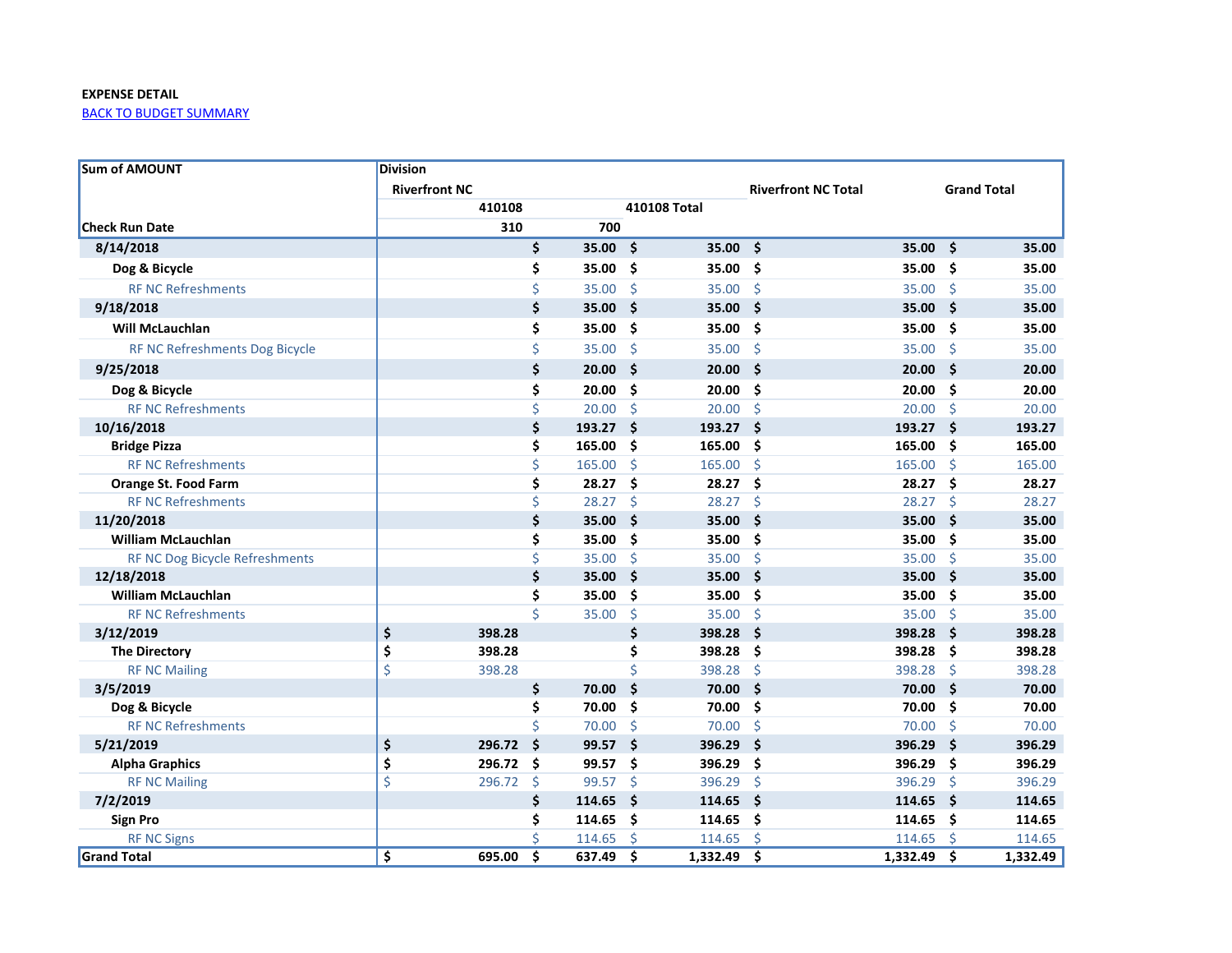<span id="page-27-0"></span>11/5/2019 **ACTIVITY NAME: ROSE PARK ACTIVITY CODE: 410111**

| <b>REMAINING</b><br><b>ACCOUNT</b><br><b>ACTUALS</b><br><b>BUDGET</b><br><b>BALANCE</b><br><b>DESCRIPTION</b><br><b>IENCUMBRANCES</b> |  |  |  | <b>I% BUDGET</b> |
|---------------------------------------------------------------------------------------------------------------------------------------|--|--|--|------------------|
|                                                                                                                                       |  |  |  |                  |

| 310 | <b>Mailing Supplement</b>       | 1,032.00 | 632.50   |  | 399.50 | 39% |
|-----|---------------------------------|----------|----------|--|--------|-----|
| 700 | <b>Grants and Contributions</b> | 800.00   | 416.87   |  | 383.13 | 48% |
|     | <b>TOTAL EXPENSES</b>           | 1,832.00 | 1,049.37 |  | 782.63 | 43% |

|                          |        | $-1$<br>-- |  |        |            |
|--------------------------|--------|------------|--|--------|------------|
| TALI'<br>RO.<br>AKK<br>ы | 832.00 | L.049.3    |  | 782.63 | 13%<br>-47 |
| . .                      | $\sim$ |            |  |        |            |
|                          |        |            |  |        |            |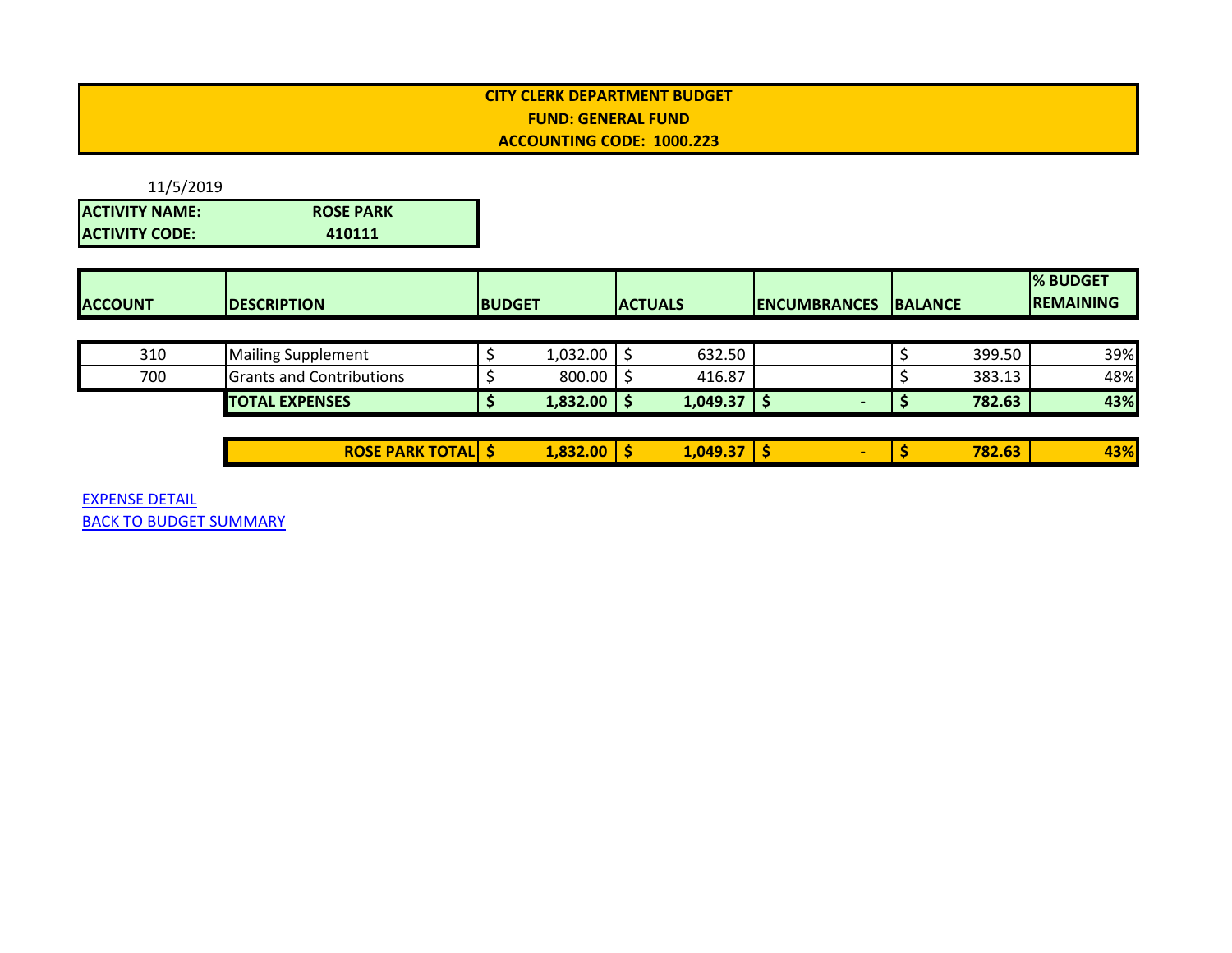<span id="page-28-0"></span>

| <b>Sum of AMOUNT</b>        | <b>Division</b>     |        |      |        |      |                  |                           |          |
|-----------------------------|---------------------|--------|------|--------|------|------------------|---------------------------|----------|
|                             | <b>Rose Park NC</b> |        |      |        |      |                  | <b>Rose Park NC Total</b> |          |
|                             |                     | 410111 |      |        |      | 410111 Total     |                           |          |
| <b>Check Run Date</b>       |                     | 310    |      | 700    |      |                  |                           |          |
| 9/11/2018                   | \$                  | 632.50 | - \$ | 29.37  | - \$ | 661.87           | - \$                      | 661.87   |
|                             |                     |        |      |        |      |                  |                           |          |
| The Directory               |                     | 632.50 |      |        |      | $632.50$ \$      |                           | 632.50   |
| <b>Missoula County</b>      |                     |        |      | 29.37  | - S  | $29.37 \quad$ \$ |                           | 29.37    |
| 9/18/2018                   |                     |        | \$   | 387.50 | ్స   | $387.50$ \$      |                           | 387.50   |
| <b>Big Dipper Ice Cream</b> |                     |        |      | 387.50 | - \$ | 387.50 \$        |                           | 387.50   |
| <b>Grand Total</b>          |                     | 632.50 | S    | 416.87 | -S   | 1,049.37         | - S                       | 1,049.37 |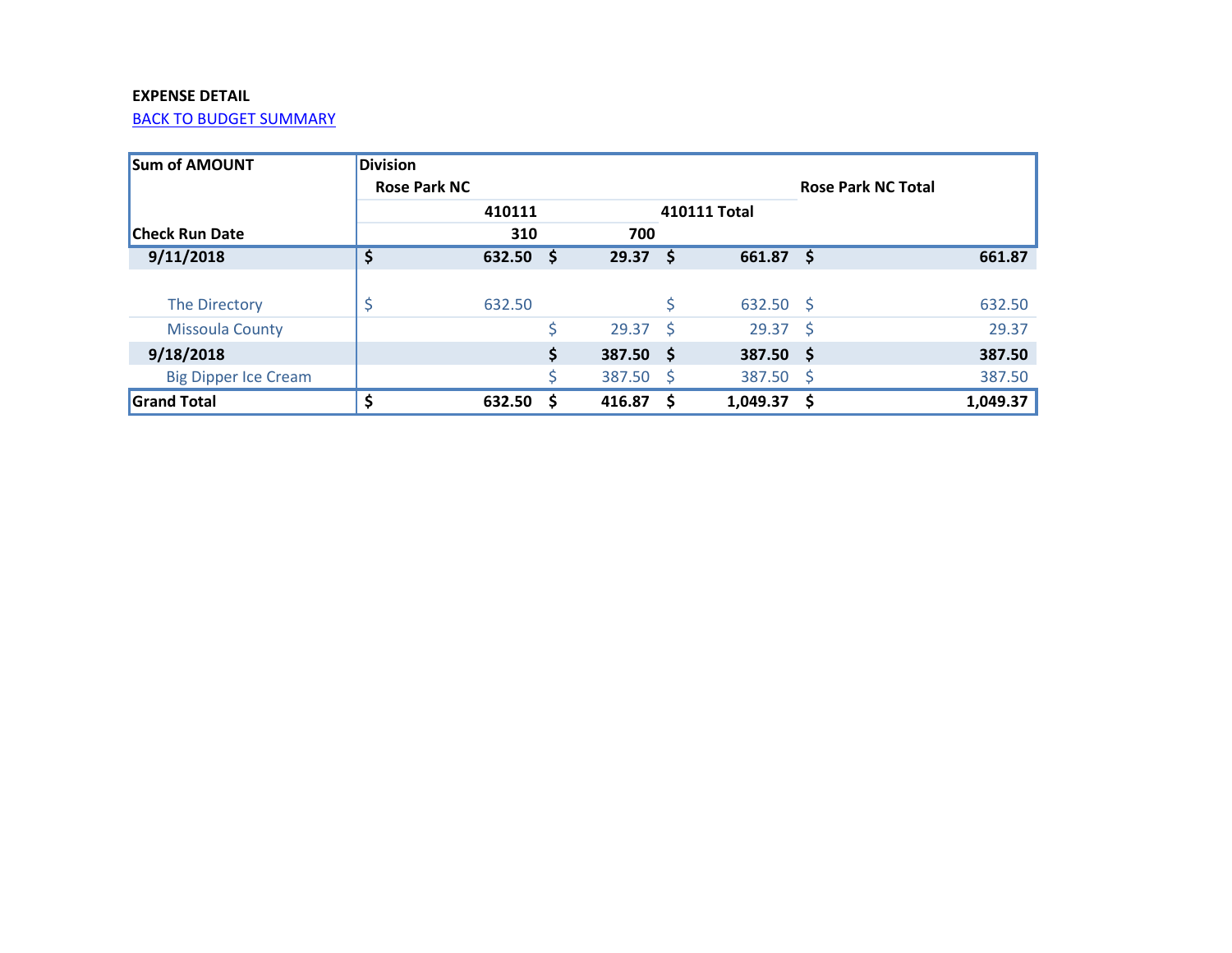<span id="page-29-0"></span>

| 11/5/2019             |                                  |               |               |                |               |                     |                |        |               |     |
|-----------------------|----------------------------------|---------------|---------------|----------------|---------------|---------------------|----------------|--------|---------------|-----|
| <b>ACTIVITY NAME:</b> | <b>SOUTH 39TH STREET</b>         |               |               |                |               |                     |                |        |               |     |
| <b>ACTIVITY CODE:</b> | 410115                           |               |               |                |               |                     |                |        |               |     |
|                       |                                  |               |               |                |               |                     |                |        |               |     |
| <b>ACCOUNT</b>        | <b>DESCRIPTION</b>               | <b>BUDGET</b> |               | <b>ACTUALS</b> |               | <b>ENCUMBRANCES</b> | <b>BALANCE</b> |        | $\frac{9}{6}$ |     |
|                       |                                  |               |               |                |               |                     |                |        |               |     |
| 310                   | <b>Mailing Supplement</b>        |               | 485.00        |                | 430.05        |                     |                | 54.95  |               | 11% |
| 700                   | <b>Grants and Contributions</b>  |               | 800.00        |                | 121.94        |                     |                | 678.06 |               | 85% |
|                       | <b>TOTAL EXPENSES</b>            |               | $1,285.00$ \$ |                | $551.99$ \$   |                     | Ş              | 733.01 |               | 57% |
|                       |                                  |               |               |                |               |                     |                |        |               |     |
|                       | <b>SOUTH 39TH STREET TOTAL S</b> |               | 1,285.00      | -S             | $551.99$   \$ | ۰                   |                | 733.01 |               | 57% |
|                       |                                  |               |               |                |               |                     |                |        |               |     |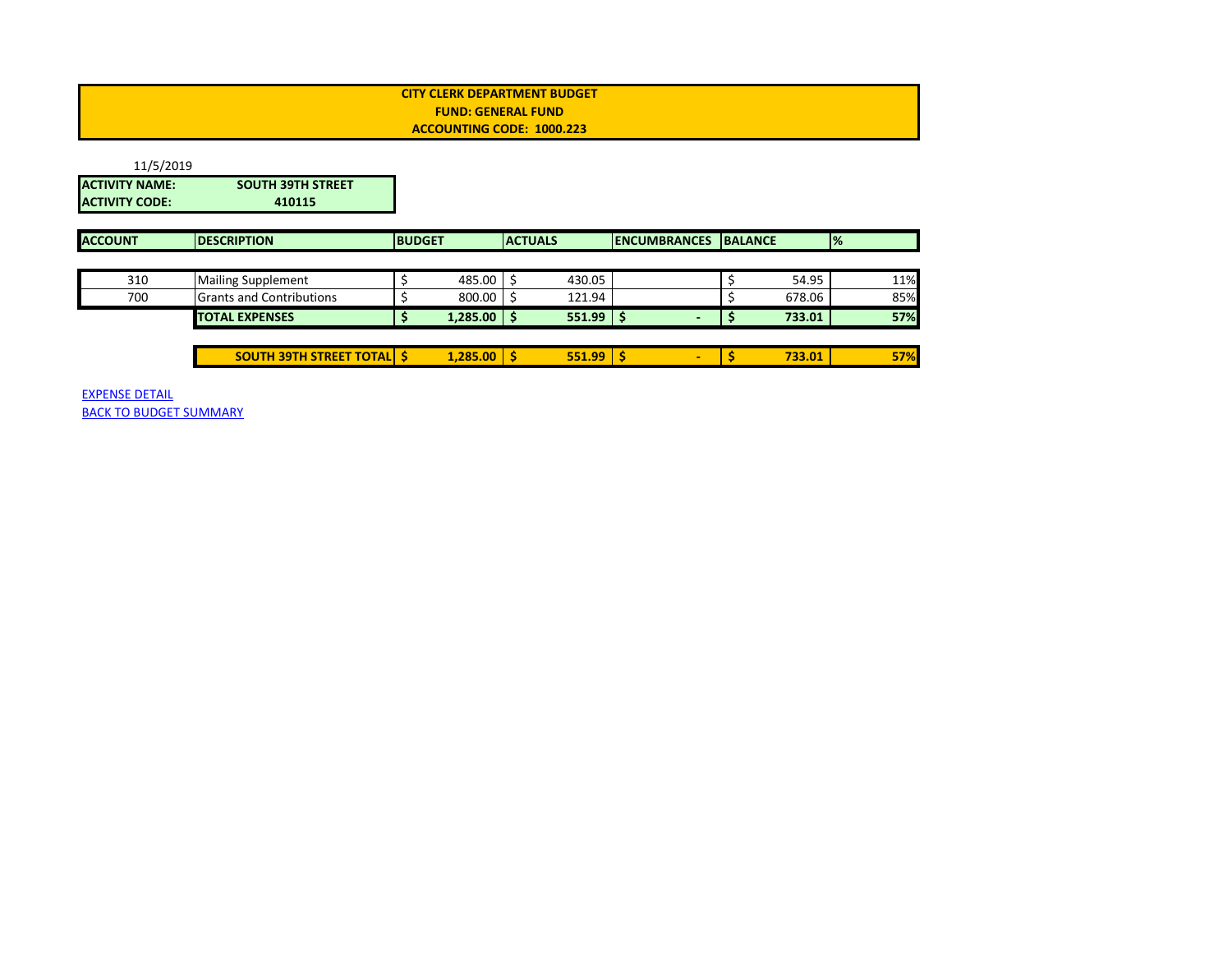<span id="page-30-0"></span>

| <b>Sum of AMOUNT</b>           | <b>Division</b>      |        |    |                   |     |                   |                            |                   |                    |        |
|--------------------------------|----------------------|--------|----|-------------------|-----|-------------------|----------------------------|-------------------|--------------------|--------|
|                                | South 39Th Street NC |        |    |                   |     |                   | South 39Th Street NC Total |                   | <b>Grand Total</b> |        |
|                                |                      | 410115 |    |                   |     | 410115 Total      |                            |                   |                    |        |
| <b>Check Run Date</b>          |                      | 310    |    | 700               |     |                   |                            |                   |                    |        |
| 6/25/2019                      | \$                   | 273.23 |    |                   | \$  | $273.23$ \$       |                            | $273.23$ \$       |                    | 273.23 |
| <b>Alpha Graphics</b>          | \$                   | 273.23 |    |                   | \$. | $273.23 \quad$ \$ |                            | $273.23 \quad$ \$ |                    | 273.23 |
| MCG So39 NC Mailing            | \$                   | 273.23 |    |                   |     | $273.23$ \$       |                            | $273.23 \quad$ \$ |                    | 273.23 |
| 7/2/2019                       | \$                   | 156.82 |    |                   | Ś.  | $156.82 \quad$ \$ |                            | $156.82 \quad$ \$ |                    | 156.82 |
| <b>Alpha Graphics</b>          | \$                   | 156.82 |    |                   | S.  | $156.82 \quad$ \$ |                            | $156.82 \quad $$  |                    | 156.82 |
| So39th NC Postage              | \$                   | 156.82 |    |                   |     | $156.82 \quad$    |                            | $156.82 \quad$ \$ |                    | 156.82 |
| 7/9/2019                       |                      |        | Ś. | $121.94 \quad$ \$ |     | $121.94 \quad$ \$ |                            | $121.94 \quad $$  |                    | 121.94 |
| <b>Notorious PIG</b>           |                      |        |    | $72.50 \pm 5$     |     | $72.50\quad$ \$   |                            | $72.50 \pm 5$     |                    | 72.50  |
| <b>MCG So39th Refreshments</b> |                      |        |    | $72.50 \pm 5$     |     | $72.50$ \$        |                            | 72.50             | -S                 | 72.50  |
| <b>Carol Garlington</b>        |                      |        |    | 49.44 \$          |     | 49.44 \$          |                            | 49.44             | -S                 | 49.44  |
| <b>Meeting Supplies</b>        |                      |        |    | 49.44 \$          |     | $49.44 \quad$ \$  |                            | 49.44             | -S                 | 49.44  |
| <b>Grand Total</b>             | \$                   | 430.05 |    | 121.94            | S   | $551.99$ \$       |                            | 551.99            | s                  | 551.99 |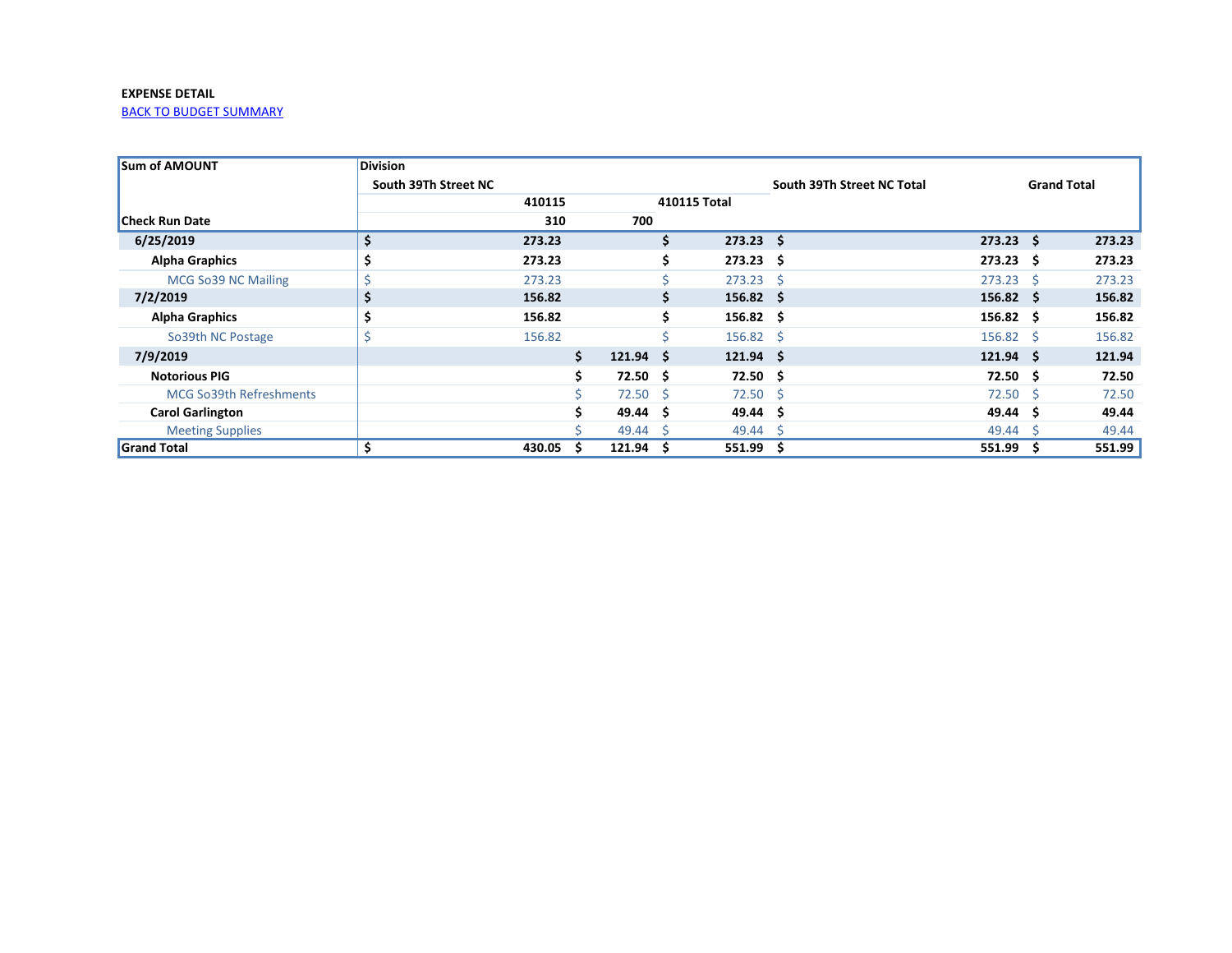| <b>CITY CLERK DEPARTMENT BUDGET</b> |  |
|-------------------------------------|--|
| <b>FUND: GENERAL FUND</b>           |  |
| ACCOUNTING CODE: 1000.223           |  |
|                                     |  |

<span id="page-31-0"></span>

| 11/5/2019                                      |                                     |               |          |                |                     |                |          |               |        |
|------------------------------------------------|-------------------------------------|---------------|----------|----------------|---------------------|----------------|----------|---------------|--------|
| <b>ACTIVITY NAME:</b><br><b>ACTIVITY CODE:</b> | <b>SOUTHGATE TRIANGLE</b><br>410113 |               |          |                |                     |                |          |               |        |
| <b>ACCOUNT</b>                                 | <b>DESCRIPTION</b>                  | <b>BUDGET</b> |          | <b>ACTUALS</b> | <b>ENCUMBRANCES</b> | <b>BALANCE</b> |          | $\frac{9}{6}$ |        |
|                                                |                                     |               |          |                |                     |                |          |               |        |
| 310                                            | <b>Mailing Supplement</b>           |               | 702.00   | 339.57         |                     |                | 362.43   |               | 52%    |
| 700                                            | <b>Grants and Contributions</b>     |               | 800.00   | 1,092.85       |                     |                | (292.85) |               | $-37%$ |
|                                                | <b>TOTAL EXPENSES</b>               |               | 1,502.00 | $1,432.42$ \$  |                     |                | 69.58    |               | 5%     |
|                                                |                                     |               |          |                |                     |                |          |               |        |
|                                                | <b>SOUTHGATE TRIANGLE TOTAL S</b>   |               | 1.502.00 | $1,432.42$ \$  | $\blacksquare$      |                | 69.58    |               | 5%     |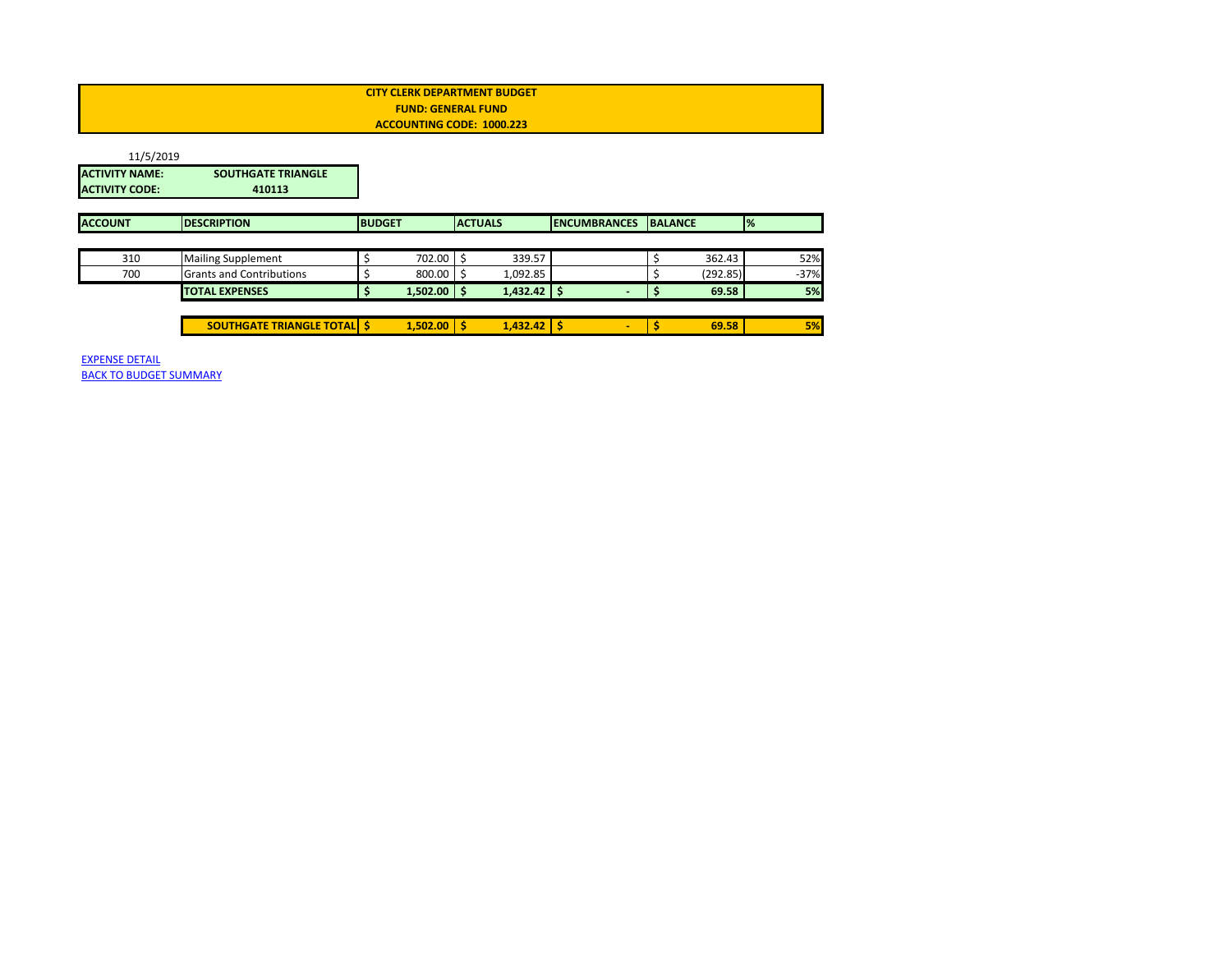<span id="page-32-0"></span>

| <b>Sum of AMOUNT</b>                            | <b>Division</b>              |          |                    |                           |                     |                    |                                    |                   |                    |                |
|-------------------------------------------------|------------------------------|----------|--------------------|---------------------------|---------------------|--------------------|------------------------------------|-------------------|--------------------|----------------|
|                                                 | <b>Southgate Triangle NC</b> |          |                    |                           |                     |                    | <b>Southgate Triangle NC Total</b> |                   | <b>Grand Total</b> |                |
|                                                 |                              | 410113   |                    |                           |                     | 410113 Total       |                                    |                   |                    |                |
| <b>Check Run Date</b>                           |                              | 310      |                    | 700                       |                     |                    |                                    |                   |                    |                |
| 8/21/2018                                       |                              |          | \$                 | 198.78 \$                 |                     | 198.78 \$          | 198.78 \$                          |                   |                    | 198.78         |
| <b>Sign Pro</b>                                 |                              |          | \$                 | 198.78 \$                 |                     | 198.78             | 198.78 \$<br>.\$                   |                   |                    | 198.78         |
| <b>SGT NC Signs</b>                             |                              |          | \$                 | 198.78 \$                 |                     | 198.78 \$          | 198.78 \$                          |                   |                    | 198.78         |
| 8/28/2018                                       |                              |          | \$                 | $300.00$ \$               |                     | 300.00             | - \$<br>$300.00$ \$                |                   |                    | 300.00         |
| <b>Baskin Robbins</b>                           |                              |          | \$                 | 300.00 \$                 |                     | 300.00             | - \$<br>300.00 \$                  |                   |                    | 300.00         |
| <b>SGT NC Ice Cream Social</b>                  |                              |          | \$                 | 300.00 \$                 |                     | 300.00             | Ŝ.<br>300.00 \$                    |                   |                    | 300.00         |
| 10/23/2018                                      |                              |          | \$                 | $158.38\quad$             |                     | 158.38 \$          | 158.38 \$                          |                   |                    | 158.38         |
| <b>Albertsons</b>                               |                              |          | \$                 | 47.92 \$                  |                     | 47.92 \$           | 47.92 \$                           |                   |                    | 47.92          |
| <b>SGT Refreshments</b>                         |                              |          | \$                 | 47.92 \$                  |                     | 47.92              | Ŝ.<br>47.92 \$                     |                   |                    | 47.92          |
| <b>Sign Pro</b>                                 |                              |          | \$                 | 30.00%                    |                     | 30.00              | \$<br>30.00 <sub>5</sub>           |                   |                    | 30.00          |
| <b>SGT NC Signs</b>                             |                              |          | \$                 | 30.00                     | -Ś                  | 30.00              | Ŝ<br>$30.00$ \$                    |                   |                    | 30.00          |
| <b>Bob Martin</b>                               |                              |          | \$                 | 38.46 \$                  |                     | 38.46              | Ŝ.<br>38.46 \$                     |                   |                    | 38.46          |
| <b>SGT NC Supplies</b>                          |                              |          | \$                 | 38.46                     | $\ddot{\mathsf{S}}$ | 38.46              | $\dot{\mathsf{S}}$<br>38.46 \$     |                   |                    | 38.46          |
| <b>Little Caesar's Pizza</b>                    |                              |          | \$                 | 42.00 \$                  |                     | 42.00              | \$.<br>42.00 <sub>5</sub>          |                   |                    | 42.00          |
| <b>SGT NC Refreshments</b>                      |                              |          | \$                 | 42.00 \$                  |                     | 42.00              | Ŝ.<br>$42.00$ \$                   |                   |                    | 42.00          |
| 11/27/2018                                      |                              |          | \$                 | $12.24$ \$                |                     | 12.24              | Ś.<br>$12.24$ \$                   |                   |                    | 12.24          |
| <b>Robert Martin</b>                            |                              |          | \$                 | 12.24 <sub>5</sub>        |                     | $12.24 \quad$ \$   | 12.24 <sub>5</sub>                 |                   |                    | 12.24          |
| <b>SGT NC Copies</b>                            |                              |          | \$                 | $12.24 \div$              |                     | 12.24              | $\zeta$<br>$12.24 \quad$ \$        |                   |                    | 12.24          |
| 4/23/2019                                       |                              |          | \$                 | 70.96 \$                  |                     | 70.96              | 70.96 \$<br>Ŝ.                     |                   |                    | 70.96          |
| <b>Robert Martin</b>                            |                              |          | \$                 | 9.00%                     |                     | 9.00               | 9.00%<br>\$.                       |                   |                    | 9.00           |
| <b>SGT NC Refreshments</b>                      |                              |          | \$                 | $9.00 \quad $$            |                     | 9.00               | Ŝ                                  | 9.00%             |                    | 9.00           |
| <b>Black Jack Pizza</b>                         |                              |          | \$                 | 61.96 <sub>5</sub>        |                     | 61.96              | .\$<br>$61.96$ \$                  |                   |                    | 61.96          |
| <b>SGT NC Refreshments</b>                      |                              |          | Ś.                 | $61.96$ \$                |                     | 61.96              | Ŝ.<br>$61.96$ \$                   |                   |                    | 61.96          |
| 4/30/2019                                       |                              |          | \$                 | $35.27$ \$                |                     | 35.27 <sub>5</sub> | $35.27$ \$                         |                   |                    | 35.27          |
| <b>Albertsons</b>                               |                              |          | \$                 | 35.27S                    |                     | 35.27              | \$<br>$35.27$ \$                   |                   |                    | 35.27          |
| <b>SGT NC Refreshments</b>                      |                              |          | Ś.                 | $35.27$ \$                |                     | 35.27              | Ŝ.<br>$35.27$ \$                   |                   |                    | 35.27          |
| 6/25/2019                                       | \$                           | 339.57   | $\mathsf{\hat{S}}$ | 24.37S                    |                     | 363.94             | \$<br>363.94 \$                    |                   |                    | 363.94         |
| <b>Hans Christiansen</b>                        | \$                           | 49.62    | - \$               | 24.37S                    |                     | 73.99              | \$<br>73.99 \$                     |                   |                    | 73.99          |
| <b>SGT NC Signs</b>                             | \$                           | 49.62 \$ |                    | 24.37                     | \$                  | 73.99              | Ŝ<br>73.99                         |                   | -Ś                 | 73.99          |
| <b>Sign Pro</b>                                 | \$                           | 289.95   |                    |                           | \$                  | 289.95             | Š.<br>289.95 \$                    |                   |                    | 289.95         |
| <b>SGT NC Signs</b>                             | \$                           | 289.95   |                    |                           | \$                  | 289.95             | \$<br>289.95 \$                    |                   |                    | 289.95         |
| 7/9/2019                                        |                              |          | \$                 | 224.98                    | \$.                 | 224.98             | \$<br>224.98 \$                    |                   |                    | 224.98<br>5.00 |
| <b>Robert Martin</b>                            |                              |          | \$<br>\$           | 5.00 <sub>5</sub><br>5.00 | -\$                 | 5.00<br>5.00       | Ŝ.<br>5.00 <sub>5</sub><br>Ŝ.      | 5.00 <sub>5</sub> |                    | 5.00           |
| <b>Tape for Tree Bark</b><br><b>Kelly Lloyd</b> |                              |          | \$                 | 219.98                    | \$.                 | 219.98             | \$<br>219.98                       |                   | - \$               | 219.98         |
| <b>Bellevue Park Trees</b>                      |                              |          | \$                 | $219.98$ \$               |                     | 219.98             | Ŝ.<br>$219.98$ \$                  |                   |                    | 219.98         |
| 7/16/2019                                       |                              |          | \$                 | $67.87$ \$                |                     | 67.87              | \$<br>$67.87$ \$                   |                   |                    | 67.87          |
| <b>Sign Pro</b>                                 |                              |          | \$                 | 67.87 \$                  |                     | 67.87              | .\$<br>67.87 \$                    |                   |                    | 67.87          |
| <b>SGT NC Signs</b>                             |                              |          | \$                 | 67.87                     | -\$                 | 67.87              | \$<br>67.87S                       |                   |                    | 67.87          |
| <b>Grand Total</b>                              | Ś                            | 339.57   | Ś                  | $1,092.85$ \$             |                     | 1.432.42           | Ś.<br>$1.432.42 \quad S$           |                   |                    | 1.432.42       |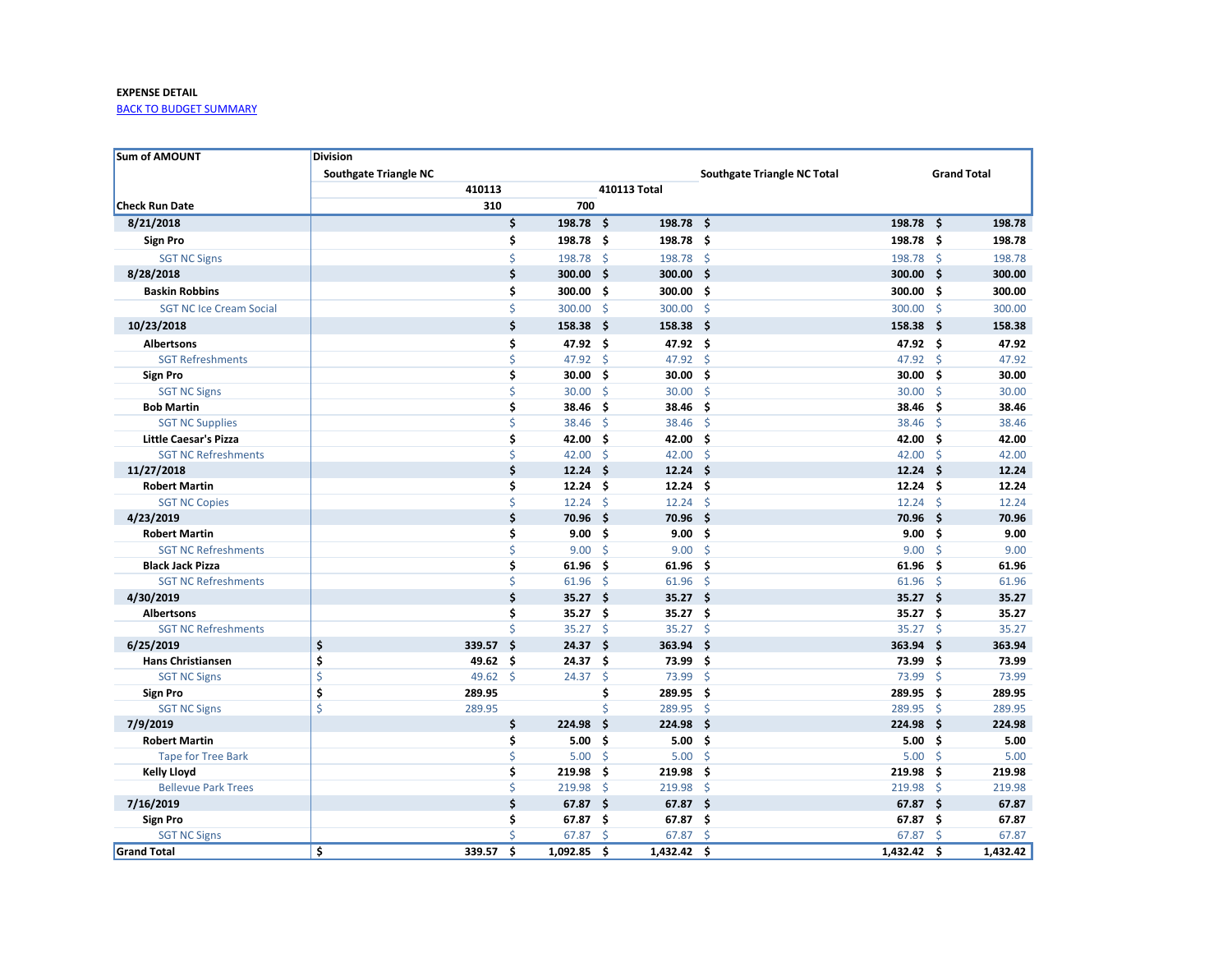<span id="page-33-0"></span>

| 11/5/2019             |                                 |               |                 |                |               |                     |                |        |               |     |
|-----------------------|---------------------------------|---------------|-----------------|----------------|---------------|---------------------|----------------|--------|---------------|-----|
| <b>ACTIVITY NAME:</b> | <b>TWO RIVERS</b>               |               |                 |                |               |                     |                |        |               |     |
| <b>ACTIVITY CODE:</b> | 410122                          |               |                 |                |               |                     |                |        |               |     |
|                       |                                 |               |                 |                |               |                     |                |        |               |     |
| <b>ACCOUNT</b>        | <b>DESCRIPTION</b>              | <b>BUDGET</b> |                 | <b>ACTUALS</b> |               | <b>ENCUMBRANCES</b> | <b>BALANCE</b> |        | $\frac{9}{6}$ |     |
|                       |                                 |               |                 |                |               |                     |                |        |               |     |
| 310                   | <b>Mailing Supplement</b>       |               | 204.00          |                | 137.89        |                     |                | 66.11  |               | 32% |
| 700                   | <b>Grants and Contributions</b> |               | 800.00          |                | 83.61         |                     |                | 716.39 |               | 90% |
|                       | <b>TOTAL EXPENSES</b>           |               | $1,004.00$   \$ |                | $221.50$ \$   |                     |                | 782.50 |               | 78% |
|                       |                                 |               |                 |                |               |                     |                |        |               |     |
|                       | <b>TWO RIVERS \$</b>            |               | $1,004.00$   \$ |                | $221.50$   \$ | ٠                   |                | 782.50 |               | 78% |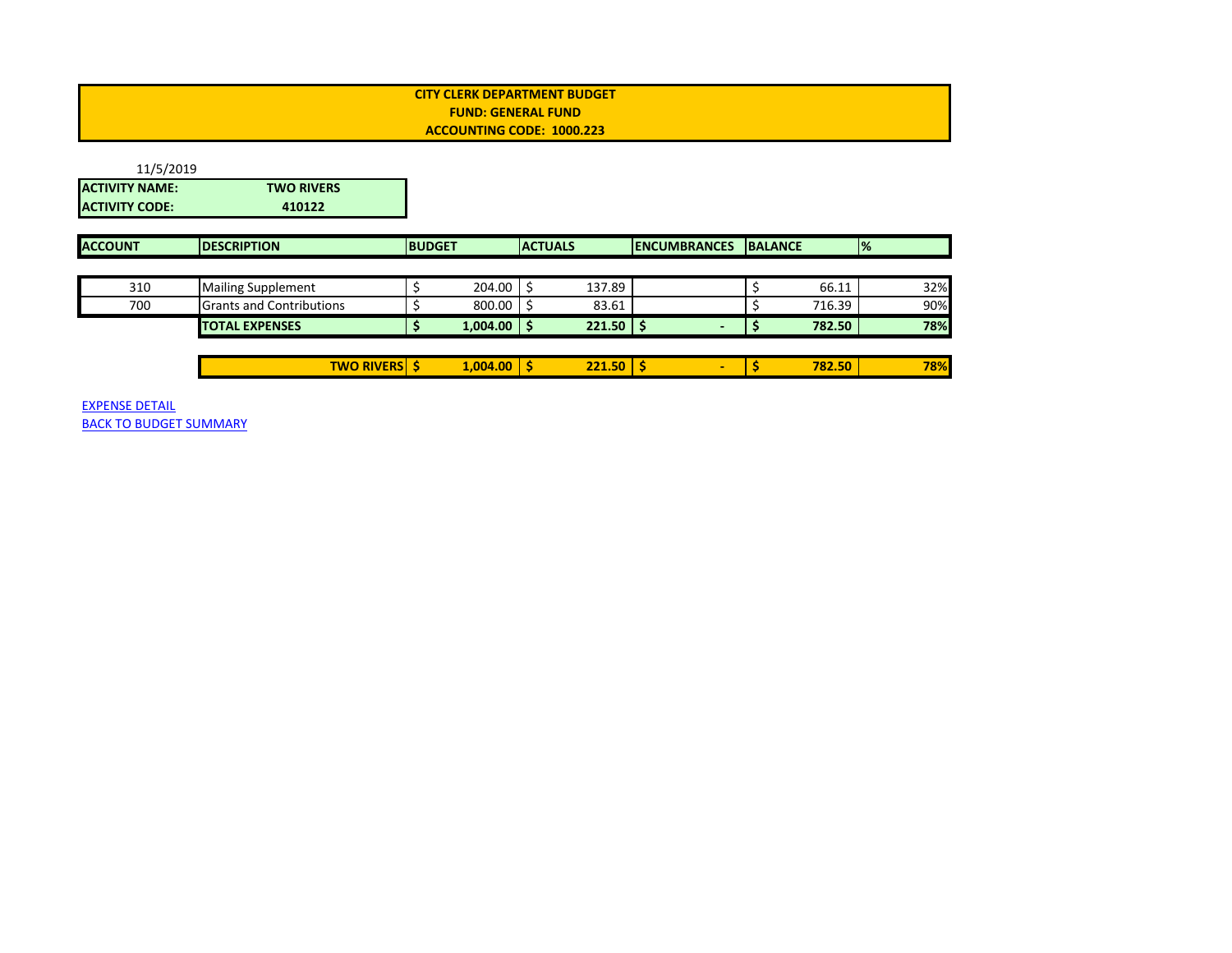<span id="page-34-0"></span>\*Filter once expenses incurred [BACK TO BUDGET SUMMARY](#page-0-0)

| 1000.223                  | <b>Division</b>   |                     |                    |     |        |     |                  |      |                 |                         |                    |                    |        |
|---------------------------|-------------------|---------------------|--------------------|-----|--------|-----|------------------|------|-----------------|-------------------------|--------------------|--------------------|--------|
|                           | <b>Two Rivers</b> |                     |                    |     |        |     |                  |      |                 | <b>Two Rivers Total</b> |                    | <b>Grand Total</b> |        |
|                           |                   | 410112 410112 Total |                    |     | 410122 |     |                  |      | 410122 Total    |                         |                    |                    |        |
| <b>Check Run Date</b>     |                   | 700                 |                    |     | 310    |     | 700              |      |                 |                         |                    |                    |        |
| 8/21/2018                 |                   |                     |                    | \$. | 137.89 | S.  | $72.50 \pm 5$    |      | $210.39$ \$     |                         | $210.39$ \$        |                    | 210.39 |
| The Directory             |                   |                     |                    | \$  | 137.89 |     |                  | Ŝ    | 137.89 \$       |                         | 137.89 \$          |                    | 137.89 |
| 2R NC Mailing             |                   |                     |                    |     | 137.89 |     |                  |      | 137.89 \$       |                         | 137.89 \$          |                    | 137.89 |
| <b>Notorious PIG</b>      |                   |                     |                    |     |        | \$  | 72.50            | - S  | $72.50 \pm 5$   |                         | $72.50 \pm 5$      |                    | 72.50  |
| <b>2R NC Refreshments</b> |                   |                     |                    |     |        | \$. | 72.50            | - \$ | $72.50$ \$      |                         | $72.50$ \$         |                    | 72.50  |
| 8/28/2018                 | \$                | $23.96$ \$          | 23.96              |     |        |     |                  |      |                 | \$                      | 23.96 <sub>5</sub> |                    | 23.96  |
| <b>Albertsons</b>         |                   | 23.96 <sub>5</sub>  | 23.96              |     |        |     |                  |      |                 | Ś.                      | 23.96 <sub>5</sub> |                    | 23.96  |
| 2R NC Refreshments        | \$                | $23.96$ \$          | 23.96              |     |        |     |                  |      |                 |                         | $23.96$ \$         |                    | 23.96  |
| 9/11/2018                 |                   |                     |                    |     |        | \$  | $11.11 \quad$ \$ |      | $11.11 \quad$   |                         | $11.11 \quad $$    |                    | 11.11  |
| <b>Missoula County</b>    |                   |                     |                    |     |        | Š.  | $11.11 \quad$ \$ |      | $11.11 \quad $$ |                         | $11.11 \quad $$    |                    | 11.11  |
| <b>2R NC Postcards</b>    |                   |                     |                    |     |        |     | $11.11 \quad$    |      | $11.11 \pm 5$   |                         | $11.11 \quad$      |                    | 11.11  |
| <b>Grand Total</b>        |                   | 23.96 <sub>5</sub>  | 23.96 <sub>5</sub> |     | 137.89 | \$  | 83.61            | - \$ | 221.50          | - \$                    | 245.46 \$          |                    | 245.46 |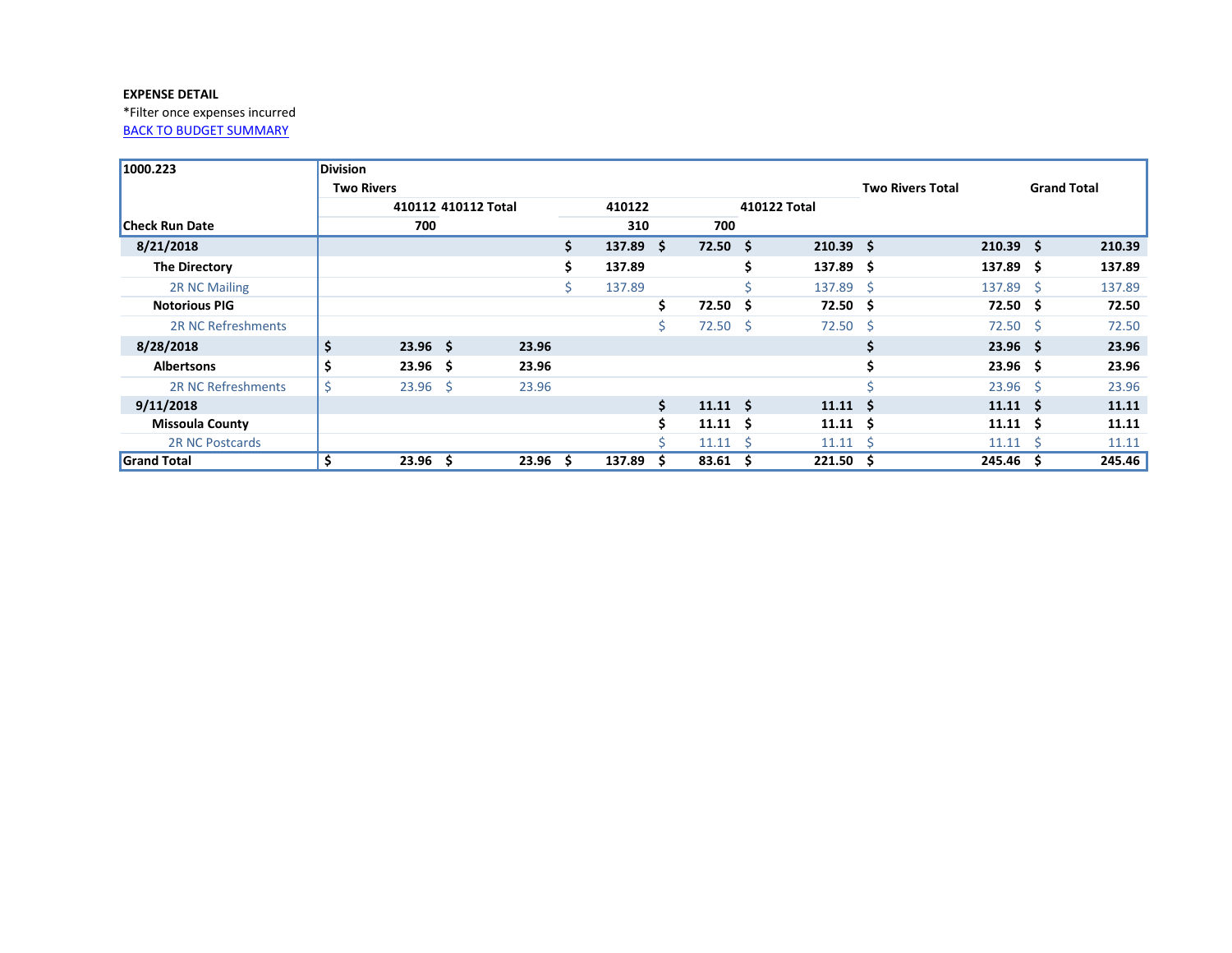# <span id="page-35-0"></span>11/5/2019 **ACTIVITY NAME: UNIVERSITY DISTRICT ACTIVITY CODE:**

| <b>ACCOUNT</b> | <b>IDESCRIPTION</b>             | <b>IBUDGET</b> |          | <b>ACTUALS</b> |          | <b>IENCUMBRANCES</b> | <b>IBALANCE</b> |                          | $\frac{1}{2}$ |
|----------------|---------------------------------|----------------|----------|----------------|----------|----------------------|-----------------|--------------------------|---------------|
|                |                                 |                |          |                |          |                      |                 |                          |               |
| 310            | <b>Mailing Supplement</b>       |                | 1,581.00 |                | 1,581.00 |                      |                 | $\overline{\phantom{0}}$ | 0%            |
| 700            | <b>Grants and Contributions</b> |                | 800.00   |                | 506.98   |                      |                 | 293.02                   | 37%           |
|                | <b>TOTAL EXPENSES</b>           |                | 2,381.00 |                | 2,087.98 |                      |                 | 293.02                   | 12%           |
|                |                                 |                |          |                |          |                      |                 |                          |               |

| <b>TOTAL</b><br>$\sim$ $\sim$ $\sim$<br>UNI\<br>----<br>--<br><b>SIT</b><br>'DIS<br>TRIC<br>. .<br> | .381<br>$\sim$ $\sim$<br><b>1.00</b> | - 11 | 2,087.98 |  | 293.02 | 2%<br>. . |
|-----------------------------------------------------------------------------------------------------|--------------------------------------|------|----------|--|--------|-----------|
|                                                                                                     |                                      |      |          |  |        |           |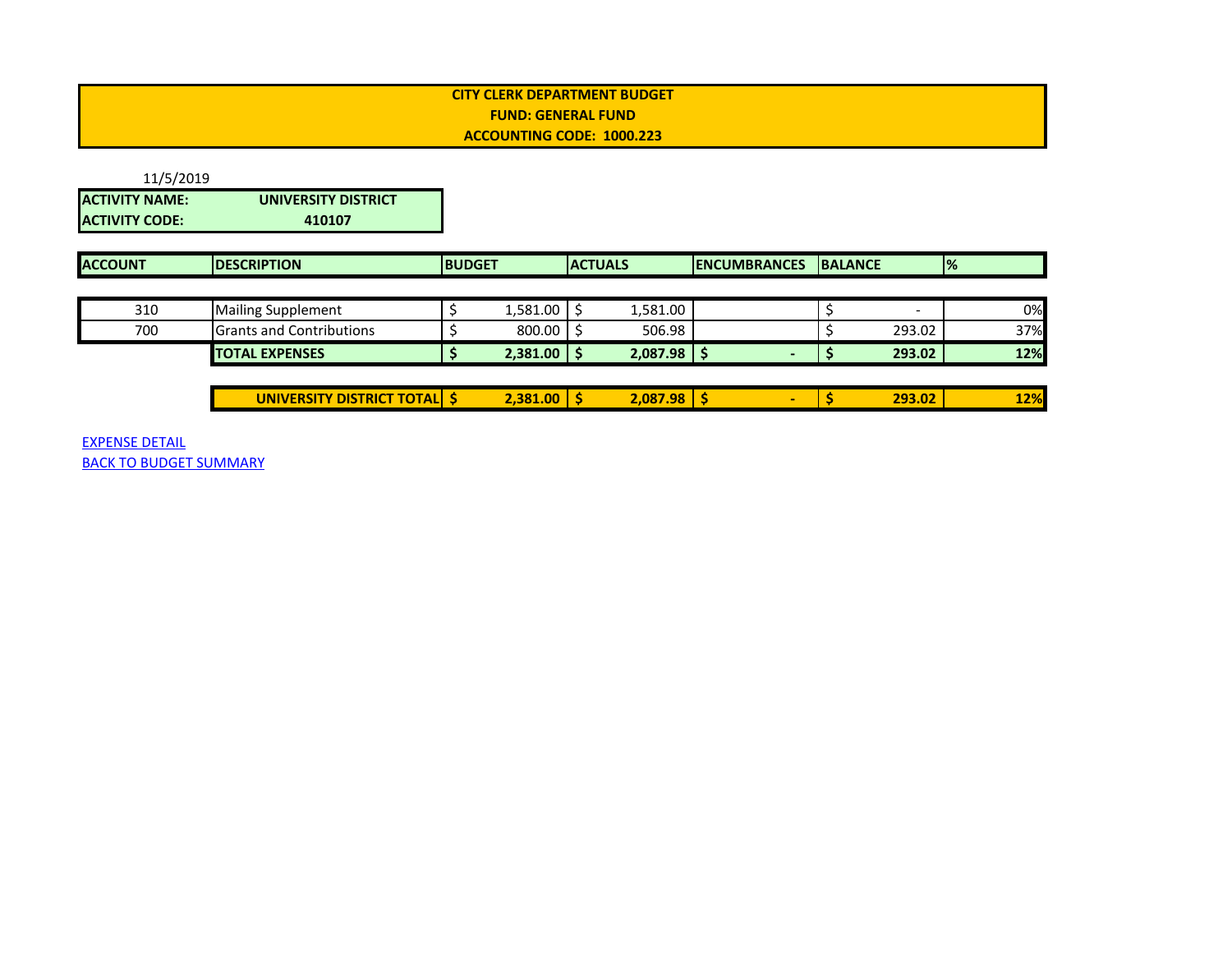<span id="page-36-0"></span>

| <b>ISum of AMOUNT</b> | <b>Division</b>      |             |               |                   |                            |                   |   |                    |     |          |
|-----------------------|----------------------|-------------|---------------|-------------------|----------------------------|-------------------|---|--------------------|-----|----------|
|                       | <b>University NC</b> |             |               |                   | <b>University NC Total</b> |                   |   | <b>Grand Total</b> |     |          |
|                       |                      | 410107      | 410107 Total  |                   |                            |                   |   |                    |     |          |
| <b>Check Run Date</b> | 310 - Mailing Sup.   |             | 700 - General |                   |                            |                   |   |                    |     |          |
| 10/2/2018             | Ş                    | 878.04      |               |                   | \$                         | 878.04 \$         |   | $878.04$ \$        |     | 878.04   |
| The Directory         |                      | 878.04      |               |                   |                            | 878.04 \$         |   | 878.04 \$          |     | 878.04   |
| 10/9/2018             |                      |             | Ś.            | 166.22 S          |                            | $166.22 \quad$ \$ |   | $166.22 \quad$ \$  |     | 166.22   |
| Julie Stephenson      |                      |             |               | $166.22 \quad$ \$ |                            | $166.22 \quad$ \$ |   | $166.22 \quad$ \$  |     | 166.22   |
| 4/9/2019              |                      | $702.96$ \$ |               | $177.76$ \$       |                            | 880.72 \$         |   | 880.72 \$          |     | 880.72   |
| <b>Alpha Graphics</b> |                      | 702.96 \$   |               | 177.76 \$         |                            | 880.72 \$         |   | 880.72 \$          |     | 880.72   |
| 5/14/2019             |                      |             | S             | $163.00 \quad $$  |                            | $163.00 \quad $$  |   | $163.00 \quad $$   |     | 163.00   |
| Julie Stephenson      |                      |             |               | $163.00 \quad $$  |                            | $163.00 \quad $$  |   | $163.00 \div$      |     | 163.00   |
| <b>Grand Total</b>    |                      | 1,581.00    | -S            | 506.98            | S                          | 2,087.98          | S | 2,087.98           | - S | 2,087.98 |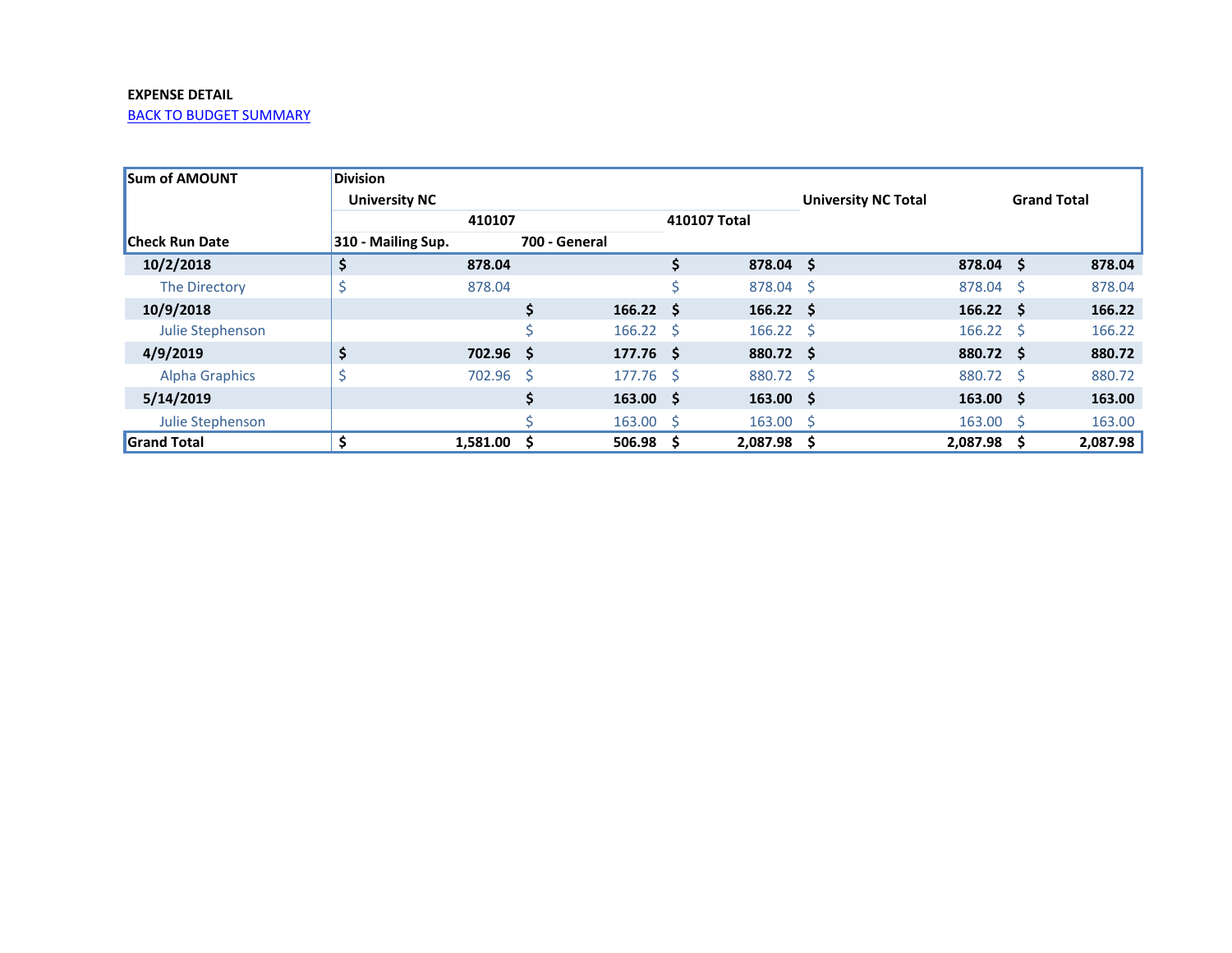<span id="page-37-0"></span>

| 11/5/2019             |                          |
|-----------------------|--------------------------|
| <b>ACTIVITY NAME:</b> | <b>UPPER RATTLESNAKE</b> |
| IACTIVITY CODE:       | 410102                   |

| <b>ACCOUNT</b> | <b>DESCRIPTION</b>               | <b>BUDGET</b> |                 | <b>ACTUALS</b> | <b>ENCUMBRANCES</b>      | <b>BALANCE</b> |        | $\frac{9}{6}$ |
|----------------|----------------------------------|---------------|-----------------|----------------|--------------------------|----------------|--------|---------------|
|                |                                  |               |                 |                |                          |                |        |               |
| 310            | <b>Mailing Supplement</b>        |               | 762.00 \$       | 494.94         |                          |                | 267.06 | 35%           |
| 700            | <b>Grants and Contributions</b>  |               | $800.00$ S      | 235.29         |                          |                | 564.71 | 71%           |
|                | <b>TOTAL EXPENSES</b>            |               | $1,562.00$   \$ | 730.23         |                          |                | 831.77 | 53%           |
|                |                                  |               |                 |                |                          |                |        |               |
|                | <b>UPPER RATTLESNAKE TOTAL S</b> |               | $1,562.00$   \$ | 730.23         | $\overline{\phantom{0}}$ |                | 831.77 | 53%           |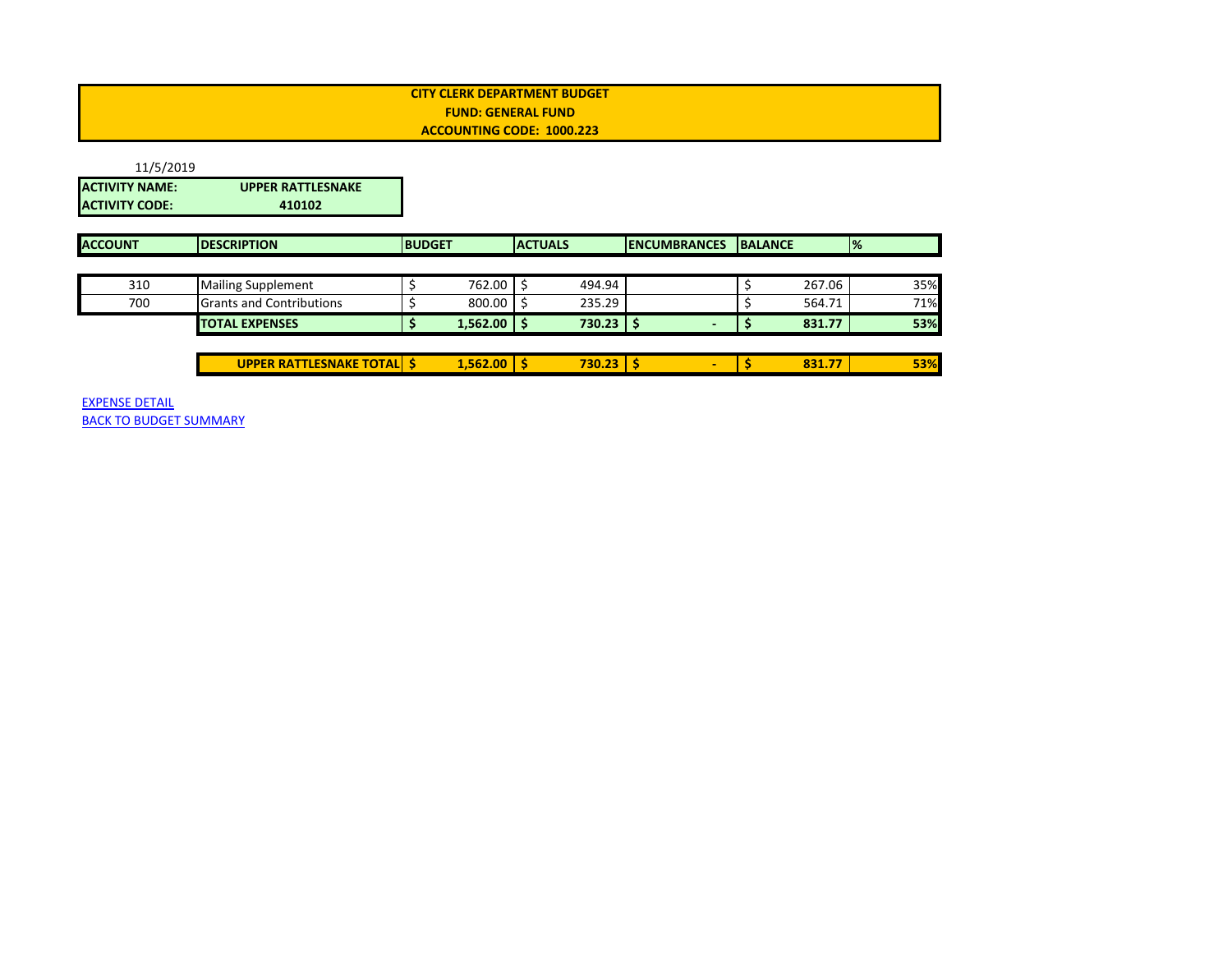<span id="page-38-0"></span>\*Filter once expenses incurred [BACK TO BUDGET SUMMARY](#page-0-0)

| <b>Sum of AMOUNT</b>       | <b>Division</b>             |        |    |                   |     |                    |                                   |                    |     |                    |
|----------------------------|-----------------------------|--------|----|-------------------|-----|--------------------|-----------------------------------|--------------------|-----|--------------------|
|                            | <b>Upper Rattlesnake NC</b> |        |    |                   |     |                    | <b>Upper Rattlesnake NC Total</b> |                    |     | <b>Grand Total</b> |
|                            |                             | 410102 |    |                   |     | 410102 Total       |                                   |                    |     |                    |
| <b>Check Run Date</b>      |                             | 310    |    | 700               |     |                    |                                   |                    |     |                    |
| 9/4/2018                   |                             |        | \$ | $8.50\quad$ \$    |     | $8.50\frac{2}{3}$  |                                   | $8.50\frac{2}{3}$  |     | 8.50               |
| <b>Rattlesnake Café</b>    |                             |        | Ś. | $8.50\frac{2}{3}$ |     | $8.50\quad$ \$     |                                   | $8.50\frac{2}{3}$  |     | 8.50               |
| <b>URS NC Refreshments</b> |                             |        |    | $8.50\,$ \$       |     | $8.50\quad$ \$     |                                   | $8.50\quad$ \$     |     | 8.50               |
| 4/9/2019                   | \$                          | 494.94 |    |                   |     | 494.94 \$          |                                   | $494.94$ \$        |     | 494.94             |
| <b>Alpha Graphics</b>      | \$                          | 494.94 |    |                   | \$. | 494.94 \$          |                                   | 494.94 \$          |     | 494.94             |
| <b>URS NC Mailing</b>      | Ś                           | 494.94 |    |                   |     | 494.94 \$          |                                   | 494.94 \$          |     | 494.94             |
| 4/16/2019                  |                             |        | \$ | $186.00 \quad $$  |     | $186.00 \quad $$   |                                   | $186.00 \quad $$   |     | 186.00             |
| <b>Bridge Pizza</b>        |                             |        |    | $186.00 \quad $$  |     | $186.00 \quad $$   |                                   | $186.00 \quad $$   |     | 186.00             |
| <b>URS NC Refreshments</b> |                             |        |    | $181.00 \quad$ \$ |     | $181.00 \quad $$   |                                   | $181.00 \quad$ \$  |     | 181.00             |
| <b>URS NC Driver Tip</b>   |                             |        |    | $5.00 \quad $$    |     | $5.00 \div$        |                                   | 5.00               | - S | 5.00               |
| 7/23/2019                  |                             |        |    | $40.79$ \$        |     | $40.79$ \$         |                                   | $40.79$ \$         |     | 40.79              |
| <b>County Print Shop</b>   |                             |        |    | 40.79 \$          |     | 40.79 \$           |                                   | 40.79 <sup>5</sup> |     | 40.79              |
| <b>URS NC Postcards</b>    |                             |        |    | 40.79             | - S | 40.79 <sup>5</sup> |                                   | 40.79              | -S  | 40.79              |
| <b>Grand Total</b>         |                             | 494.94 | Ŝ  | 235.29            | -S  | 730.23 \$          |                                   | 730.23             | -S  | 730.23             |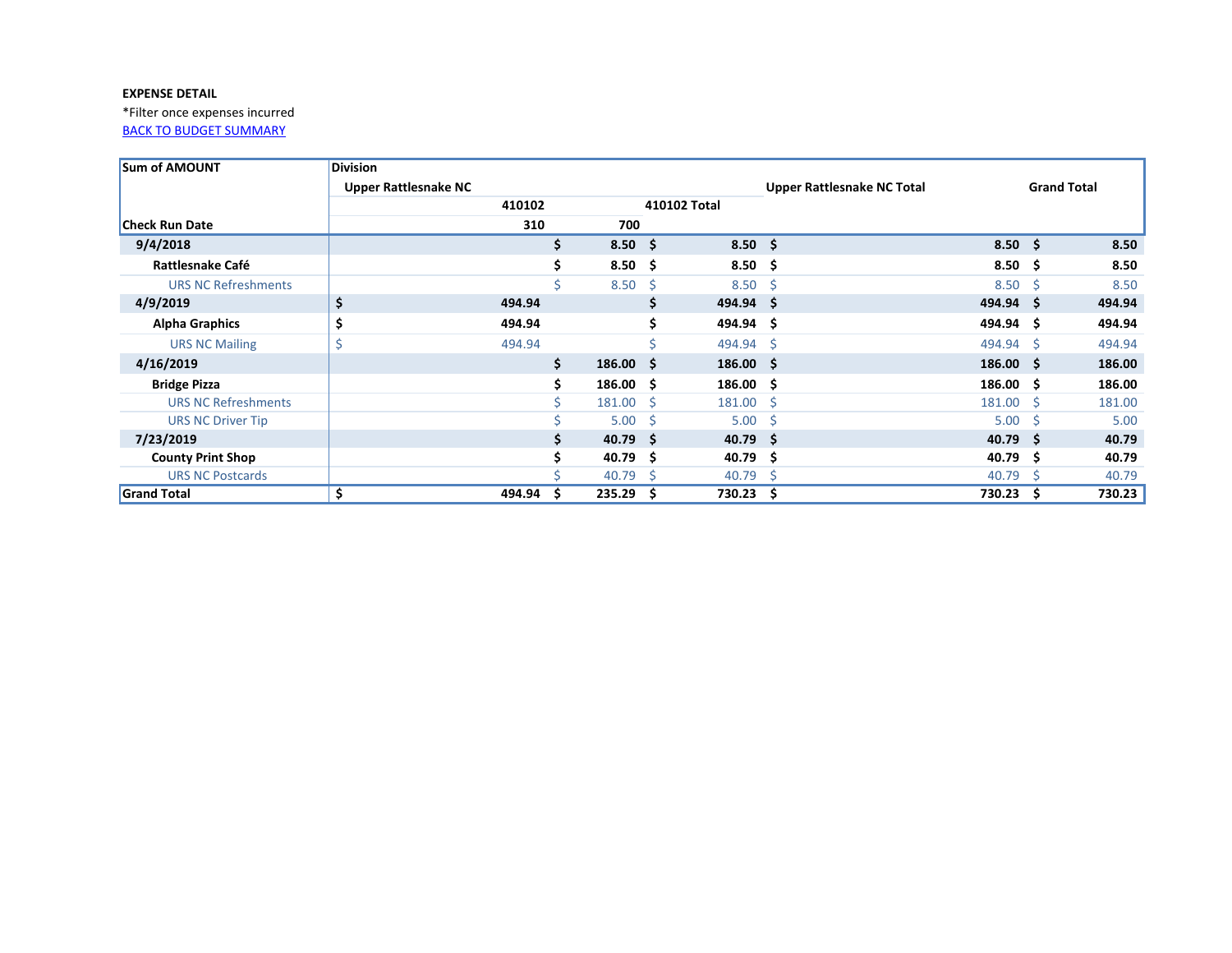<span id="page-39-0"></span>

| 11/5/2019             |                 |
|-----------------------|-----------------|
| <b>ACTIVITY NAME:</b> | <b>WESTSIDE</b> |
| <b>ACTIVITY CODE:</b> | 410105          |

| <b>ACCOUNT</b> | <b>IDESCRIPTION</b>             | <b>IBUDGET</b> |                    | <b>ACTUALS</b> |          | <b>IENCUMBRANCES</b> | <b>IBALANCE</b> |                          | $\frac{9}{6}$ |
|----------------|---------------------------------|----------------|--------------------|----------------|----------|----------------------|-----------------|--------------------------|---------------|
|                |                                 |                |                    |                |          |                      |                 |                          |               |
| 310            | <b>Mailing Supplement</b>       |                | 1.227.00           |                | 1,227.00 |                      |                 | $\overline{\phantom{0}}$ | 0%            |
| 700            | <b>Grants and Contributions</b> |                | $800.00$ $\mid$ \$ |                | 642.09   |                      |                 | 157.91                   | 20%           |
|                | <b>TOTAL EXPENSES</b>           |                | 2,027.00           |                | 1,869.09 |                      |                 | 157.91                   | 8%            |

| <b>TSIDE TOTAL</b><br>SISIDE<br><b>WE</b> | 2.027.00<br>$\sim$ | <b>RGQ 09</b><br><b>J.UY</b><br>$\sim$ | 1E701<br>137.JI | 00/<br>D70 |
|-------------------------------------------|--------------------|----------------------------------------|-----------------|------------|
|                                           |                    |                                        |                 |            |